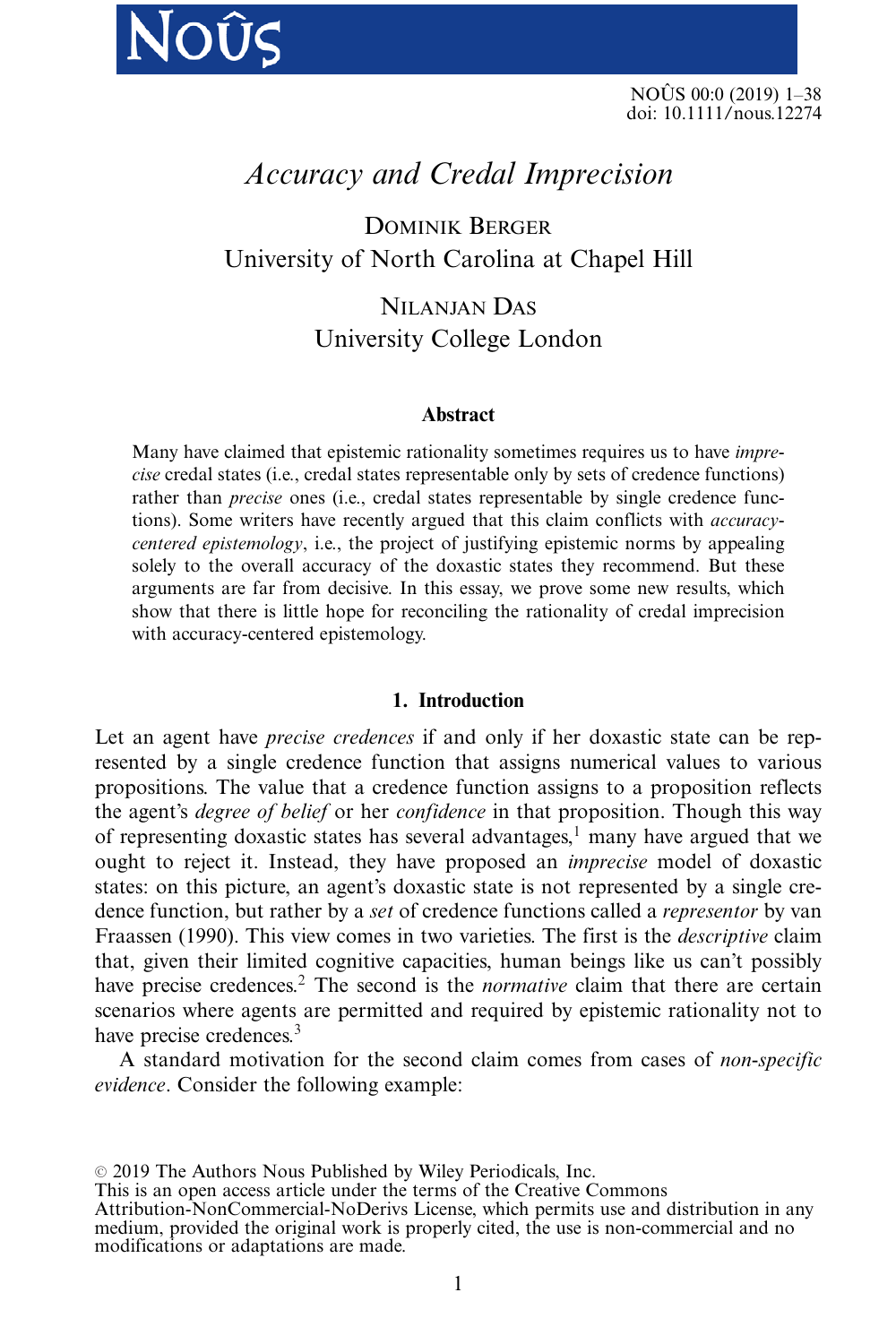MYSTERY COIN. You have a coin that was made at a factory where they can make coins of pretty much any bias. You have no idea whatsoever what bias your coin has. What should your credence be that when you toss the coin, it will land heads?<sup>4</sup>

How should the defender of precise credences answer this question? She could say that you should assign a credence of 0.5 to the proposition that the coin will land heads. But some find this answer to be problematic. For them, if you were rationally certain that the coin was fair, then you could indeed rationally adopt a precise credence of 0.5. Or, if you had precise rational degrees of belief about what the possible biases of the coin are, and if the expected chance of the coin landing heads in light of those degrees of belief were 0.5, then you could rationally assign a credence of 0.5 to the relevant proposition. But in this case, your evidence is *non-specific*: you have no evidence about the outcome of the coin flip other than the evidence that the chance distribution over the two outcomes of the coin flip could be *anything*. In the absence of any specific information whatsoever about the bias of the coin, assigning a sharp credence of 0.5 is irrational. For the defender of imprecise credences, non-specific evidence warrants non-specific credal states. So, the appropriate doxastic attitude to adopt in this example is a *set* of those credences that are compatible with the possible objective chances of the coin landing heads given your evidence.<sup>5</sup> This might indeed be the entire unit interval [0,1]. Thus, your doxastic state should be representable by a set of credence functions which assign these values to the relevant proposition.

To fix ideas for the purposes of this paper, let an agent's total evidence with respect to a partition *X* (where a partition is a set of mutually exclusive and exhaustive propositions) be *non-specific* if and only if, for some non-singleton set of probability functions *C*, the only evidence an agent has concerning the propositions in *X* is that the objective chance function for *X* is in *C*. Our verdict about MYSTERY COIN motivates the following principle.

**Requirement of Imprecision.** Suppose an agent's doxastic state is defined over a partition  $X$ . If the agent's total evidence is non-specific with respect to  $X$ , then the agent is required by epistemic rationality to adopt an imprecise credal state with respect to the propositions in *X*.

Recently, Schoenfield (2015) has given an argument (also presented in a different form by Seidenfeld, Schervish, and Kadane (2012) and Mayo-Wilson and Wheeler (2016)) that **Requirement of Imprecision** cannot be reconciled with *accuracy-centered* epistemology, i.e., the approach to epistemology on which requirements of epistemic rationality must be justified by appealing to accuracy-based considerations alone. Schoenfield shows that given certain plausible assumptions about measures of accuracy, for any imprecise credal state that is defined over a two-cell partition over the possibility space, there is a precise credal state that matches it with respect to accuracy. Since an agent cannot be required to have such an imprecise credal state from an accuracy-centered standpoint, **Requirement of Imprecision** is false.

However, Schoenfield's argument doesn't rule out the possibility that from an accuracy-centered standpoint, (i) in situations of non-specific evidence like MYSTERY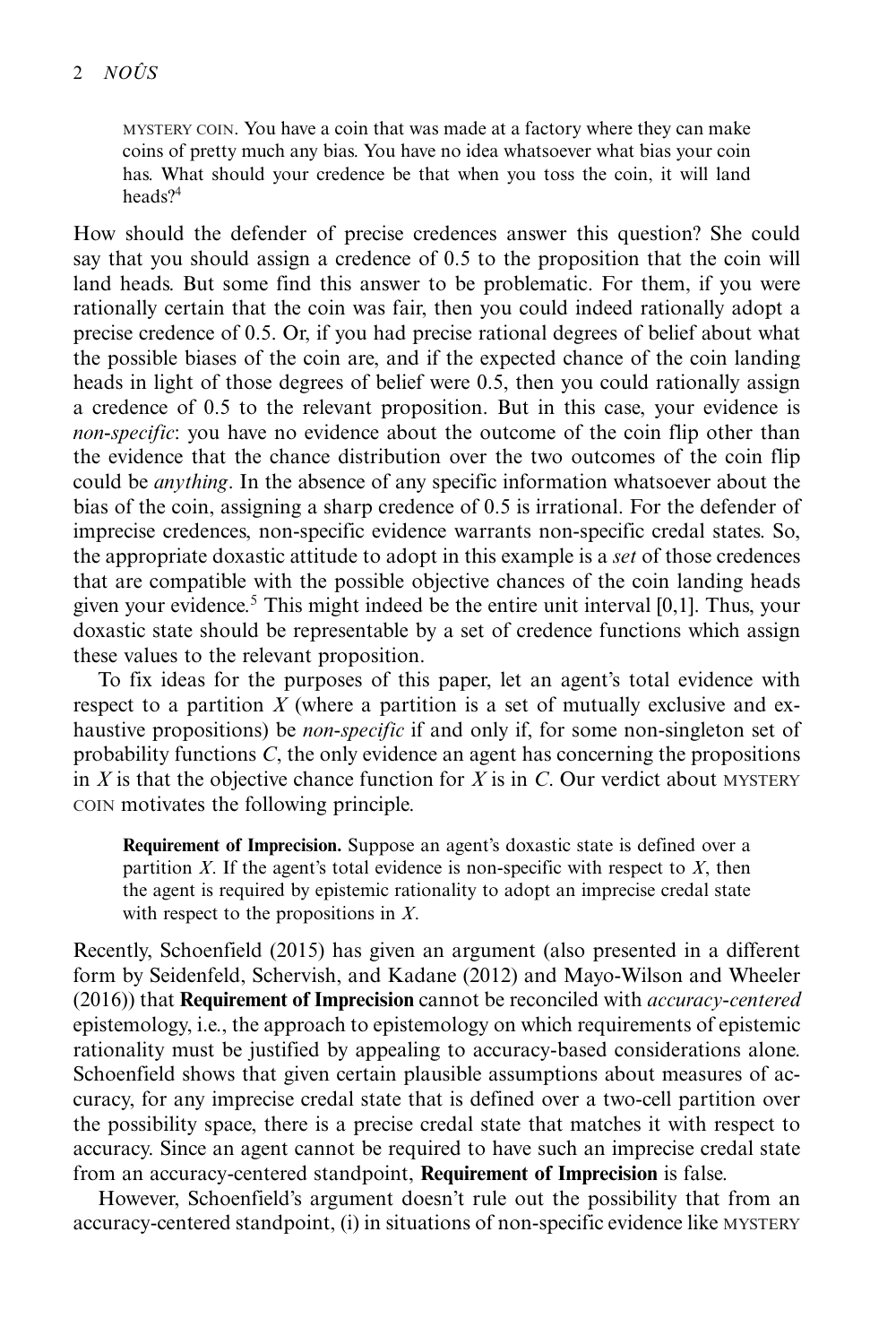COIN, an agent may *always* be rationally *permitted* to adopt imprecise credal states, and (ii) in *some* of those cases, at least, she may even be rationally *required* to adopt imprecise credal states. In particular, the following claims might still be true:

**Permission for Imprecision**. Suppose an agent's doxastic state is defined over a partition  $X$ . If the agent's total evidence is non-specific with respect to  $X$ , then the agent is *permitted* by epistemic rationality to adopt an imprecise credal state with respect to the propositions in *X*.

**Weak Requirement of Imprecision**. There are some bodies of non-specific evidence *E* such that if an agent's total evidence is *E*, then, for some partition *X*, she is required by epistemic rationality to adopt an imprecise credal state with respect to the propositions in *X*.

**Requirement of Imprecision**, when combined with other assumptions, entails these claims.<sup>6</sup> But these claims can also be independently motivated on the basis of cases like MYSTERY COIN. For example, in MYSTERY COIN, you cannot be required to adopt any sharp credence about the outcome of the coin flip. In particular, since all that you know is that the objective chance of heads coming up is in the set [0,1], it is permissible for you to make an imprecise credal assignment of [0,1] to the proposition that the coin will land heads. This consideration supports **Permission for Imprecision**. Moreover, under ordinary circumstances, our attitudes are defined over sets of propositions much more complex than a two-cell partition of the possibility space. If we intuitively understand MYSTERY COIN as a case of that sort, then we may indeed be correct in thinking that there is a rational requirement to adopt an imprecise credal state in this scenario. This supports **Weak Requirement of Imprecision**.

In this essay, we argue that the defender of imprecise credences cannot easily reconcile **Weak Requirement of Imprecision** and **Permission for Imprecision** with accuracy-centered epistemology. We show that the following two claims come out true given certain constraints on measures of accuracy: (i) for any imprecise credal state, there is a precise credal state that is just as accurate, and (ii) many imprecise credal states that are predicted to be rational by a natural precisification of **Permission for Imprecision** are in fact *accuracy-dominated* by precise credal states, i.e., guaranteed to do worse accuracy-wise than some precise credal states. If (i) is true, **Weak Requirement of Imprecision** cannot be accommodated within accuracycentered epistemology; if (ii) is true, there will be a tension between **Permission for Imprecision** and accuracy-centered epistemology. Since the constraints we impose on measures of accuracy are not easy to reject, we end up with the conclusion that there is no easy way of accommodating the rationality of imprecise credences within an accuracy-centered approach to epistemology.

Here is how we shall proceed. First, we will present Schoenfield's argument against **Requirement of Imprecision** (§1). Then, we will show how her argument fails to rule out the possibility that the accuracy-centered epistemologist can accommodate **Weak Requirement of Imprecision** and **Permission for Imprecision** (§2). Then, we will show that given certain plausible constraints on measures of accuracy, we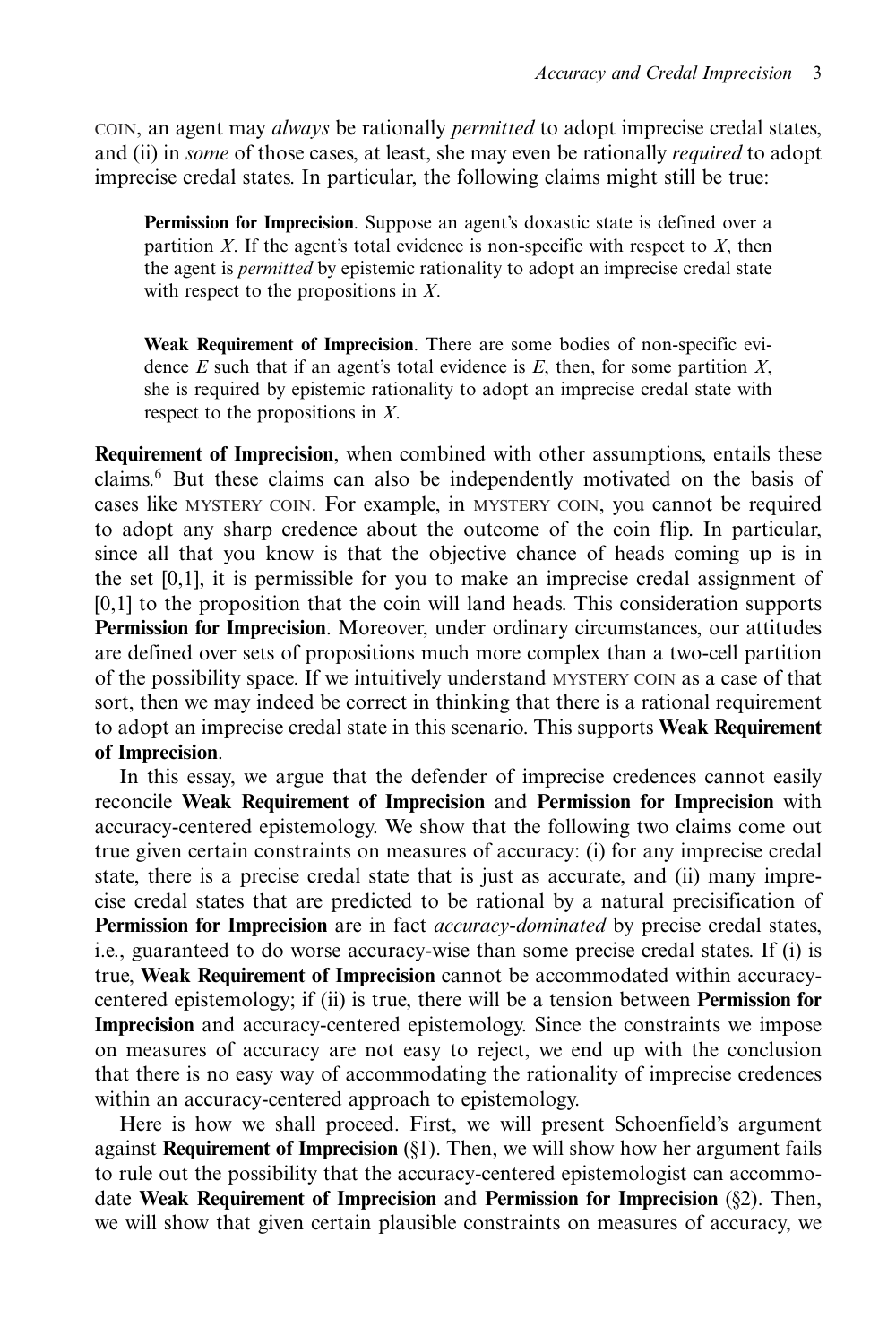cannot easily reconcile these two theses with accuracy-centered epistemology (§§3- 4). Next, we shall consider three responses to this argument, all of which involve rejecting one or more of these constraints on measures of accuracy (§§5-7). We go on to argue that none of these responses can easily succeed.

## **2. Accuracy and Credal Imprecision**

In this section, we introduce accuracy-centered epistemology, and present an argument given by Schoenfield (2015) that makes trouble for **Requirement of Imprecision**.

## *2.1 Accuracy-centered epistemology*

Accuracy-centered epistemology is a species of *epistemic utility theory*. Epistemic utility theory has two aims. On the one hand, it seeks to articulate a conception of epistemic value that explains what makes one doxastic state more valuable from an epistemic standpoint than another. On the other hand, it seeks to explain why certain requirements of epistemic rationality have the force that they have, by showing that conforming to them is the best means towards promoting the relevant kind of epistemic value.

Accuracy-centered epistemologists think that the only source of epistemic value for credal states (i.e., doxastic states representable by credence functions or sets of credence functions) is the *gradational accuracy* of the credences they involve, i.e., their proximity to the truth.<sup>7</sup> This view is sometimes called **Credal Veritism**. For example, the epistemic value of a doxastic state that is representable by a single credence function will depend on the gradational accuracy of the credences it assigns to various propositions, where the gradational accuracy of a credence in a true proposition is higher when the credence is closer to 1, while the gradational accuracy of a credence in a false proposition is higher when the credence is closer to 0. Using this conception of epistemic value, accuracy-centered epistemologists argue that various epistemic norms, such as Probabilism (the norm of having probabilistically coherent credences) and Conditionalization (the norm of adopting as posteriors one's prior conditional probabilities), can be shown to cohere with the instrumentally rational pursuit of accuracy.8 That explains why these norms have the force that they seem to have.

Accuracy-centered epistemologists assess the accuracy of precise credal states (i.e., doxastic states representable by single credence functions) using *measures of accuracy*. Suppose *W* is a set of worlds, such that any set *P* of worlds in *W* is a *proposition*. Let  $X = \{P_1, P_2, P_3, \ldots\}$  be a partition over *W*, where each cell  $P_i$  in X is a proposition. Let  $B_X$  be the set of all credence functions defined over  $X$ <sup>9</sup>. The accuracy of a credence function *b* in  $B<sub>X</sub>$  is measured by a *precise global accuracy measure*  $G_X$ :  $B_X \times W \rightarrow [0,1]$ , which maps a credence function *b* in  $B_X$  and a world *w* in *W* to a real value  $G_X(b,w)$  between 0 and 1.

There is a lot of discussion in the literature about which measures of accuracy are best suited to assess the accuracy of an agent's credal state. Instead of engaging in any such discussion, we will take the following three properties of global accuracy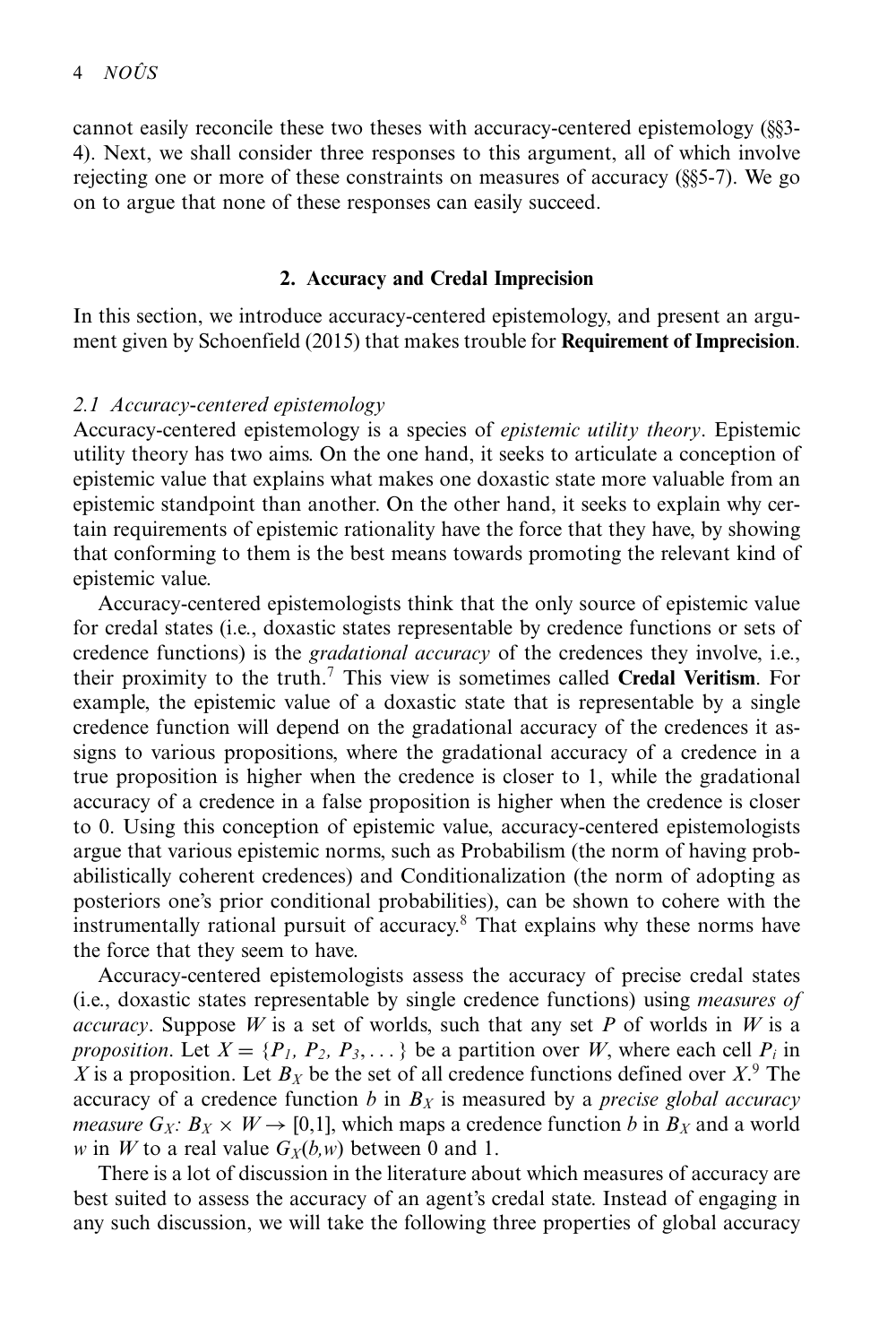measures for granted. Relative to any partition *X* over a set of worlds *W*, if  $G_X$  is a legitimate global accuracy measure for credence functions defined over *X*, then

- (1) **Upper Bound.** For any *w* in *W* and any proposition *P* in *X*, if *w* is in *P*, then  $G_X$  will assign the maximal accuracy score of 1 to any credence function *b* that assigns 1 to *P* and 0 to every other proposition in *X*.
- (2) **Lower Bound.** For any  $w$  in  $W$  and any proposition  $P$  in  $X$ , if  $w$  is in  $P$ , then  $G_X$  will assign the minimal accuracy score of 0 to any credence function *b* that assigns 0 to *P* and 1 to every other proposition in *X*.
- (3) **Continuity.**  $G_X$  will be *continuous* through the space of probability functions, in the sense that, for any  $w$  in  $W$ , small differences in credence functions defined over *X* should result in small differences in the accuracy score of those credence functions in *w*.

# *2.2 Measuring the accuracy of imprecise credal states*

This framework is only suitable for measuring the accuracy of precise credal states. How do we, then, measure the accuracy of *imprecise credal states*, i.e., doxastic states that aren't representable by single credence functions? The answer is simple: we introduce global accuracy measures that take as input not individual credence functions, but rather sets of credence functions. In other words, we define a new *imprecise global accuracy measure*  $G_X^*$ :  $\wp(B_X) \times W \to [0,1]$  (where  $\wp(B_X)$  is the power set of  $B_X$ ) which takes a *set* of credence functions C and a world *w* in W as input and outputs an accuracy score  $G_X^*(C, w)$ .

Schoenfield (2015) proposes three constraints that such imprecise accuracy measures should satisfy, and we add a fourth to make her argument work within our framework.

The first constraint is:

**Extension.** For any set of worlds *W* and a partition *X* over *W*, if  $G_X^*$  is a legitimate imprecise global accuracy measure for sets of credence functions defined over *X*, then there exists a legitimate global accuracy measure  $G_X$  for credence functions such that  $G_X^*$  is an extension of  $G_X$ .

In other words, for any *b* in  $B_X$ , the accuracy score that  $G_X^*$  assigns to the singleton set  ${b}$  in a world *w* is the same as the accuracy score that  $G_X$  assigns to *b* in *w*: i.e.,  $G_X^*(\{b\}, w) = G_X(b, w)$ .

**Extension** is motivated by the idea that if a method of measuring the accuracy of imprecise credal states is to be legitimate, it should be consistent with at least one legitimate way of measuring the accuracy of precise credal states.

The second constraint is:

**Boundedness.** For any set of worlds *W* and a partition *X* over *W*, if  $G_X^*$  is a legitimate imprecise global accuracy measure for sets of credence functions defined over *X*, then  $G_X^*$  always assigns a real value between 0 and 1 (inclusive).

In particular, for any *w* in *W* and any *b* in  $B_X$ ,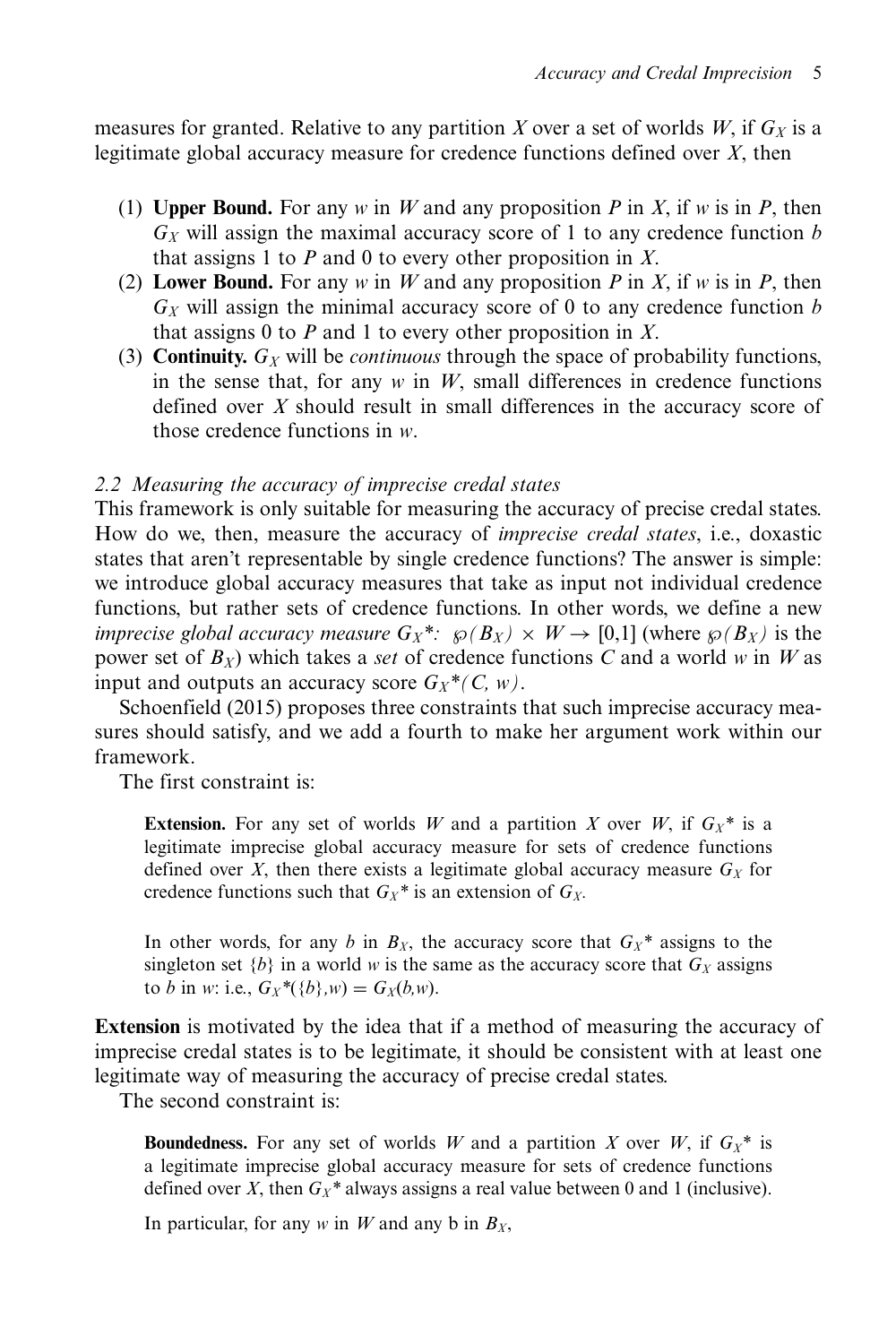- (i)  $G_X^*(\{b\}, w) = 1$  iff for any *P* in *X*, (i) if *w* is in *P*, then  $b(P) = 1$  and (ii) if *w* is not in *P*, then  $b(P) = 0$ .
- (ii)  $G_X^*(\{b\}, w) = 0$  iff for any *P* in *X*, (i) if *w* is in *P*, then  $b(P) = 0$  and (ii) if *w* is not in *P*, then  $b(P) = 1$ .

**Boundedness** is motivated by two ideas. The first is the idea that, just like legitimate global accuracy measures for precise credences, legitimate imprecise accuracy measures must also output real values; otherwise, given **Extension**, it will be difficult to compare the accuracy of imprecise credal states with precise ones. The second is the idea that, even for imprecise credal states, there seems to be a maximally accurate credal state and a minimally accurate credal state for every possible world. The maximally accurate one is the one that assigns credence 1 to all those propositions that are true in that world and 0 to all those propositions that are false in that world, while the minimally accurate one is the one that assigns credence 1 to all those propositions that are false in that world and 0 to all those propositions that are true in that world.

The third constraint is:

**Probabilistic Admissibility.** For any set of worlds *W* and a partition *X* over *W*, if  $G_X^*$  is a legitimate imprecise global accuracy measure for sets of credence functions defined over *X*, then for any set *C* of *probability* functions in  $B_X$ , there is no set  $C^*$  of *credence* functions in  $B_X$  such that C is *weakly accuracy-dominated* by  $C^*$  according to  $G_X^*$ .

In other words, there is no set  $C^*$  in  $B_X$  such that

- (i) for every world *w* in *W*,  $G_X^*(C, w) \leq G_X^*(C^*, w)$ , and
- (ii) there exists a world *w* in *W* such that  $G_X^*(C, w) < G_X^*(C^*, w)$ .<sup>10</sup>

**Probabilistic Admissibility** captures the thought that a legitimate global measure of accuracy shouldn't allow a probabilistic credal state to be weakly accuracydominated by other credal states. One reason for this is that, intuitively, for every probabilistic credal state, an agent could have some body of evidence that would make it *rationally permissible* for her to have that credal state. For example, for any set of probability functions *C* defined over a partition *X*, she could always get evidence that the objective chance distribution over *X* lies in that set *C*. Then, provided she has no further information about the propositions in *X*, it would be *rationally permissible* for the agent to adopt *C* as her imprecise credal state. But, if *C* is weakly accuracy-dominated by some other set *C\**, then, from an accuracycentered standpoint, it would be rationally impermissible for an agent to adopt it.<sup>11</sup>

The final constraint (which we need to prove Schoenfield's result within our framework) is:

**World-Invariance.** For any set of worlds *W* and a partition *X* over *W*, if  $G_X^*$ is a legitimate imprecise global accuracy measure for sets of credence functions defined over *X*, then for any two worlds *w* and *w\**, if *w* and *w\** are in the same cell of the partition *X*, then, for any set *C* of credence functions in  $B_X$ ,  $G_X(C, w) = G_X(C, w^*)$ .<sup>12</sup>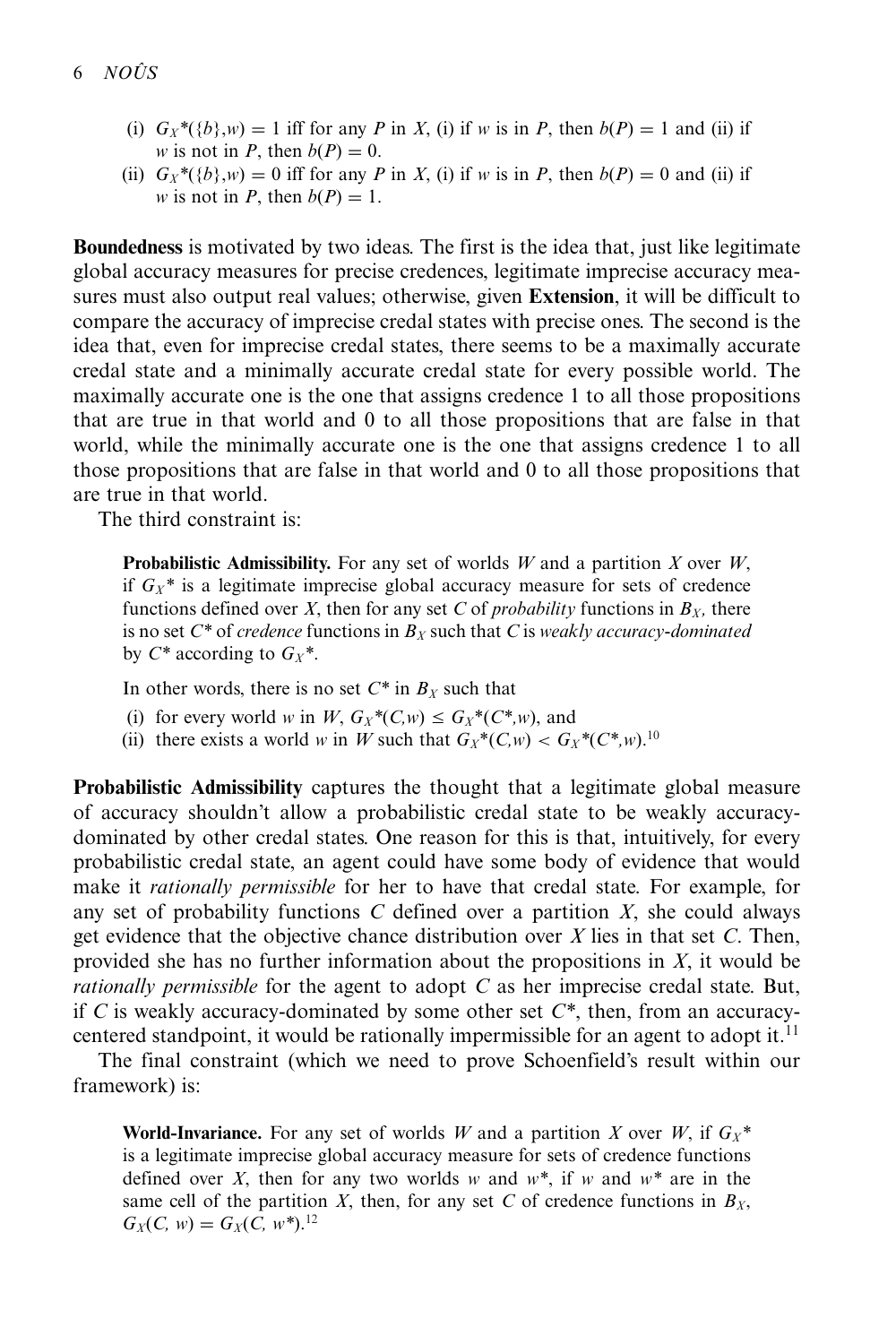**World-Invariance** says that if two worlds *w* and *w\** assign the same truth-values to the same propositions in a partition, then a credal state defined over that partition should have the same accuracy score in the two worlds. In other words, the accuracy of a credal state depends completely on the truth-values of the propositions that it is defined over: the accuracy score of the same credal state shouldn't differ from one world to another unless the worlds assign different truth-values to the propositions over which the credal state is defined.

## *2.3 Schoenfield's result*

Schoenfield (2015) begins with a principle about epistemic rationality that seems to fall out of accuracy-centered epistemology. **Credal Veritists** are committed to the thesis that gradational accuracy is the only source of epistemic value for credal states. Most of them also assume that an agent can be required by epistemic rationality to adopt a credal state *D* rather than a credal state *D\** only if *D* gives the agent a better shot at having accurate credences than *D\**. Thus, they are committed to the following principle:

**The Permission Principle.** For any credal state *D*, if, according to every legitimate global accuracy measure, there exists a credal state *D\** that is no less accurate than *D* in every (epistemically) possible world, then there can be no rational requirement to adopt *D*. 13

Schoenfield shows that if we accept the **Permission Principle**, we must give up **Requirement of Imprecision**.

In particular, she proves the following claim.

**Proposition 1.** *For any set of worlds* W *and a two-cell partition* X *over* W*, let* C *be a set of probability functions in*  $B<sub>X</sub>$  *(the set of credence functions defined over* X*). If Extension, Boundedness, Probabilistic Admissibility, and World-Invariance are true, then, for any legitimate imprecise global accuracy measure*  $G_X^*$ *, there will be a probability function* b *in*  $B_X$  *such that, for any* w *in* W,  $G_X^*(C,w) = G_X^*(\{b\}, w)$ .<sup>14</sup>

If we grant that **Extension**, **Boundedness**, **Probabilistic Admissibility,** and **World-Invariance** are correct, then Schoenfield has shown us that, for any imprecise credal state defined over a *two-cell* partition of the possibility space, there is a precise credal state which matches it with respect to accuracy.

To illustrate the main idea behind the proof, consider the case of MYSTERY COIN. In that example, there are just two propositions we care about: the proposition *H* (i.e., the set of worlds where the coin lands heads) and the proposition *T* (i.e., the set of worlds where the coin lands tails). So  $\{H, T\}$  is the two-cell partition (over a set of worlds *W*) over which the agent's credal state is defined. Now, the defender of **Requirement of Imprecision** may be committed to thinking that in MYSTERY COIN, an agent who has no evidence about the bias of the coin is required to have an imprecise probabilistic credal state over  $\{H, T\}$ . Let this imprecise probabilistic credal state be represented by a set of probability functions *C*. Schoenfield then shows that there is a precise probability function *b* that is just as accurate as *C*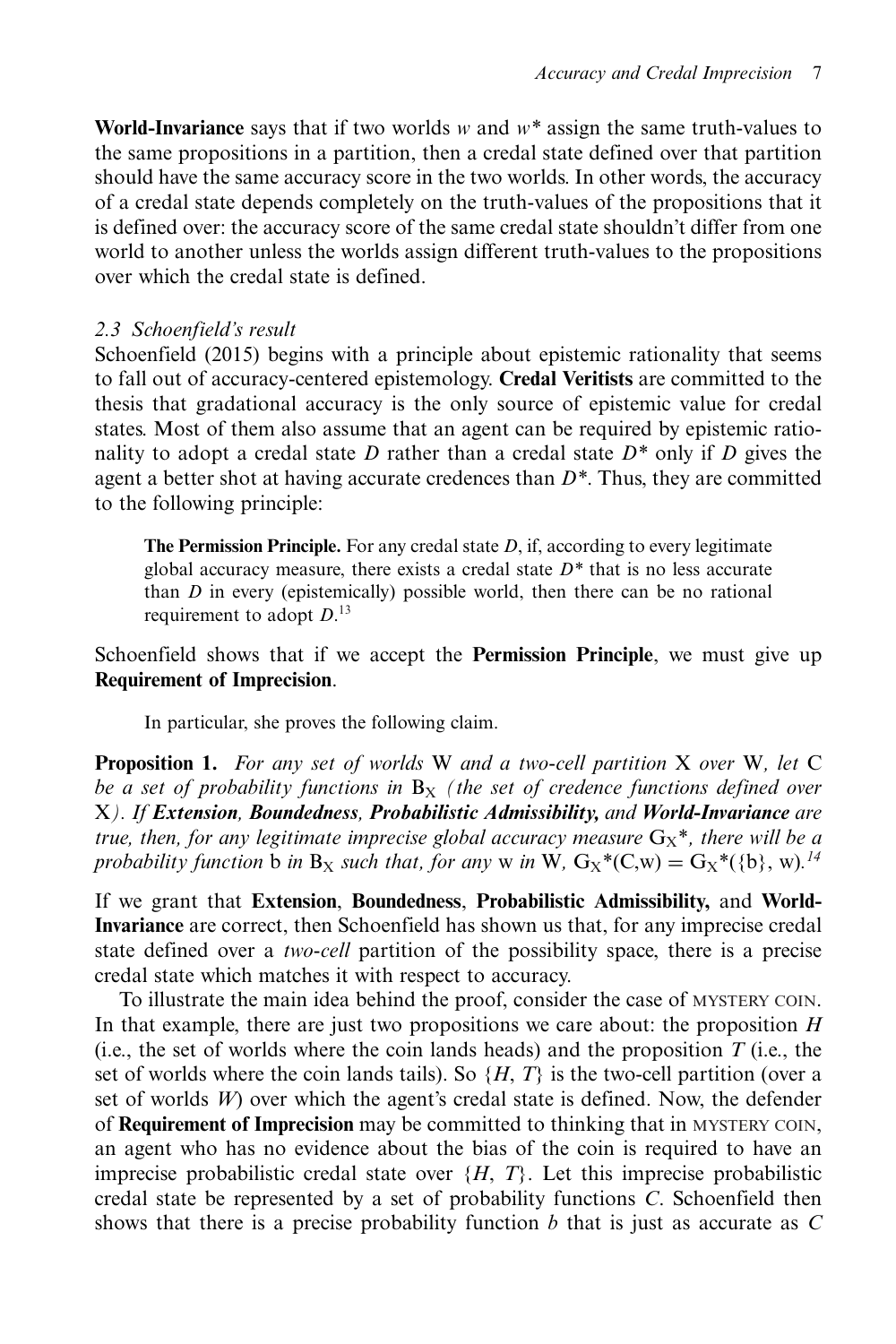in every world. Her argument goes like this. Let  $G_X^*$  be any legitimate imprecise global accuracy measure and let  $G_X^*(C, w_h) = r$  for any  $w_h$  in *H*. By **Boundedness**, **Extension**, and **Continuity**, we can show that there is a singleton set of a probability function  $\{b\}$  such that  $G_X^*(\{b\}, w_h) = r$  for all  $w_h$  in *H*. So,  $\{b\}$  is just as accurate as *C* in every *H*-world according to  $G_X^*$ . But then  ${b}$  will also have to be as accurate as *C* in every *T*-world  $w_t$  according to  $G_X^*$ . Otherwise, either  ${b}$  or *C* will (weakly) accuracy-dominate the other and thereby violate **Probabilistic Admissibility**. But, then, since  $\{H, T\}$  is a partition,  $\{b\}$  is just as accurate as *C* in every world according to  $G_X^*$ .

What **Proposition 1** shows is that provided we accept the relevant constraints on global accuracy measures for imprecise credences, for any imprecise probabilistic credal state defined over  $\{H, T\}$ , there is a precise probabilistic credal state which is just as accurate as the imprecise one. So, by the **Permission Principle**, the agent cannot rationally be required to adopt the imprecise doxastic state in that scenario. Hence, **Requirement of Imprecision** is false.

**Proposition 1** might also lead to a tension between **Requirement of Imprecision** and accuracy-centered epistemology in another way. Many authors accept the following constraint on global accuracy measures.

**Strict Immodesty.** If a rational agent assesses the epistemic value of various credal states in light of her own credal state according to a legitimate global accuracy measure, she should come to regard her own credal state as *uniquely optimal*, or as giving her the uniquely best shot at having accurate doxastic states.

The main idea behind **Strict Immodesty** is that a rational agent takes her doxastic state to be better than all others from an epistemic standpoint. When we are concerned solely about precise credal states, **Strict Immodesty** is sometimes spelled out as the requirement of *strict propriety* on precise global accuracy measures: any legitimate precise global accuracy measure  $G_X$  must be such that, for any probability function  $p$  defined over  $X$ , the expected accuracy of  $p$  according to  $p$  itself should be greater than the expected accuracy of any other credence function *b* according to *p*. 15

**Proposition 1** demonstrates that no legitimate accuracy measure for imprecise credences can satisfy **Extension**, **Boundedness**, **Probabilistic Admissibility, World-Invariance**, *and* **Strict Immodesty**: if **Extension**, **Boundedness**, **Probabilistic Admissibility, World-Invariance** are correct, then an agent who has an imprecise credal state defined over a two-cell partition will find another precise doxastic state to be just as accurate as her own at every world. According to **Strict Immodesty**, such an agent cannot be rational. If we want to accommodate **Strict Immodesty** (as well as these other constraints on measures of accuracy) and assume that epistemic rationality does not lay down conflicting requirements, we should reject the idea that an agent can be required (or even permitted) by epistemic rationality to have imprecise doxastic states defined over two-cell partitions over the possibility space. Thus, **Requirement of Imprecision** must be false. Seidenfeld, Schervish, and Kadane (2012)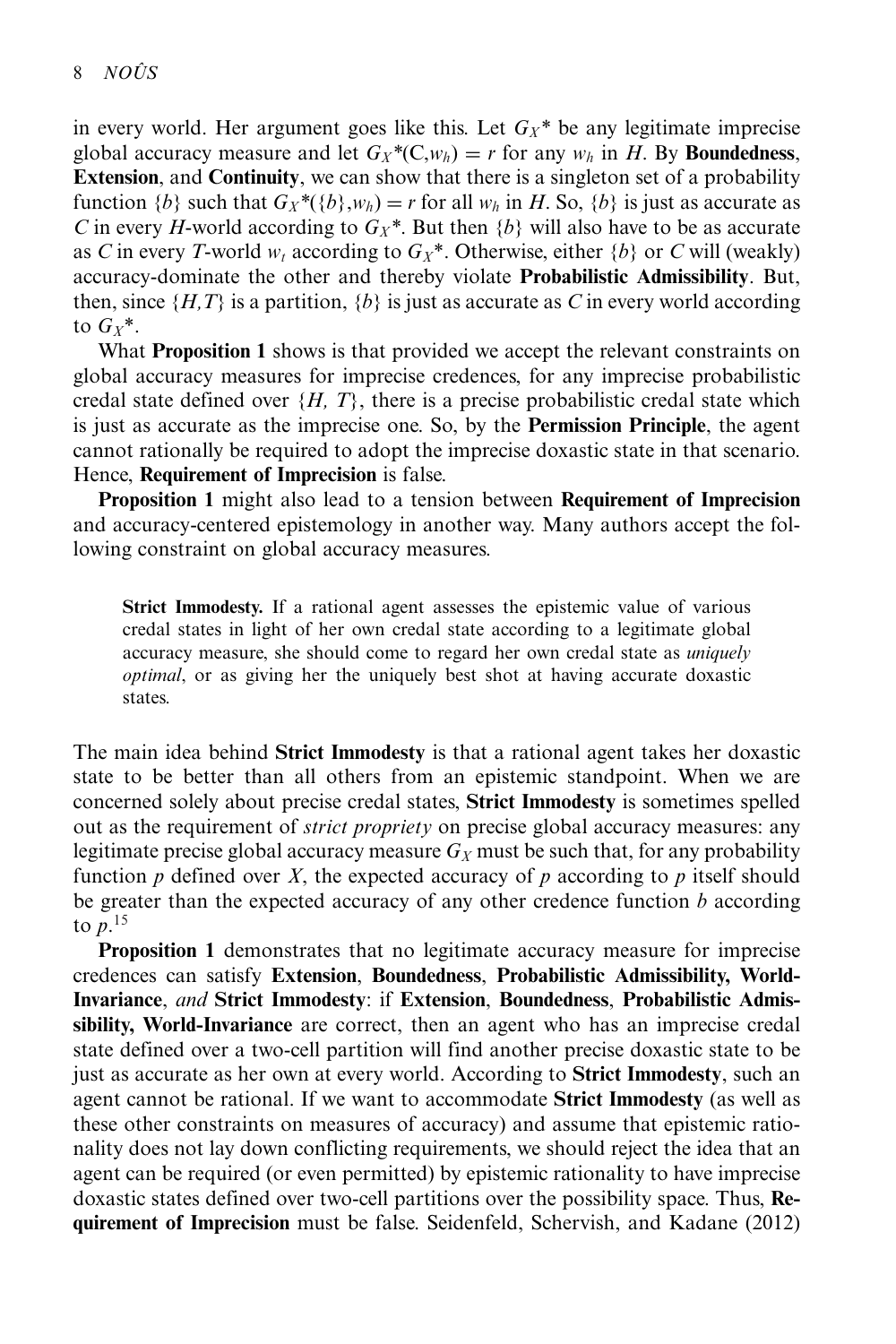and Mayo-Wilson and Wheeler (2016) prove similar results with slightly different assumptions for agents who only have doxastic attitudes towards one proposition.

## **3. Responses**

In conjunction with the **Permission Principle** or **Strict Immodesty**, Schoenfield's result entails that, given certain plausible constraints on measures of accuracy, an accuracy-centered epistemologist cannot accept **Requirement of Imprecision**. In this section, we show that Schoenfield's result fails to rule out **Weak Requirement of Imprecision** and **Permission for Imprecision**.

## *3.1 Weak Requirement of Imprecision*

It is hard to miss a certain feature of Schoenfield's result: it deals with a scenario where an agent's doxastic state only assigns credences to two propositions. This makes it difficult to see how it bears on versions of MYSTERY COIN where an agent has doxastic attitudes not only towards the two possible outcomes of the coin flip, but also towards other propositions. Consider a version of the scenario where the agent additionally has doxastic attitudes towards propositions about the chances of the two outcomes. In fact, one might think that this indeed is the more accurate description of the case: it is *because* the agent cannot really form any precise opinion about the bias of the coin that she cannot form a precise degree of belief about the outcomes of the coin flip. Therefore, her doxastic attitudes toward the chancepropositions *are* relevant to her doxastic attitudes regarding the outcomes of the coin flip.

Now, it is by no means obvious that Schoenfield's proof can be generalized to such examples. The proof crucially relies on the premise that for two sets of probability functions *C* and  $C^*$ , if, for any heads-world  $w_h$ , *C* and  $C^*$  are equally accurate in  $w_h$ , then, for any tails-world  $w_t$ , C and  $C^*$  also have to be equally accurate in *wt* (or else either C or *C*\* would be weakly accuracy-dominated). In other words, for any heads-world  $w_h$  and any tails-world  $w_t$ , if  $G_X^*(C, w_h) = G_X^*(C^*, w_h)$ , then  $G_X^*(C, w_t) = G_X^*(C^*, w_t)$ . But in a scenario where an agent also has beliefs about the bias of the coin, let the partition be {*FH, FT, BH, BT*}, where *FH* and *FT* together include all and only those worlds where the coin is fair, while *BH* and *BT* include all and only those worlds where it is biased towards heads or tails. Now, the mere fact that, for any *FH*-world  $w_{fh}$ ,  $G_X^*(C,w_{fh}) = G_X^*(C^*,w_{fh})$ , implies nothing about how *C* and *C\** should score in worlds where *FH* isn't true. It is, for example, perfectly plausible that, for some *FT*-world  $w_f$ ,  $G_X^*(C, w_f) > G_X^*(C^*, w_f)$ , as long as *C* does worse than *C\** in some of the worlds where *BH* or *BT* are true. Therefore, Schoenfield's argument does not by itself show that there cannot be any accuracyrelated reasons to adopt an imprecise doxastic state in cases where our doxastic states are defined over a more finely grained partition over the set of possible worlds (which we take it happens all the time).

Hence, the defender of imprecise credences may bite the bullet on the case that Schoenfield's proof deals with, and say that in cases where an agent's doxastic state is defined over a two-cell partition, the agent isn't rationally required to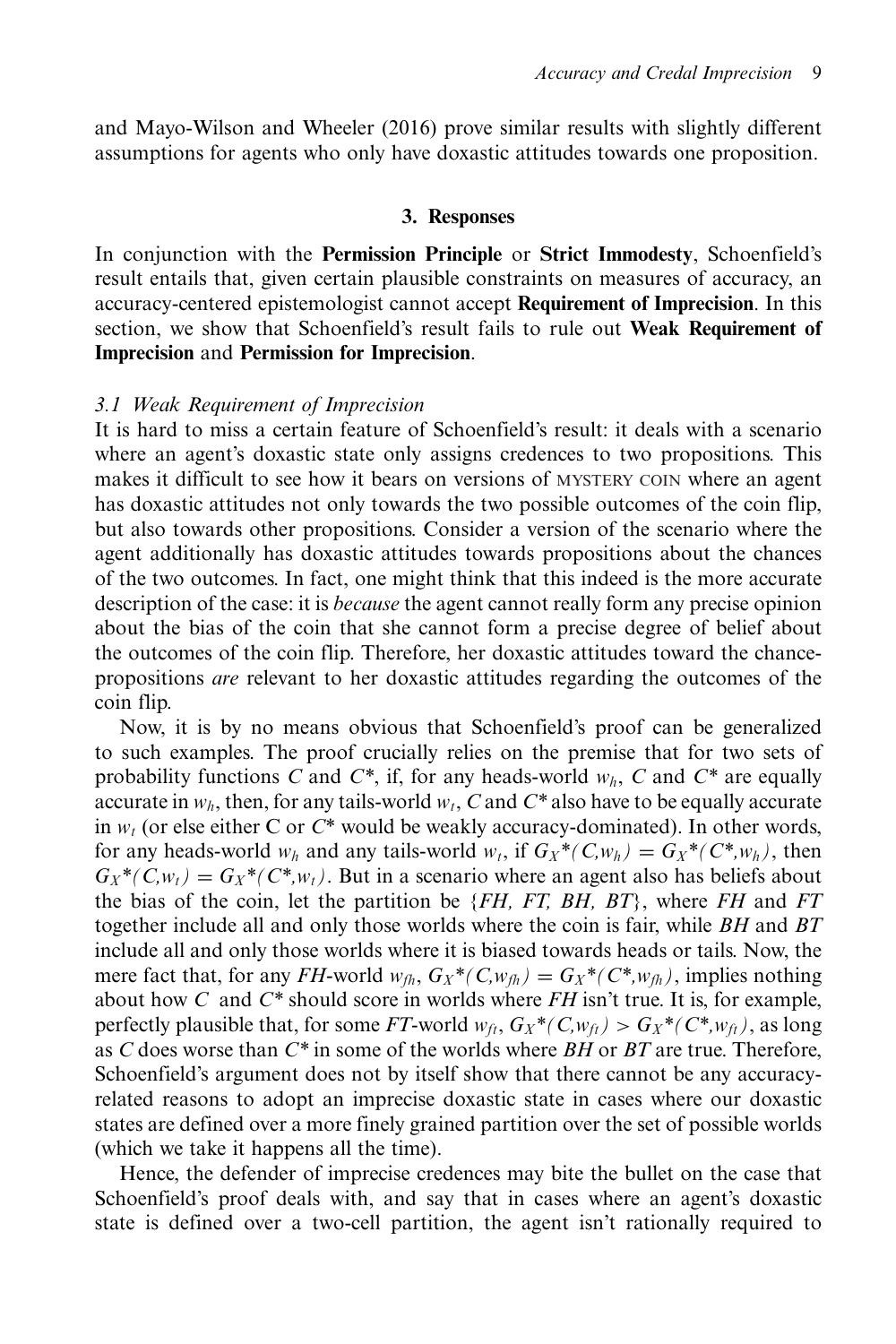adopt imprecise credences. However, she might insist that there are other cases where an agent whose credal state is defined over a more complex partition is required by epistemic rationality to adopt imprecise credences. Hence, even if the **Permission Principle** is correct, **Weak Requirement of Imprecision** can still be true with respect to imprecise credal states defined over partitions with more than two cells. This is significant: since, ordinarily, our doxastic states are defined over such complex partitions, we may think that, when saddled with non-specific evidence of the relevant kind, we are often required by epistemic rationality to have imprecise credences.

#### *3.2 Permission for Imprecision*

Now, one might point out that even though Schoenfield's argument (when combined with the **Permission Principle**) doesn't rule out **Weak Requirement of Imprecision,** it does create trouble for **Permission for Imprecision** when combined with **Strict Immodesty**. For the argument predicts that in a case like MYSTERY COIN where the agent has non-specific evidence and adopts a credal state defined over a two-cell partition, if the credal state in question is imprecise, the agent will violate the requirement laid down by **Strict Immodesty**. But if **Permission for Imprecision** is correct, then it is indeed rationally permissible for the agent to adopt an imprecise credal state under such circumstances. So, there is a conflict between what **Permission for Imprecision** allows and what **Strict Immodesty** requires. Hence, if we accept **Strict Immodesty**, we would have to say that **Permission for Imprecisio**n is false. But intuitively, it seems that, given how limited her information about the bias of the coin is, the agent wouldn't be violating any requirement of rationality if she were to adopt an imprecise credal state in that scenario!

However, the argument from **Strict Immodesty** isn't persuasive. As Mayo-Wilson and Wheeler (2016) note, the traditional justification for **Strict Immodesty**, due to de Finetti (1937), is that accuracy measures that satisfy **Strict Immodesty** are pragmatically valuable to the inquirer: if a rational agent estimates the value of her doxastic state according to a strictly immodest measure of accuracy, she will always prefer to report her actual doxastic state rather than some other state (because she expects it to lead to the best results). This pragmatic justification may not be convincing to someone who wants to know why from a purely *epistemic* standpoint a rational agent should use strictly immodest measures of accuracy. The other philosophical motivation that Joyce (2009) mentions for **Strict Immodesty** is that violations of this constraint give rise to Moore-paradoxical situations in which an agent adopts a certain doxastic state but thinks some other doxastic state would be better from an epistemic standpoint. But this only motivates a weaker requirement:

**Mild Immodesty**. If a rational agent assesses the epistemic value of various credal states in light of her own credal state according to a legitimate global accuracy measure, she shouldn't come to regard her own credal state as *suboptimal*, or as giving her a worse shot at having accurate doxastic states, in comparison with other doxastic states.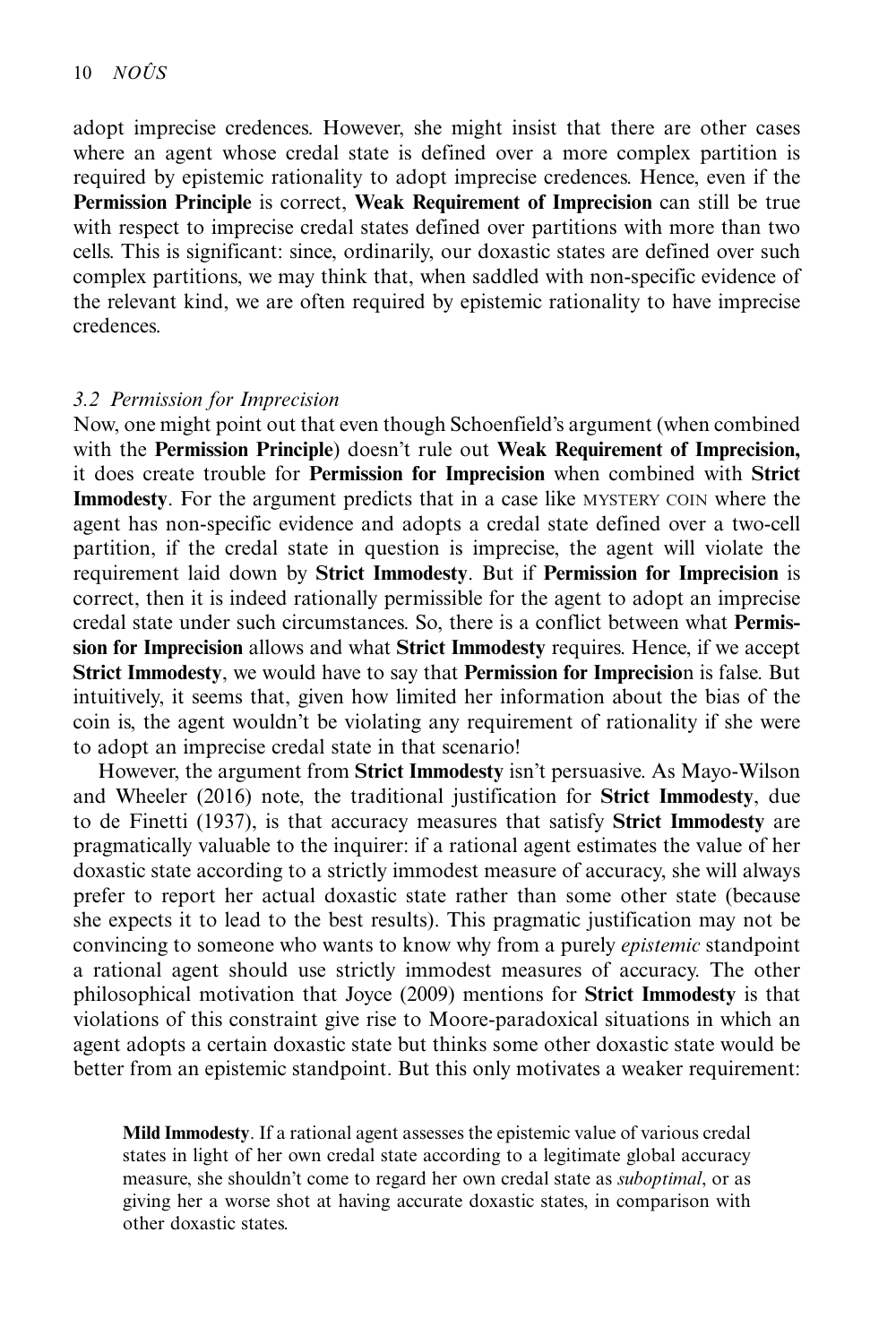Now, note that **Mild Immodesty**, when combined with **Proposition** 1 and the other constraints on global measures of accuracy, doesn't predict that it is rationally impermissible for the agent to adopt an imprecise credal state with respect to a two-cell partition. In a case where an agent adopts an imprecise credal state with respect to a two-cell partition, if the agent measures the accuracy of doxastic states according to a mildly immodest measure of accuracy, she will think that her imprecise credal state is just as good as another precise credal state, but won't think it is worse than the precise credal state. So, it may indeed be rationally permissible to have that imprecise credal state. Thus, **Permission for Imprecision** can still be true. This, in turn, may help us preserve the intuition that in a case like MYSTERY COIN where our evidence is non-specific, we aren't doing anything rationally impermissible in adopting imprecise credences.

In this section, we have shown that even though Schoenfield's argument rules out Requirement of Imprecision, it leaves open the possibility that an accuracycentered epistemologist can accept **Weak Requirement of Imprecision** and **Permission for Imprecision**. In the next part of this essay, we offer a new argument to show that given certain plausible constraints on measures of accuracy, **Weak Requirement of Imprecision** and **Permission for Imprecision** cannot be reconciled with accuracycentered epistemology.

#### **4. Local Accuracy Measures**

Before we offer our argument, we need some additional assumptions. In particular we think that it is important to pay special attention to the distinction between *local* measures of accuracy (the measures of accuracy for credal assignments that an agent makes to individual propositions) and *global* measures of accuracy (i.e., the measures of accuracy for entire credal states), and the idea that there has to be some connection between the two.

#### *4.1 Measuring the local accuracy of precise credal assignments*

Recall our earlier definition of global accuracy measures for precise credal states. Given a partition *X* over a set of worlds *W*, a global accuracy measure  $G_X$  takes as input any credence function *b* defined over *X* and a world *w*, and outputs the accuracy score of b in w. Standardly, the global accuracy of a credence function *b* in a world *w* is thought to depend on the accuracy score of the credence that it assigns to each proposition *P* in the partition *X*. To measure the accuracy score of each credal assignment to a proposition, we need *local measures of accuracy.*

In order to define local measures of accuracy, we need another notion. For any world w in a set of worlds *W*, let an *alethic vindication function*  $v_w$ :  $\wp(W) \rightarrow \{0, 1\}$ be a function from a proposition  $P$  to 0 and 1 such that, for any proposition  $P$ ,  $v_w(P) = 1$  iff *w* is in *P* and  $v_w(P) = 0$  iff w is not in *P*. Intuitively, the alethic vindication function outputs the truth-value of a proposition at a particular world. If the world belongs to a proposition, then the proposition is true, and therefore the truth-value is represented by 1. If the world doesn't belong to a proposition, the proposition is false, and therefore the truth-value is represented by 0.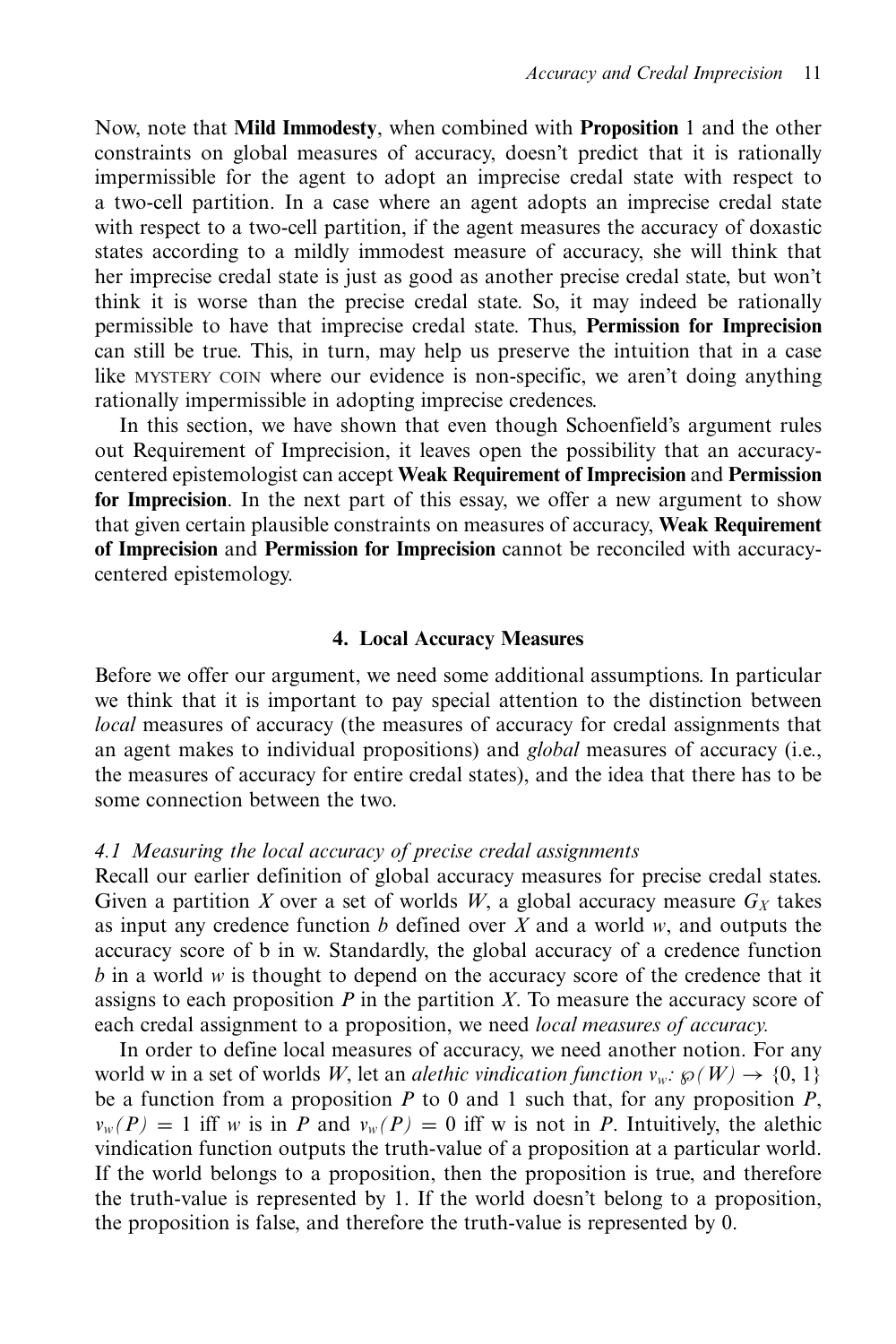Now, we can say what local measures of accuracy are. A *precise local measure of accuracy L*:  $[0,1] \times \{0,1\} \rightarrow [0,1]$  takes as input (i) any credence  $b(P)$  assigned to a proposition *P* and (ii) the truth-value of *P* at a world *w*, given by  $v_w(P)$ . It then outputs a real value  $L(b(P), v_w(P))$  between 0 and 1. If we evaluate  $b(P)$  at a world *w* where *P* is true, the local accuracy of  $b(P)$  in that state is given by  $L(b(P), I)$  (since *w* is in *P*). If we evaluate  $b(P)$  at some other world  $w^*$  where *P* is false, the local accuracy of  $b(p)$  in that state will be given by  $L(b(p),0)$  (since *w* is not in *P*).

We shall assume that *precise local measures* of accuracy are subject to the following constraints. If *L* is a legitimate local measure of accuracy, then

- (1) **Upper Bound.** If a proposition *P* is true (/false), then a credal assignment of 1 (/0) to *P* should have the maximal accuracy score of 1. In other words,  $L(1,1) = L(0,0) = 1.$
- (2) **Lower Bound.** If a proposition *P* is true (/false), then a credal assignment of 0 (/1) to *P* should have the minimal accuracy score of 0. In other words,  $L(0,1) = L(1,0) = 0.$
- (3) **Continuity.** The functions  $L(.,0)$  and  $L(.,1)$  are *continuous* through the unit interval [0,1], in the sense that small differences in the inputs to these functions should result in small differences in their outputs.
- (4) **Truth-Directedness.** For any precise credal assignments  $r_1$  and  $r_2$  in [0,1],
	- (i) If  $|1-r_1| < |1-r_2|$ , then  $L(r_1, 1) > L(r_2, 1)$ , and
	- (ii) If  $|0-r_1| < |0-r_2|$ , then  $L(r_1, 0) > L(r_2, 0)$ .<sup>16</sup>

Here, **Upper Bound**, **Lower Bound**, and **Continuity** are similar to the constraints we imposed on legitimate global measures of accuracy. **Truth-Directedness** captures the natural thought that, from an accuracy-centered standpoint, if one credence  $r<sub>1</sub>$  is closer to the actual truth-value of a proposition than another credence  $r_2$ , then  $r_1$ should have a better accuracy score than *r2*.

## *4.2 Measuring the local accuracy of imprecise credal assignments*

Next, we define local accuracy measures for imprecise credal assignments. An *imprecise* local accuracy measure *L\**:  $\wp([0,1]) \times \{0,1\} \rightarrow [0,1]$  is a function that maps a set of credences assigned to a proposition and the truth-value of that proposition to a number between 0 and 1. Suppose we are dealing with an imprecise credal state defined over a partition *X* over the set of worlds *W*. Suppose this credal state is represented by a set of credence functions *C*. Then, for any proposition *P* in *X*, let the set of credences that this credal state assigns to *P* be  $C(P) = \{b(P): b \in C\}$ . So, the local accuracy of  $C(P)$  in a world *w* will be  $L^*(C(P), v_w(P))$ .

We impose the following constraints on imprecise local accuracy measures.

**Local Extension.** If *L\** is a legitimate imprecise local accuracy measure, then there exists a legitimate precise local accuracy measure  $L$  such that  $L^*$  is an extension of *L*.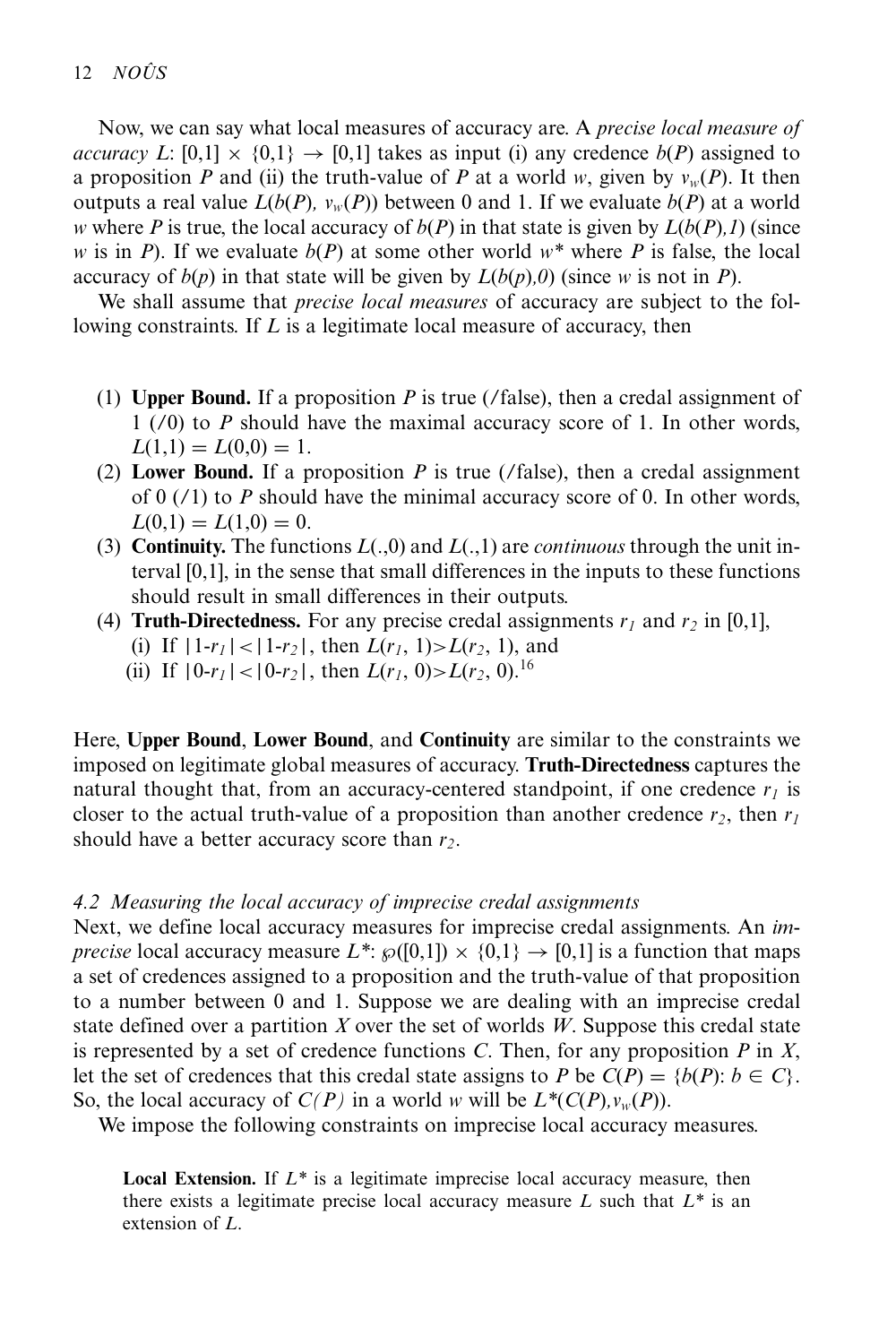In other words, for any real number *r* between 0 and 1 and any truth-value *v*,  $L^*(\{r\}, v) = L(r,v).$ 

Like **Extension, Local Extension** is motivated by the idea that local accuracy measures for imprecise credal assignments should be consistent with the manner in which we measure the accuracy of precise credal assignments.

The second constraint is:

**Local Boundedness.** If *L\** is a legitimate imprecise local accuracy measure, then it only assigns real values between 0 and 1 (inclusive).

In particular, for any set of credences *R*,

(i)  $L^*(R, 0) = 1$  iff  $R = \{0\}$  and  $L^*(R, 1) = 1$  iff  $R = \{1\}$ .

(ii)  $L^*(R, 0) = 0$  iff  $R = \{1\}$  and  $L^*(R, 1) = 0$  iff  $R = \{0\}$ .

Like **Boundedness**, **Local Boundedness** is motivated by two ideas. The first is the idea that, just like legitimate local accuracy measures for precise credences, legitimate local imprecise accuracy measures must also output real values; otherwise, given **Local Extension**, it will be difficult to compare the accuracy of imprecise credal assignments with precise ones. The second idea is that, even for imprecise credal assignments, there seems to be a maximally accurate credal assignment and a minimally accurate credal assignment for every proposition given its actual truth-value. When the proposition is true, the credal assignment that has maximal accuracy is the one that assigns a precise credence of 1 (here represented as {1}) and the credal assignment that has minimal accuracy is the one that assigns a precise credence of 0 (here represented as  $\{0\}$ ). When the proposition is false, the credal assignment that has maximal accuracy is the one that assigns a precise credence of 0 and the credal assignment that has minimal accuracy is the one that assigns a precise credence of 1.

The third constraint is:

**Local Admissibility.** If *L\** is a legitimate imprecise local accuracy measure, then for two sets of credences *R* and *R\**, *R\** doesn't *strongly accuracy-dominate R*, i.e., it is not the case that  $L^*(R, 0) < L^*(R^*, 0)$  and  $L^*(R, 1) < L^*(R^*, 1)$ .

Just as **Probabilistic Admissibility** rules out the possibility that one probabilistic credal state can weakly accuracy-dominate another, **Local Admissibility** rules out the possibility that one credal assignment might strongly accuracy-dominate another.<sup>17</sup> The motivating intuition here is (roughly) that violations of **Local Admissibility** will lead to violations of **Probabilistic Admissibility** simpliciter. Consider a set of probability functions *C* defined over a partition X, which contains a proposition *P* such that  $C(P) = R$ . Suppose, contrary to **Local Admissibility**, some  $R^*$  strongly accuracy-dominates *R* given some local measure of accuracy *L\**. Then we can construct another set of credence functions *C\** such that, for any proposition *P\** in *X* other than *P*,  $C^*(P^*) = C(P^*)$ , but  $C^*(P) = R^*$ . In any world, for any proposition *P\** other than *P*, the local accuracy of the credal assignments made by *C\** will be the same as the local accuracy of the credal assignments made by *C*, but the local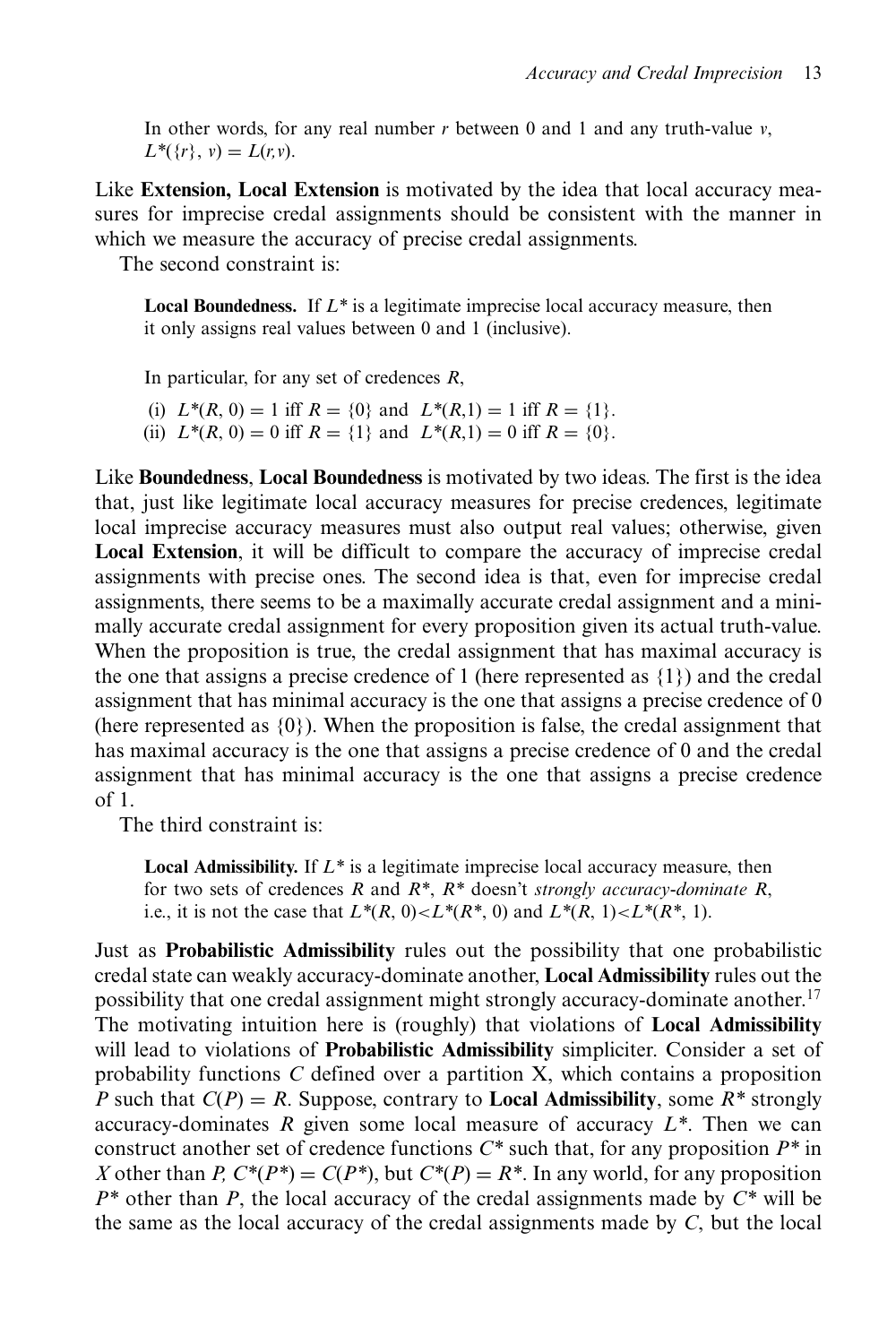accuracy of the credal assignment made by *C\** to *P* will always be greater than that made by *C* to *P*. But then, intuitively, it seems that the global accuracy of *C\** must be greater than that of *C* in every world.18 So, *C\** will accuracy-dominate *C*. Since *C* is a set of probability functions, this will lead to a violation of **Probabilistic Admissibility**. Thus, in order to avoid violations of **Probabilistic Admissibility** we need to rule out the possibility that some credal assignments *R* can be locally accuracy dominated.

The fourth, and most crucial, constraint, is:

**Local-Global Connection.** Suppose *X* is a partition over a set of worlds *W*. Then,

- (i) For any legitimate imprecise global measure of accuracy  $G_X^*$ , there exists a legitimate imprecise local measure of accuracy *L\** such that for any two sets *C* and *C\** of credence functions defined over *X*, and any world *w* in *W*, if  $L^*(C(P), v_w(P)) = L^*(C^*(P), v_w(P))$  for every proposition *P* in *X*, then  $G_X^*(C,w) = G_X^*(C^*,w).$
- (ii) For any legitimate imprecise local measure of accuracy  $L^*$ , there exists a legitimate imprecise global measure of accuracy  $G_X^*$ , such that for any two sets *C* and *C\** of credence functions defined over X, and any world *w* in *W*, if  $L^*(C(P), v_w(P)) = L^*(C^*(P), v_w(P))$  for every proposition *P* in *X*, then  $G_X^*(C,w) = G_X^*(C^*,w).$

Most accuracy-centered epistemologists also accept a version of **Local-Global Connection** restricted to precise credences.19 **Local-Global Connection** arises out of the important thought that the global accuracy score of an entire credal state should depend solely on the accuracy scores of the particular credal assignments that it makes to various propositions. We want to leave it open precisely how the global accuracy score arises from the local ones, and only impose two weak constraints by means of **Local-Global Connection**. Constraint (i) says that for any legitimate global accuracy measure, there exists a legitimate local accuracy measure such that if two credal states make equally accurate credal assignments to each proposition in a partition according to the local measure, then the global accuracy of the two states is the same according to the global measure. By contrast, (ii) says that for any legitimate local accuracy measure, there exists a legitimate global accuracy measure, such that if two credal states make equally accurate credal assignments to each proposition in a partition according to the local measure, then the global accuracy of the two states is the same according to the global measure.

**Local Extension**, **Local Boundedness**, **Local Admissibility,** and **Local-Global Connection** are the four constraints on measures of accuracy for imprecise credences that we need to generalize Schoenfield's argument.

## **5. The Two Results**

In §2, we saw that Schoenfield's argument against **Requirement of Imprecision** is not decisive: it leaves open the possibility that some weaker principles such as **Permission for Imprecision** or **Weak Requirement of Imprecision** might still be true. We now show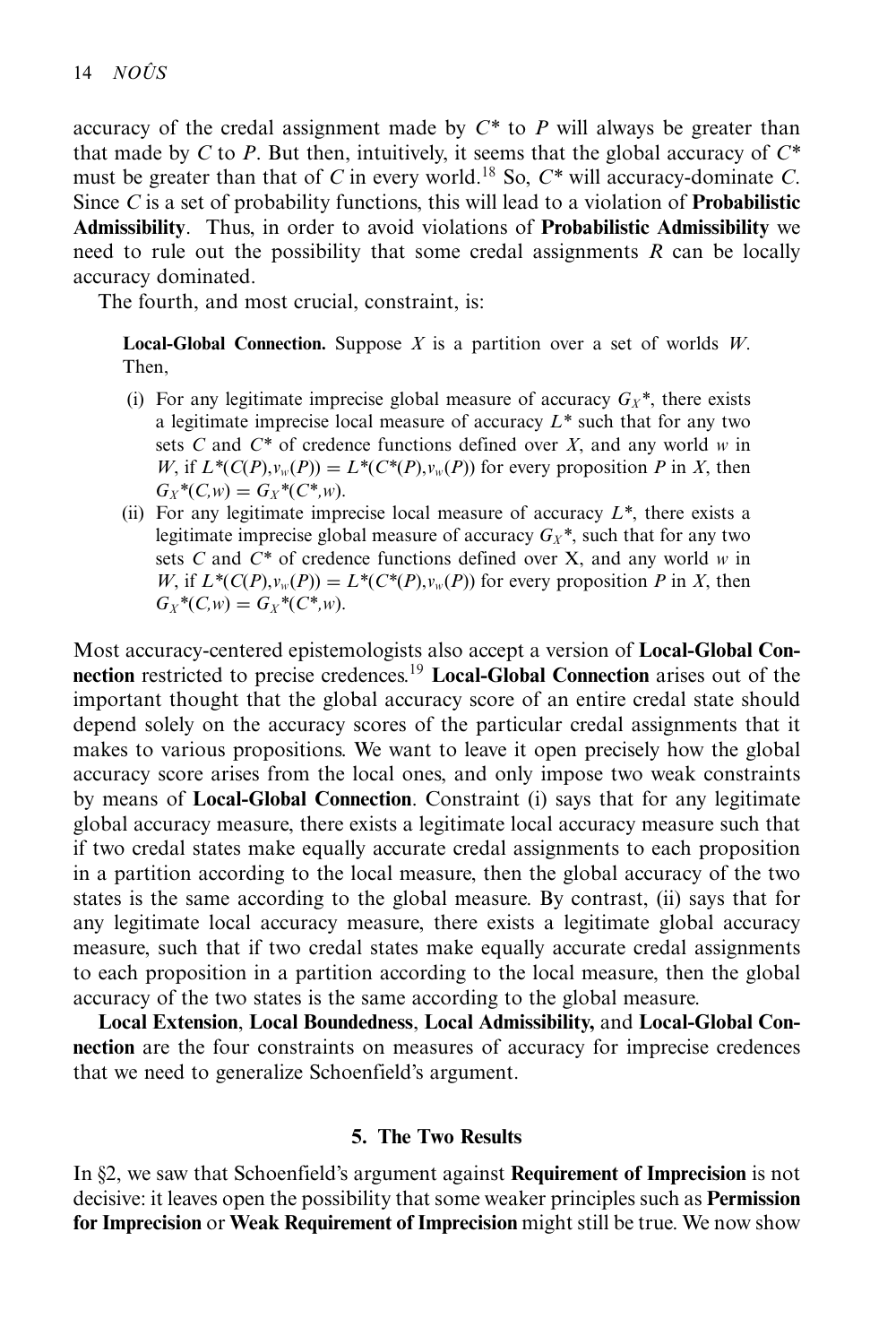that if we pay close attention to the connection between local and global accuracy measures, these weaker principles won't succeed either. We prove two results in this section. The first is directed towards **Weak Requirement of Imprecision** and generalizes Schoenfield's proof to partitions of any number of cells. The second is directed towards **Permission for Imprecision**, which shows that some imprecise credal states, which are predicted to be rational by a natural precisification of **Permission for Imprecision**, will always be accuracy-dominated.

## *5.1 The first result*

We can now show that the following claim is true:

**Proposition 2.** *Suppose an imprecise credal state defined over a partition* X *over a* set of worlds W is represented by a set C of functions in B<sub>X</sub>. If **Local Extension**, *Local Boundedness, Local Admissibility, and Local-Global Connection are true, then there will be a credence function* b *in* B<sub>X</sub> *such that for any legitimate imprecise global measure of accuracy*  $G_X^*$ ,  $G_X^*(C,w) = G_X^*(\{b\},w)$  *in every world* w.

**Proposition 2** shows that, according to certain plausible measures of accuracy, for any imprecise credal state, there will be a precise credal state which is just as accurate as that state. This result is simply a generalization of Schoenfield's argument. Schoenfield shows that for any imprecise probabilistic credal state defined over a two-cell partition, there is a precise probabilistic credal state that is just as accurate. We have shown that, given our constraints, this isn't just true for probabilistic imprecise credal states defined over two-cell partitions, but for all imprecise credal states defined over partitions with any number of cells.

If we accept the **Permission Principle**, **Local Extension**, **Local Boundedness**, **Local-Global Connection,** and **Local Admissibility**, we will end up with the result that there are no circumstances under which an agent is rationally required to have an imprecise credal state. Hence, this shows that if the **Permission Principle** is true, then **Weak Requirement of Imprecision** cannot be true: there is no body of evidence *E* such that an agent is rationally required to adopt an imprecise credal state in response to *E*.

However, one might think that this result still leaves open the possibility that there are scenarios like MYSTERY COIN, where the non-specificity of the agent's evidence at least makes it rationally permissible for her to adopt imprecise credences. In other words, this result remains compatible with **Permission for Imprecision**.

## *5.2 The second result*

We will now show that, given our constraints on measures of accuracy, **Permission for Imprecision** is problematic as well. According to **Permission for Imprecision**, if an agent's total evidence is non-specific with respect to a partition *X*, then the agent is *permitted* by epistemic rationality to adopt an imprecise credal state. Recall that an agent's total evidence with respect to a partition X is *non-specific* if and only if, for some non-singleton set of probability functions *C*, the only evidence an agent has concerning the propositions in X is that the objective chance function for *X* is in *C*. In a case where an agent's total evidence is non-specific in this sense, what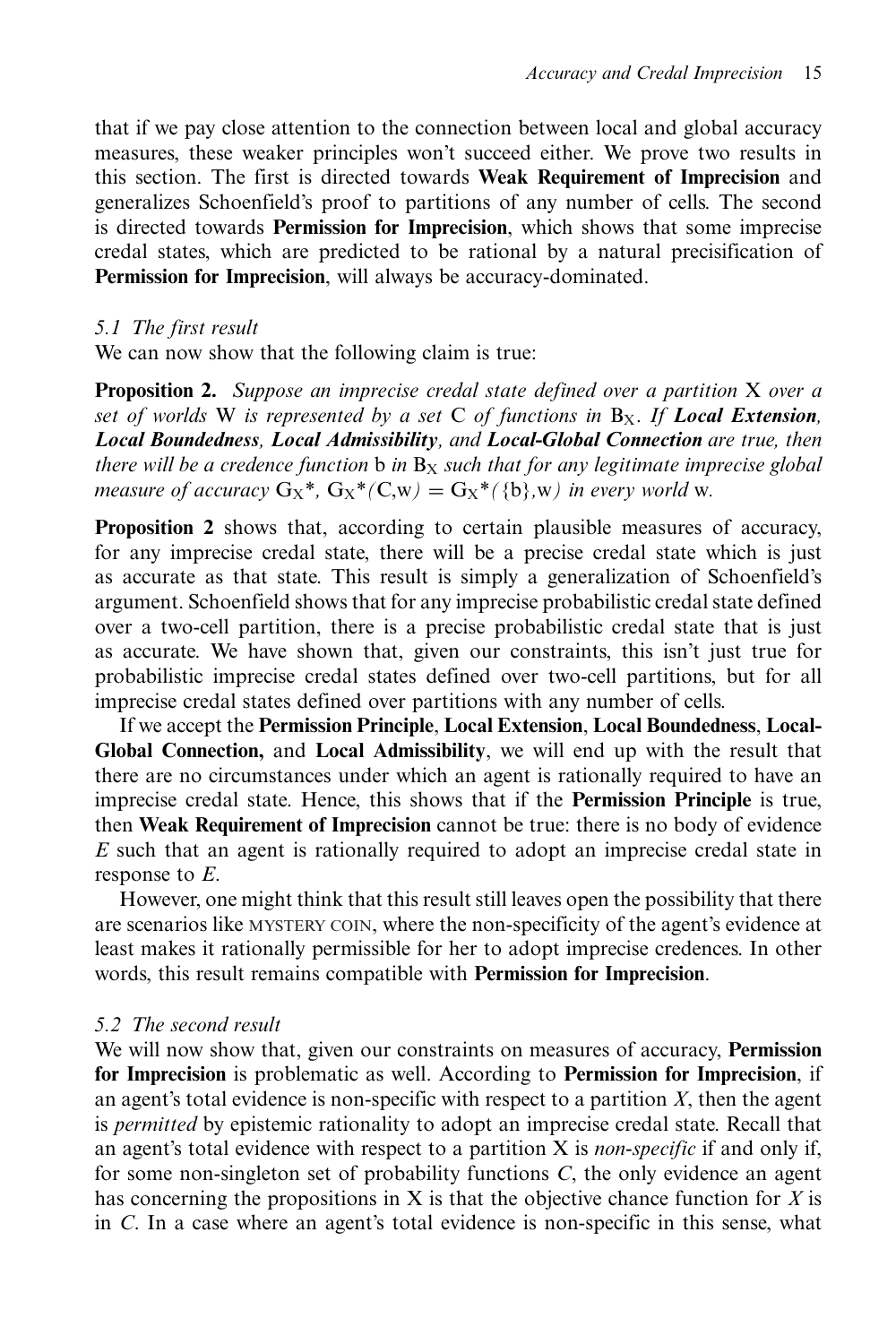imprecise credal state is the agent rationally permitted to adopt? The most natural answer is that it's just the credal state represented by the set of probability functions *C*. This yields:

**Permission for Imprecision Precisified.** For any non-singleton set of probability functions *C*, if the only evidence an agent has concerning the propositions in *X* is that the objective chance function for *X* is in *C*, then the agent is *permitted* by epistemic rationality to adopt an imprecise credal state represented by *C*.

In what follows, we show that some imprecise credal states, which are predicted to be rationally permissible by **Permission for Imprecision Precisified,** will always be accuracy-dominated for any plausible way of measuring the accuracy of imprecise credal states.

To see why, we need to introduce two more principles. The first is a principle that most accuracy-centered epistemologists accept.

**The Non-Dominance Principle.** From an epistemic standpoint, it is rationally impermissible for an agent to adopt a credal state *D* if, according to every legitimate global measure of accuracy, *D* is *weakly-accuracy dominated* by some credal state  $D^*$ , i.e., for every epistemically possible world,  $D^*$  is just as accurate as *D*, and there exists at least one epistemically possible world *w\** in *W* where *D\** is more accurate than *D*. 20

The **Non-Dominance Principle** underlies various central results of accuracy-centered epistemology, e.g., Joyce's (1998, 2009) argument for Probabilism and Briggs and Pettigrew's (forthcoming) argument for Bayesian conditionalization. As we understand the matter, the **Non-Dominance Principle** is a minimal commitment about epistemic rationality that any accuracy-centered epistemologist should take on board. So, if there are indeed imprecise credal states that are ruled permissible by **Permission for Imprecision Precisified** but ruled impermissible by the **Non-Dominance Principle**, then **Permission for Imprecision Precisified** cannot be accommodated within accuracy-centered epistemology.

The second principle we want introduce is:

**The Joycean Constraint.** For any partition *X* over *W*, if  $G_X$  is a legitimate global measure of accuracy for individual credence functions defined over *X*, then, for any probabilistically incoherent credence function *b* defined over *X*, there is a probability function *p* that *weakly accuracy-dominates* it, i.e., for every world *w* in *W*,  $G_X(b,w) \leq G_X(p,w)$  and there exists a world *w*<sup>\*</sup> in *W*,  $G_X(b,w^*)$  < *GX(p,w\**).

We call this the **Joycean constraint,** since Joyce (1998, 2009) proves this claim from other assumptions about legitimate accuracy measures in his attempt to justify Probabilism by appealing to accuracy-based considerations.<sup>21</sup> The **Joycean Constraint** and the **Non-Dominance Principle** together imply that if an agent has a precise credal state, then that doxastic state is rationally permissible only if it is representable by a probability function. This gives us a partial defense of Probabilism.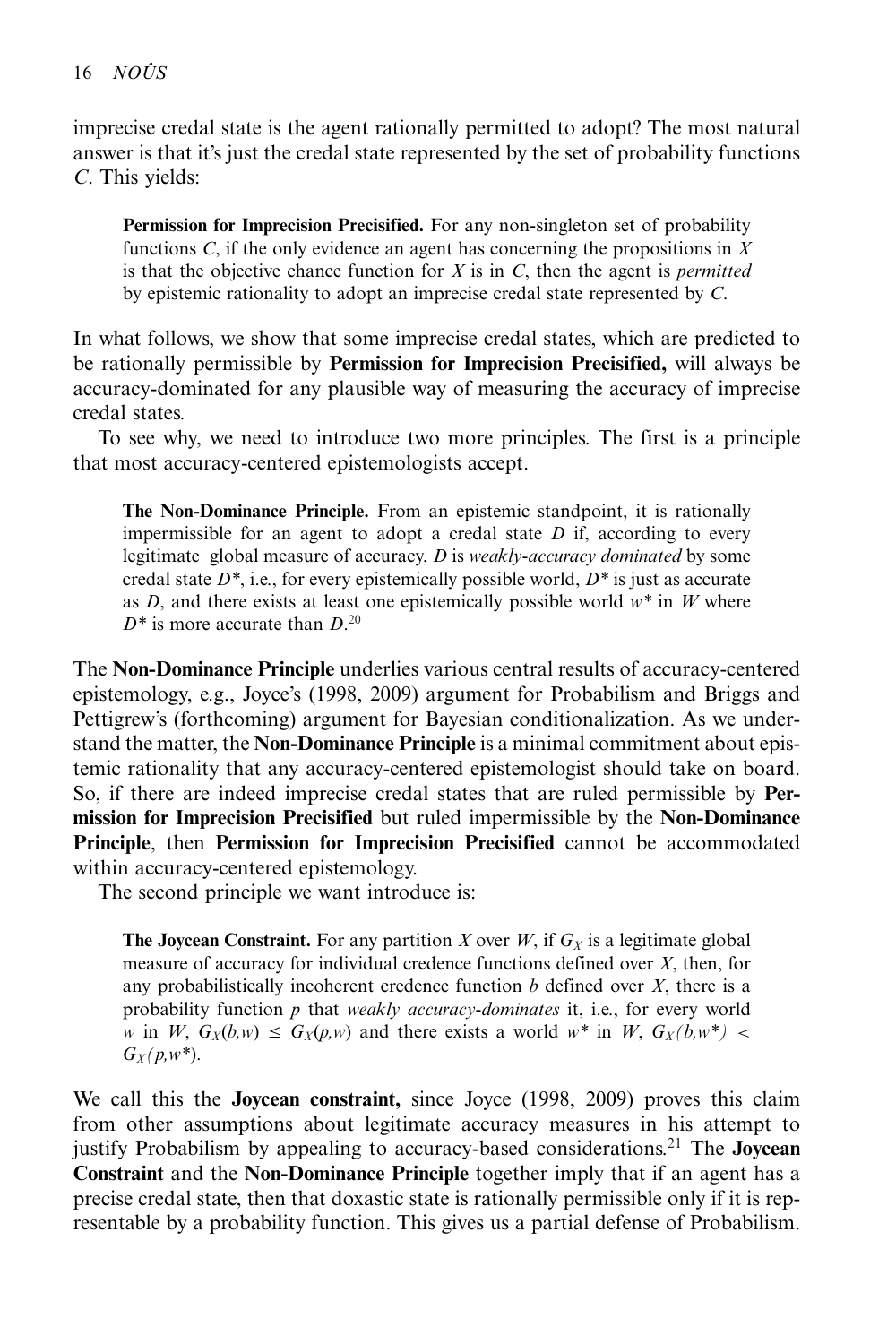Using the **Joycean Constraint**, we can now show that there are certain imprecise credal states deemed rational by **Permission for Imprecision Precisified** that violate the **Non-Dominance Principle.** Consider the following two cases:

FOUR-SIDED MYSTERY DIE. You have a four-sided die that was made at a factory where they can make dice of pretty much any bias. You've seen dice that always land on the same side, dice that always land on two sides with a frequency ratio 2:1 and never on the other two sides, etc. You have no idea whatsoever what bias your particular die has. What should your credence be that when you roll the die, it will land with side  $\langle -1 \rangle$  up?

FIVE-SIDED MYSTERY DIE. You have a five-sided die that was made at a factory where they can make dice of pretty much any bias. You've seen dice that always land on the same side, dice that always land on two sides with a frequency ratio 2:1 and never on the other three sides, etc. You have no idea whatsoever what bias your particular die has. What should your credence be that when you roll the die, it will land with side  $\langle -1 \rangle$  up?

Suppose your credences in these cases are defined over the partitions  $X =$  ${P_1, P_2, P_3, P_4}$  and  $X^* = {P_1^*, P_2^*, P_3^*, P_4^*, P_5^*}$  respectively, where any  $P_i$  is the proposition that the four-sided die lands with side  $\langle i \rangle$  facing up, and  $P_i^*$  is the proposition that the five-sided die lands with side  $\langle i \rangle$  facing up. Since you have no idea about the bias of the die, **Permission for Imprecision Precisified** entails that it is rationally permissible for you in FOUR-SIDED MYSTERY DIE to adopt an imprecise credal state represented by the set of probability functions *C* such that, for any *P* in *X*,  $C(P) = [0,1]$ . Similarly, in FIVE-SIDED MYSTERY DIE, it is rationally permissible for you to adopt a doxastic state represented by the set of probability functions  $C^*$  such that, for any *P* in  $X^*$ ,  $C^*(P) = [0,1]$ .

Now the main idea is this (for details, see the proof of **Proposition 3** in the Appendix). According to **Proposition 2**, **Local Extension, Local Boundedness, Local-Global Connection**, and **Local Admissibility** guarantee that there is a precise credence function *p* such that the credences it assigns to cells in *X* are just as locally accurate as the imprecise credal assignments made by *C*. Likewise, we can construct a precise credence function *p\** such that the credences it assigns to the propositions in  $X^*$  are just as accurate as the credal assignments made by  $C^*$ . But it will turn out that either *p* or *p\** must be probabilistically incoherent. Then, by the **Joycean Constraint**, either *p* or *p\** is weakly accuracy-dominated. But since *p* is as accurate as *C* in every possible world, and *p\** is as accurate as *C\** in every possible world, this means that either *C* or *C\** is weakly accuracy-dominated. Thus, it seems that if the **Joycean Constraint** is true, some imprecise doxastic states that are allowed by **Permission for Imprecision Precisified** violate the **Non-Dominance Principle** and hence are irrational. Thus, **Permission for Imprecision Precisified** is false.

But note that the considerations raised in the preceding paragraph actually show something stronger: namely, certain probabilistic imprecise credal states will be accuracy-dominated given our constraints on accuracy measures, and will therefore violate **Probabilistic Admissibility.** So, in effect, the following impossibility result holds: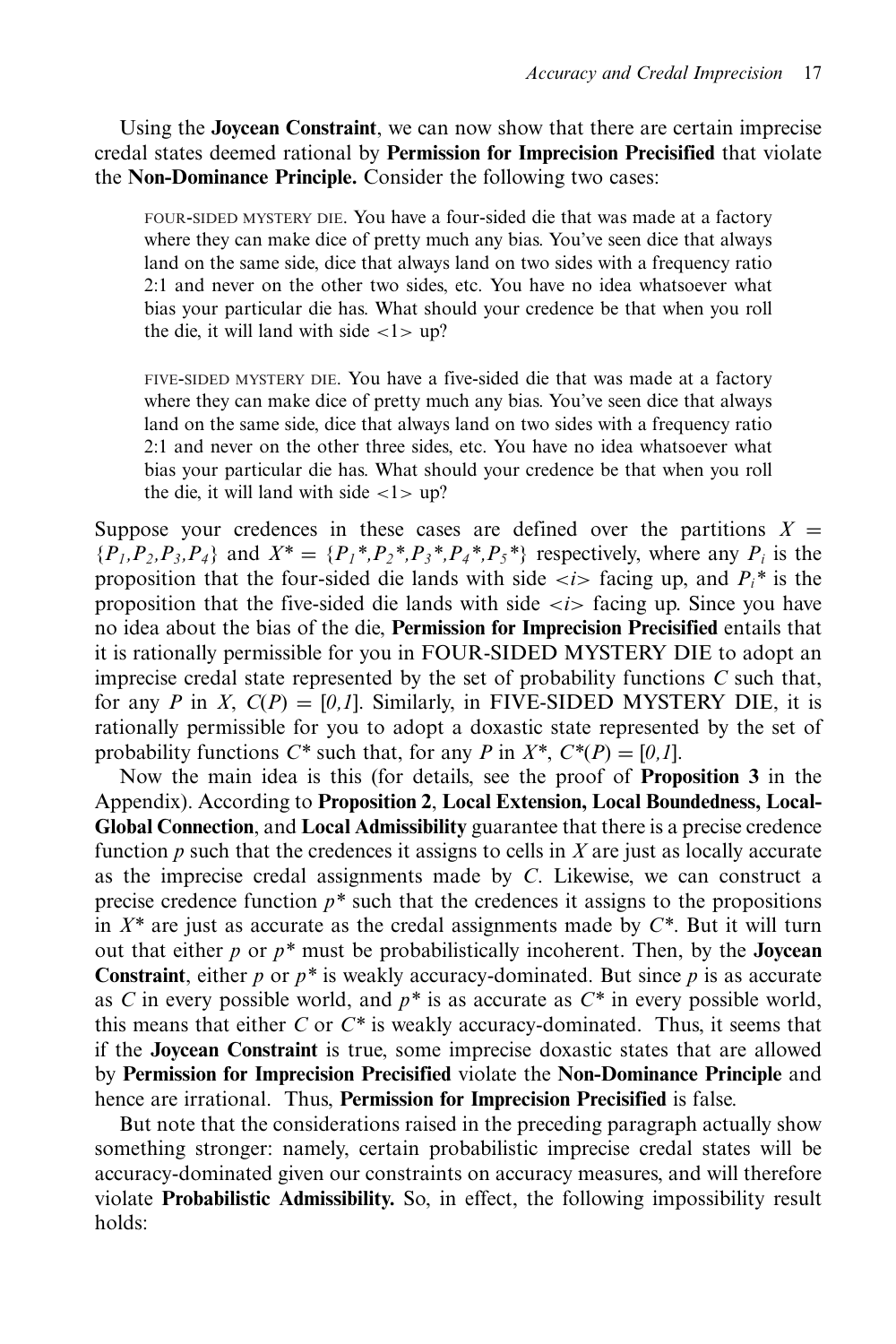**Proposition 3.** *If Extension, Local Extension, Local Boundedness, Local Admissibility, Local-Global Connection, and Probabilistic Admissibility are true, then the Joycean Constraint is false.*

#### *5.3 Summary*

Let's sum up. In this section, we have shown that given certain plausible constraints on local measures of accuracy, the accuracy-centered epistemologist can accept neither **Weak Requirement of Imprecision** nor the most natural precisification of **Permission for Imprecision**. If **Weak Requirement of Imprecision** and **Permission for Imprecision** were true, then imprecise credal states would be rationally permissible to adopt in any situation involving non-specific evidence, and might sometimes even be required. However, there's no easy way of reconciling this thesis with accuracycentered epistemology.

Note that the defender of imprecise credences cannot get out of this problem by retreating to the position that some other precisification of **Permission for Imprecision** is true. This is because the impossibility result given by **Proposition 3** poses a dilemma for the accuracy-centered epistemologist who also wants to defend the rationality of imprecise credences. It shows that if **Extension**, **Local Extension**, **Local Boundedness, Local-Global Connection** and **Local Admissibility** are correct, then she must either reject the **Joycean Constraint** or **Probabilistic Admissibility**. On the one hand, since the accuracy-centered epistemologist needs the **Joycean Constraint** for accuracy-dominance arguments for Probabilism, she cannot reject it without non-trivial costs. On the other hand, **Probabilistic Admissibility** is attractive for the reasons discussed above. Therefore, the upshot of our argument is just that if our constraints on legitimate measures of accuracy are correct, then there is no satisfactory method of measuring the accuracy of imprecise credal states. This is why the consequences of **Proposition 3** are much more serious than that of any other results that we have proved.<sup>22</sup> In the remainder of this paper, we will discuss a few possible responses to our argument.

## **6. Response 1: Adopting Non-Numerical Measures of Accuracy**

Throughout this paper, we have focused on a framework of accuracy-centered epistemology which makes use of numerical measures of accuracy, i.e., measures of accuracy that assign real values to credal states or credal assignments to propositions. This is precisely why we required that legitimate global and local measures of accuracy satisfy **Boundedness** and **Local Boundedness**, which entail that both global and local measures of accuracy should output real values. One may reject this constraint on measures of accuracy. A natural motivation for having nonnumerical measures of accuracy—which Mayo-Wilson and Wheeler (2016) attribute to James Joyce─is this. One might argue that when an agent's doxastic attitude towards a proposition is not representable by a real number, then the accuracy of her credal assignment should similarly not be representable by a real number.<sup>23</sup> Since the proofs of **Propositions 2** and **3** depend on **Boundedness** and **Local Boundedness**,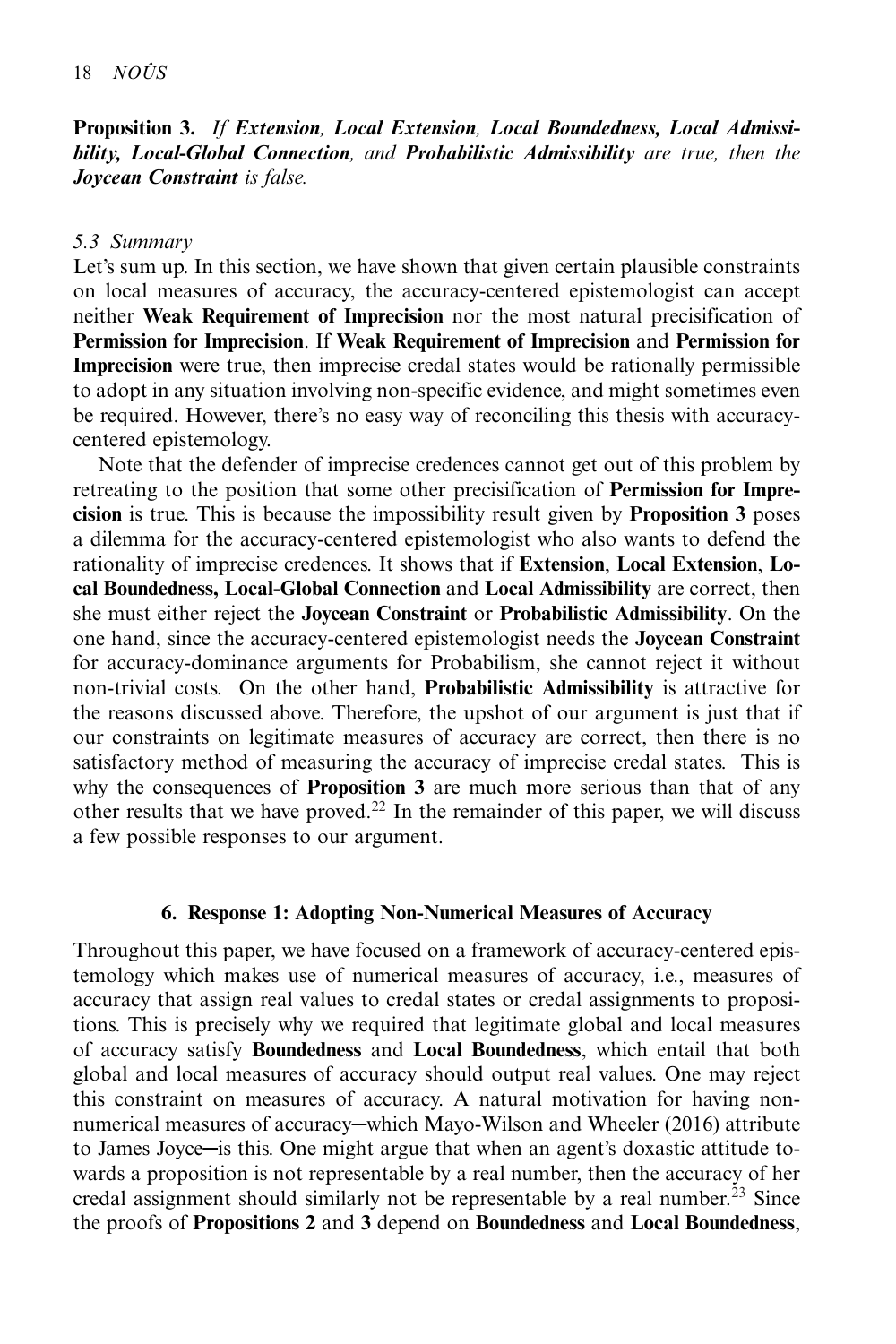using non-numerical measures of accuracy can help us block result like **Propositions 2** and **3**.

However, simply using non-numerical measures of accuracy does not by itself help us reconcile the rationality of imprecise credences with the accuracy-centered approach to epistemology. This is because a similar (though slightly weaker) result than **Proposition 2** can also be proved for non-numerical measures of accuracy.

We begin with two *prima facie* attractive constraints on non-numerical measures of accuracy: **Strong Extensionality** and **Completeness**. Consider **Strong Extensionality**. To state this constraint precisely, we need to introduce the notion of an *accuracy profile*. Suppose *C* is a set of credence functions defined over a partition *X*. The accuracy profile of *C* at a world *w* is the following multiset:

$$
\{\{(v_w(P), C(P)) : P \in X\}\}^{24}
$$

In other words, the accuracy profile of *C* at *w* contains, for each proposition in *X*, the pair consisting of the truth value of that proposition at *w*, and the set of credences that *C* assigns to that proposition. **Strong Extensionality** says that the accuracy of *C* at *w* is determined entirely by the accuracy profile of *C* at *w*. That is:

**Strong Extensionality**. For any partition *X* over a set of worlds *W*, let *C* and  $C^*$  be sets of credence functions in  $B_X$ . If  $G_X^*$  is a legitimate imprecise global measure of accuracy, and the accuracy profile of *C* at *w* in *W* is the same as the accuracy profile of  $C^*$  at  $w^*$  in *W*, then  $G_X^*(C,w) = G_X^*(C^*,w^*)$ .<sup>25</sup>

The rationale for **Strong Extensionality** is that the accuracy of a credal state at a world should only depend on (i) the truth values at that world of the propositions over which the credal state is defined and (ii) the values that the credal state assigns to those propositions. To reject **Strong Extensionality** is to allow measures of accuracy to be sensitive to factors other than truth-values of propositions and the relevant credal assignments, e.g., factors like the informativeness of the propositions. But why should a measure that assesses solely the *accuracy* of credal states and not something else be sensitive to such factors? Thus, rejecting **Strong Extensionality** is a bad idea.

The second constraint—**Completeness—**is more questionable: it says that any legitimate accuracy measure for imprecise credal states must be such that every credal state should be *comparable* with respect to global accuracy with all other credal states.

**Completeness.** For any partition *X* over a set of worlds *W*, let *C* and *C\** be sets of credence functions in  $B_X$ . If  $G_X^*$  is a legitimate imprecise global measure of accuracy, then, for any *w* in *W*, either  $G_X^*(C, w) > G_X^*(C^*, w)$  or  $G_X^*(C, w)$  <  $G_X^*(C^*, w)$  or  $G_X^*(C, w) = G_X^*(C^*, w)$ . <sup>26</sup>

Note that **Completeness** trivially follows from **Boundedness** (since it would be true whenever  $G_X^*$  assigns real values), but it is also much weaker. According to **Completeness**, any legitimate measure of accuracy should be such that the global accuracy of one credal state under that rule must either be greater than, less than,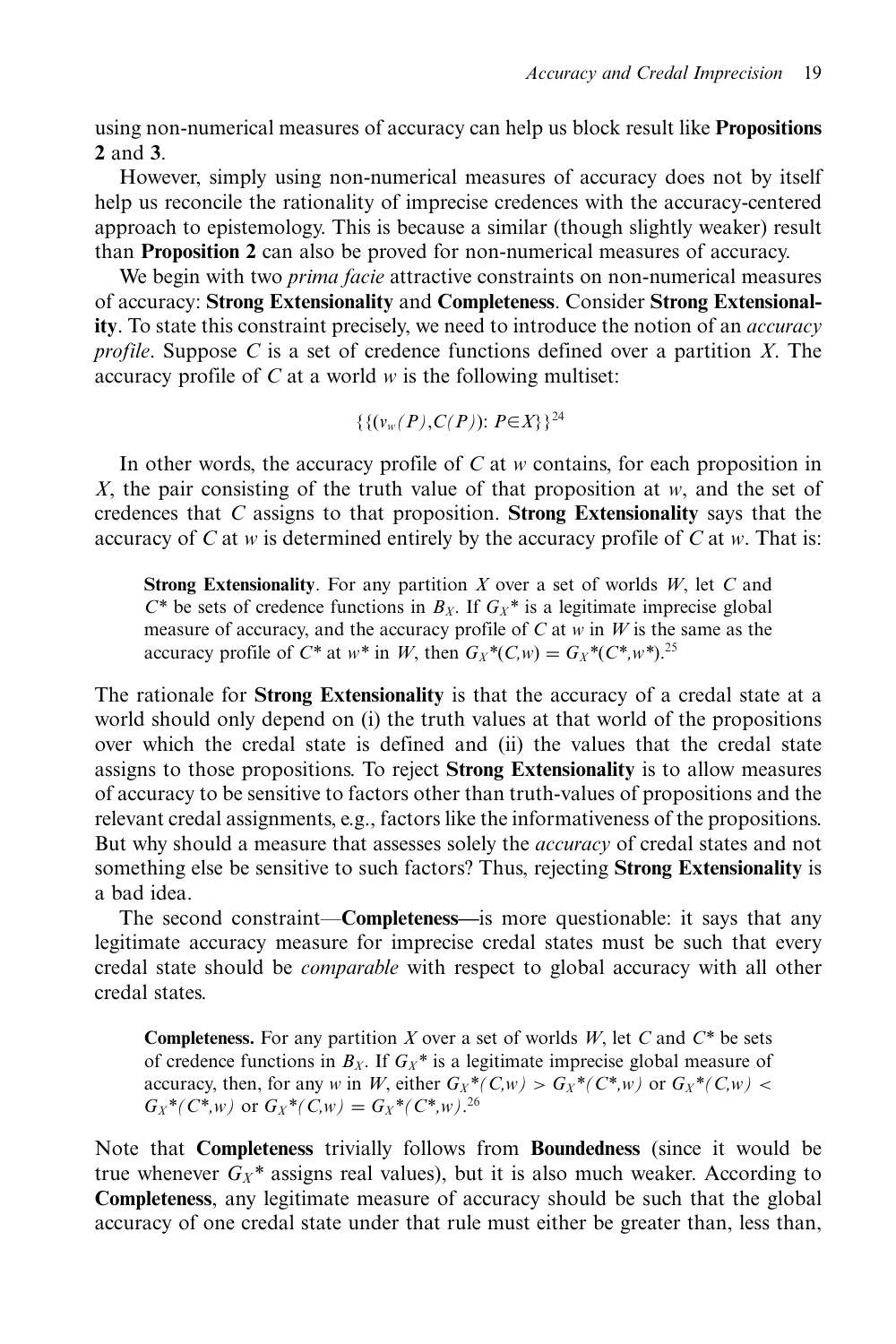or equal to the global accuracy of another credal state. Now, this constraint may indeed be true of non-numerical measures of accuracy.

With these two constraints in place, we can prove the following claim (which generalizes another result proved by Schoenfield (2015)).

**Proposition 4.** *For any finite partition* X *over a set of worlds W, let* C *and* C\* *be sets of probability functions in* BX*, such that for any* P *in* X *and some set of real numbers* R,  $C(P) = R$  *and*  $C^*(P) = \{1/|X|\}$ . If **Strong Extensionality, Completeness,** and *Probabilistic Admissibility are true, then, for any legitimate imprecise global measure of accuracy*  $G_X^*$  *and any world* w *in* W,  $G_X^*(C,w) = G_X^*(C^*,w)$ .

Let's see what this means. Consider the Principle of Indifference, i.e., the principle that for any finite partition X over a set of worlds W, an agent's credence in any *P* in X (in the absence of evidence that favours any particular P) should be  $1/|X|$ . According to **Proposition 4**, any imprecise credal state that assigns an interval [a,b] to every cell of a finite partition is just as accurate as the precise credal state recommended by the Principle of Indifference with respect to that partition. For instance, take the case where  $X = \{FH, FT, BH, BT\}$ . If our evidence is maximally unspecific about the bias of the coin, the same line of reasoning that motivates **Requirement of Imprecision** should also require the agent to adopt an imprecise credal state that assigns  $[0,1]$  to each cell of this extended partition.<sup>27</sup> But **Proposition 4**, in conjunction with other assumptions, shows that this is false. For if **Completeness**, **Strong Extensionality**, and **Probabilistic Admissibility** are true, then the credal state that is mandated by the Principle of Indifference (and therefore assigns  $\frac{1}{4}$  to each cell in the partition) is just as accurate as the imprecise credal state in every world. And if the **Permission Principle** is true, then the agent cannot be required to adopt either of these two credal states in any world. This immediately undermines some of the motivation for both **Requirement of Imprecision** and **Weak Requirement of Imprecision**.

Even though **Proposition 4** (unlike **Propositions 2** and **3**) doesn't straightforwardly refute **Weak Requirement of Imprecision** or **Permission for Imprecision**, it poses a problem for **Weak Requirement of Imprecision**. <sup>28</sup> In conjunction with **Completeness**, **Strong Extensionality**, **Probabilistic Admissibility**, and the **Permission Principle**, **Proposition 4** implies that an agent can *never* be required to adopt an imprecise credal state that assigns the same set of credences, e.g., an interval [*a,b*], to every cell of the partition. Call such imprecise credal states *uniform*. **Proposition 4** (along with the other constraints) entails that if an agent is ever required to adopt an imprecise credal state in response to a body of non-specific evidence, the relevant credal state must be non-uniform. If the defender of **Weak Requirement of Imprecision** accepts this claim, she must explain why uniform imprecise credal states should be treated differently from non-uniform imprecise credal states. In any plausible case of nonspecific evidence, what seems to make an imprecise credal state rationally required is just the fact that the agent has no information about the propositions contained in the relevant partition, except for the information that the chance distribution over that partition lies within a certain set of probability distributions. As long as that set of probability distributions assigns the same set of real numbers to each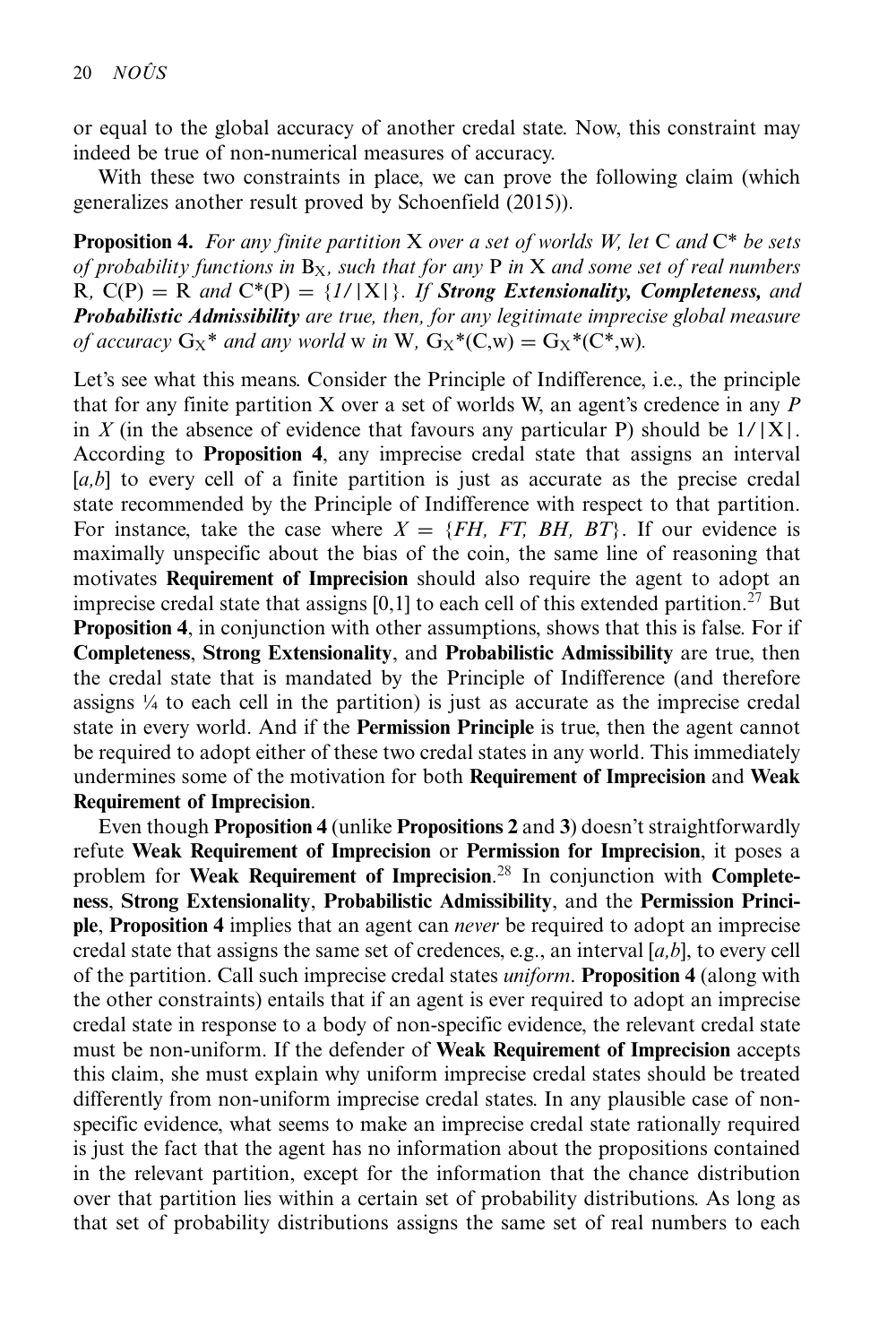cell of the partition, we will continue to have the intuition that the agent is required to adopt a uniform imprecise credal state in that situation. Thus, it just seems *ad hoc* to claim that there *can* be situations of non-specific evidence where an agent is required to adopt non-uniform credal states, but there *can't* be situations of nonspecific evidence where she is required to adopt uniform credal states. In order to make her account less *ad hoc*, the defender of imprecise credences would have to reject **Weak Requirement of Imprecision**.

The defender of non-numerical measures of accuracy could block this argument by rejecting either **Completeness**, or **Strong Extensionality**, or **Probabilistic Admissibility**. For now, let's set aside the question of rejecting **Probabilistic Admissibility**: while rejecting **Probabilistic Admissibility** would block all the results we have proved so far, it is far from clear whether rejecting it will help the defender of imprecise credences in this context.<sup>29</sup> Now, the non-numerical accuracy measures that have been proposed in the literature on imprecise credences  $-$  e.g., the one proposed by Seidenfeld, Schervish and Kadane (2012) and another ascribed to James Joyce by Mayo-Wilson and Wheeler (2016) –violate either **Completeness** or **Strong Extensionality** (see Appendix B). We have already explained why rejecting **Strong Extensionality** is a bad idea. So, the only remaining option for the defender of imprecise credences would be to adopt measures of accuracy that violate **Completeness**.

We think rejecting **Completeness** will not help the defender of **Weak Requirement of Imprecision**. Consider two different probabilistic credal states, represented by the sets of credence functions  $C_1$  and  $C_2$  defined over an *n*-cell partition X, such that for any *P* in *X*,  $C_1(P) = [a,b]$  and  $C_2(P) = \{1/n\}$ . There are two options: either the defender of **Weak Requirement of Imprecision** could say that an agent cannot ever be in a situation of non-specific evidence where adopting the credal state corresponding to  $C_l$  is required by rationality, or she could deny this. The first option, as we have argued, makes the defense of **Weak Requirement of Imprecision** *ad hoc*. The second option involves saying that an agent can be required by rationality to adopt the imprecise credal state represented by  $C<sub>1</sub>$ . But note that if the defender of **Weak Requirement of Imprecision** wants to avoid the consequences of **Proposition 4** by denying **Completeness**, she would have to say that the imprecise credal state represented by  $C_l$  is *incomparable* with respect to global accuracy to the precise credal state represented by  $C_2$  in every possible world.<sup>30</sup> Now, plausibly, if two credal states are incomparable to each other with respect to global accuracy in every possible world, then a rational agent cannot regard any one of the credal states as better than, worse than, or exactly as good as the other given solely the metric of global accuracy. Then, given solely considerations about global accuracy, an agent also cannot have any reason to adopt the imprecise credal state over the precise one.

This raises a challenge for the defender of **Weak Requirement of Imprecision**. If she wants to say that an agent can be required by rationality to adopt the imprecise credal state represented by  $C<sub>l</sub>$ , she must explain, without appealing to the global accuracy of that credal state, how there could be an accuracy-based advantage to adopting that credal state. The most natural explanation would be that the imprecise credal state matches the specificity of the agent's evidence, while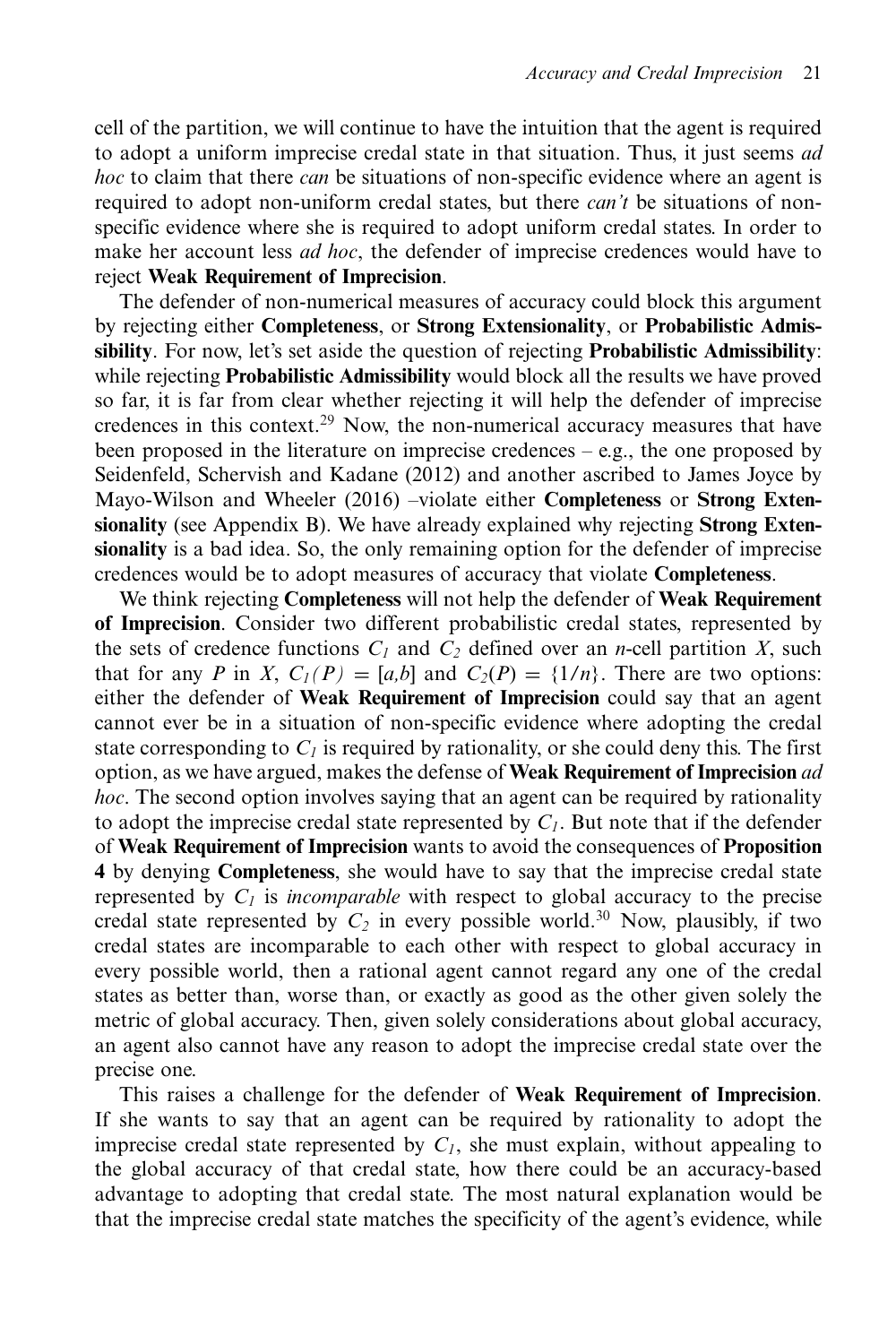the precise credal state doesn't. But this explanation is not satisfying: it's unclear why it is better from an accuracy-centered standpoint to match one's credal state to the specificity of one's evidence. In the absence of a good explanation, **Weak Requirement of Imprecision** cannot be saved by rejecting **Completeness**.

Our argument in this section leaves open the possibility that **Permission for Imprecision** can be true from an accuracy-centered standpoint. Therefore, one consequence of our argument is that a defender of imprecise credences who adopts the strategy of adopting non-numerical accuracy measures can only plausibly accept **Permission for Imprecision** but not **Weak Requirement of Imprecision**. Since a view of this kind seems quite weak, the defender of imprecise credences might ultimately have to seek a different way of defending the rationality of imprecise credences from an accuracy-centered standpoint.

## **7. Response 2: Rejecting Probabilistic Admissibility**

The consequences of **Proposition 3** are far more serious than that of any other results that we have proved so far. As we pointed out above, it shows that given our constraints on accuracy measures for imprecise credences, there is no measure of accuracy that respects both the **Joycean Constraint** and **Probabilistic Admissibility**. Since both these principles are attractive from an accuracy-centered standpoint, this just shows that there is no satisfactory method of measuring the accuracy of imprecise credal states using numerical accuracy measures. In this section, we will explore whether a defender of imprecise credences can avoid this consequence by rejecting **Probabilistic Admissibility**.

Interestingly, some have in fact been tempted to reject **Probabilistic Admissibility**. For instance, Konek (forthcoming) proposes a global accuracy measure which violates this constraint (see Appendix C). Note that, for the accuracy-centered epistemologist, rejecting **Probabilistic Admissibility** outright is a bad idea, since much of the work done in accuracy-centered epistemology depends on the idea that precise probability functions shouldn't be accuracy-dominated. But perhaps she can adopt a restricted version of **Probabilistic Admissibility** instead, such as:

**Restricted Probabilistic Admissibility.** For any set of worlds *W* and a partition *X* over *W*, if  $G_X^*$  is a legitimate imprecise global accuracy measure for sets of credence functions defined over *X*, then for any *probability* function  $p$  in  $B_X$ , there is no set *C* of *credence* functions in  $B_X$  such that *p* is *accuracy-dominated* by *C* according to  $G_X^*$ .

In other words, there is no set  $C$  in  $B_X$  such that

- (i) for every world *w* in *W*,  $G_X^*(\{p\}, w) \le G_X^*(C, w)$ , and
- (ii) there exists a world *w* in *W* such that  $G_X^*(\{p\}, w) < G_X^*(C, w)$ .

**Restricted Probabilistic Admissibility** preserves the idea that precise credence functions shouldn't be accuracy-dominated, but it nevertheless avoids the impossibility result from the preceding section. Importantly, Konek's global measure of accuracy violates not only **Probabilistic Admissibility**, but also **Restricted Probabilistic**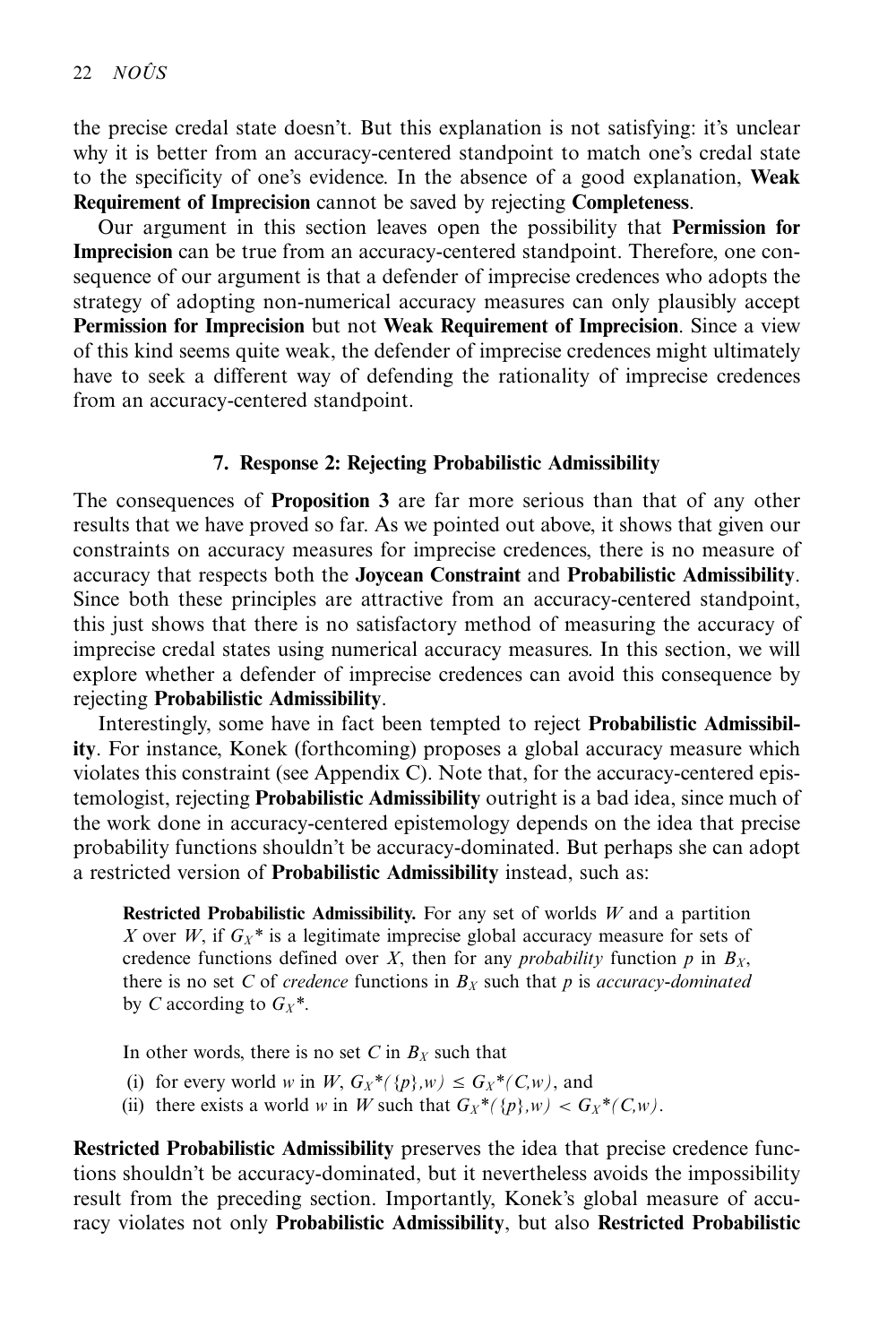**Admissibility** (see Appendix C). However, even if it were possible to formulate accuracy measures for imprecise credal states that preserve **Restricted Probabilistic Admissibility,** adopting such a weak principle still seems highly problematic to us.

Now, it may be possible to reconcile **Permission for Imprecision** with accuracycentered epistemology by retreating to **Restricted Probabilistic Admissibility**. However, this strategy might be reasonable if only a handful of imprecise credal states were accuracy-dominated in the way **Proposition 3** suggests. In such a case, the defender of imprecise credences might still be able to hold that in *most but not all* cases of non-specific evidence, an agent is permitted to have imprecise credences. But we think that on the view proposed here, it is highly likely that not just some but most imprecise credal states are accuracy-dominated by some precise credence function. In order to see this, note that the proof of **Proposition 2** is a proof by construction. More specifically, it proceeds by constructing a precise credence function that is just as accurate as the imprecise credal state by considering in isolation the appropriate credence that the precise function needs to assign to each proposition in the relevant partition, so that both the precise and the imprecise states have the same local accuracy score with respect to each proposition (and then **Local-Global Connection** guarantees that this function will be just as accurate globally). But there is nothing in this procedure that guarantees that the precise credence function will be probabilistically coherent; for it may well be that all the individual credal assignments that the precise function assigns to different propositions in the partition don't add up to exactly 1.

One last point: the proof of **Proposition 3** shows that if we accept certain constraints on legitimate accuracy measures for imprecise credal states and the **Joycean Constraint**, *some* probabilistic imprecise credal states that seem rational in light of **Permission for Imprecision** will end up being accuracy-dominated. Now, the accuracy-centered epistemologist may reject **Probabilistic Admissibility** and accept **Restricted Probabilistic Admissibility** on the ground that only a small number of probabilistic imprecise doxastic states end up being accuracy-dominated on the resulting view. Still, a problem will persist; for the imprecise credal states that are ruled out by our constraints *look* just like all the other credal assignments the defender of imprecise credences endorses. Thus, it seems that if this is the route that the accuracy-centered epistemologist wants to go, she owes us an independent story as to which imprecise credal states are irrational, and which are not. Otherwise the kinds of credal assignments the defender of imprecise credences will endorse will turn out to be hopelessly unsystematic.

## **8. Response 3: Rejecting Local-Global Connection**

A promising strategy for blocking the arguments for both **Propositions 2** and **3** would be to reject **Local-Global Connection**. <sup>31</sup> **Local-Global Connection** involves two constraints. According to the first, for any legitimate global accuracy measure, there exists a legitimate local accuracy measure such that if two credal states make equally accurate credal assignments to each proposition in a partition according to the local measure, then the global accuracy of the two states is the same according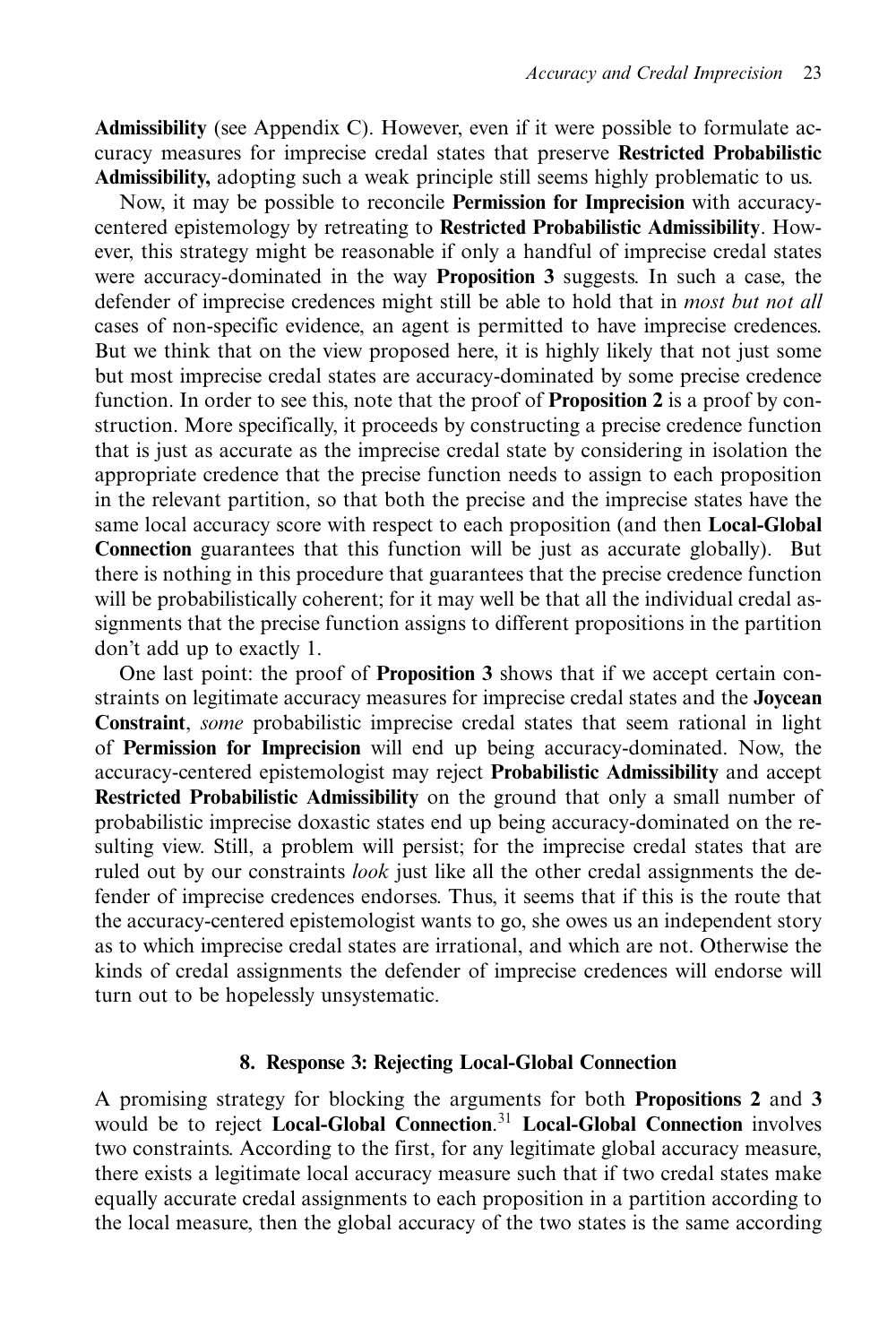to the global measure. According to the second, for any legitimate local accuracy measure, there exists a legitimate global accuracy measure, such that if two credal states make equally accurate credal assignments to each proposition in a partition according to the local measure, then the global accuracy of the two states is the same according to the global measure.

**Local-Global Connection** can lead to problems. We might think that even if the credal assignments made by two imprecise credal states have the same local accuracy scores, the global accuracy score of the two states might still differ. Suppose *C* is a set of probability functions such that, for any *P* in  $X = \{H, T\}$ ,  $C(P) = [0.2, 0.8]$ . Now, take another set of credence functions *C\** which contains all the probability functions in *C* but contains one probabilistically incoherent function *b* such that, for any *P* in *X*,  $b(P) = 0.8$ . But note that for any *P* in *X*,  $C(P) = C^*(P)$ . Therefore, by **Local-Global Connection**, the global accuracy of *C* and *C\** ought to be the same. This might seem like a bad consequence of **Local-Global Connection**: if *C* and *C\** have the same global accuracy score, there is no hope for offering an accuracydominance argument for Probabilism with respect to imprecise credal states (i.e., for a view that all the credence functions in one's representor have to be probability functions). This might lead us to reject **Local-Global Connection**. If we reject it, we are able to block **Proposition 2** and **Proposition 3**.

We have two counter-responses. First of all, even if the defender of imprecise credences rejects **Local-Global Connection,** it won't help her block **Proposition 4**. She will end up rejecting the **Weak Requirement of Imprecision** (as shown in §5) as long as she accepts **Completeness**, **Strong Extensionality**, and **Probabilistic Admissibility.**

Second, **Local-Global Connection** still seems independently appealing. It's motivated by the natural thought that the global accuracy of a doxastic state (which involves doxastic attitudes towards different propositions) should depend only on the local accuracy of the doxastic attitudes that it involves. So, if there are two doxastic states which involve doxastic attitudes that match each other perfectly with respect to local accuracy, then the two doxastic states should not be more or less globally accurate than each other. So far, we have had no reason to think that this principle should fail with respect to precise credal states or with respect to imprecise probabilistic credal states. This might give us reason to think that the principle is true across the board. This in turn might give us reason to search for a different solution to the problem mentioned above. Here is a sketch of such a solution.

In response to the problem raised above, we ought to concede that when it comes to imprecise credal states, there is no straightforward accuracy-dominance argument for Probabilism. This, however, doesn't mean that there is no accuracybased reason for ruling out non-probabilistic credal states like the one represented by *C\**. It seems to us that a defender of imprecise credences should accept the following principle on independent grounds:

**Rational Admissibility.** An agent is rationally permitted to adopt an imprecise credal state represented by a set *C* of credence functions only if *C* is a *rationally admissible* set of credence functions, i.e., for any credence function *b* in *C*, there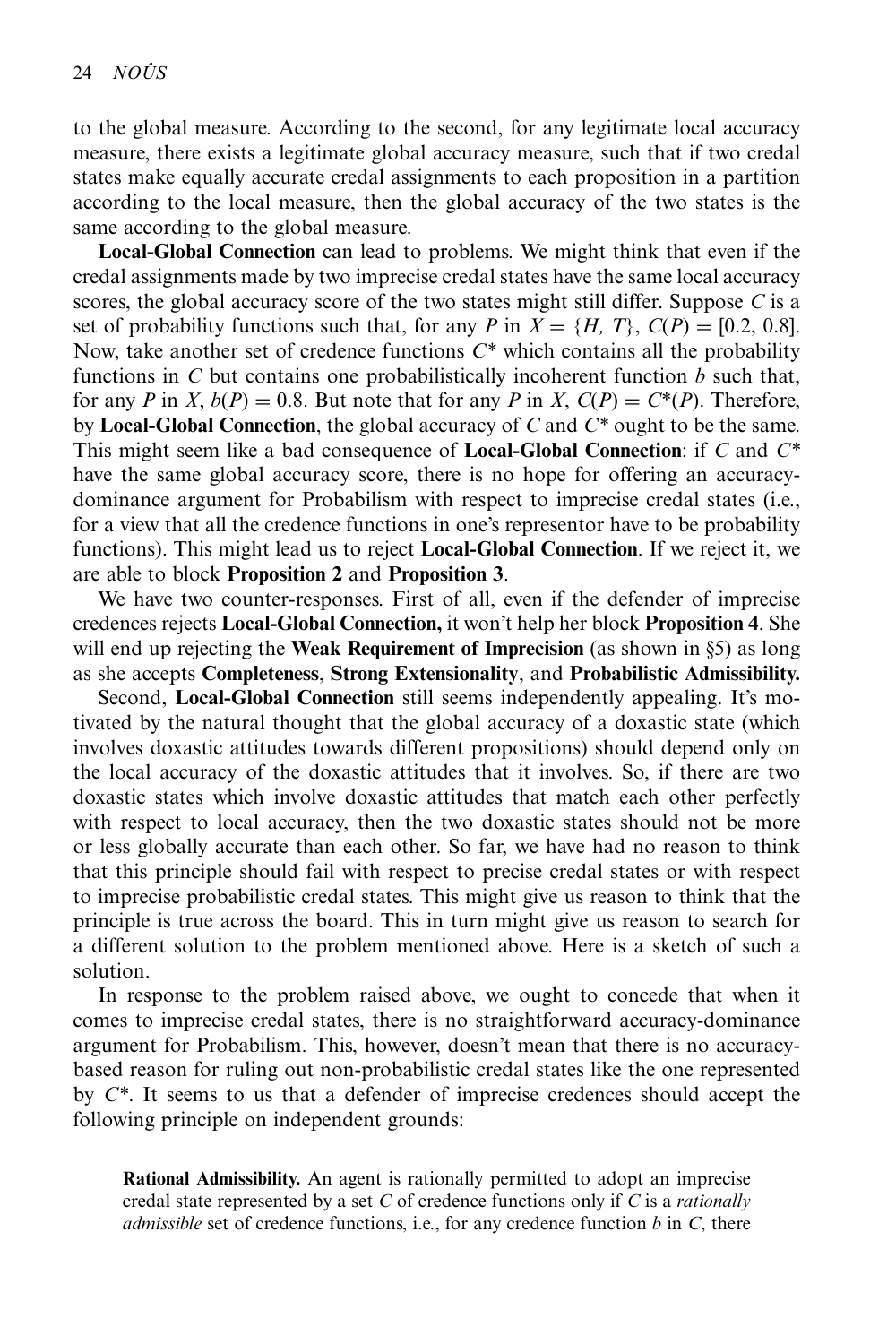is some epistemic situation in which it is rationally permissible for an agent to adopt *b*.

This requirement should be intuitively attractive for the defender of imprecise credences. She should want the credence functions in the representor to be such that, on receiving more information, it can be rationally permissible for the agent to adopt each credence function in the representor as her actual credence function. For example, in MYSTERY COIN, the only credence functions that should be in your representor ought to be those that you would be permitted to adopt on gaining more information about the bias of the coin. If this requirement is correct, it will be enough to rule out the possibility that the non-probabilistic credal states (represented by sets of credence functions some of which may be probabilistically incoherent) are ever rationally permissible to adopt. Joyce's (1998, 2009) accuracydominance argument shows that probabilistically incoherent credence functions are never rationally permissible to adopt, because they are accuracy-dominated by some other, coherent function. So, a set of credence functions that contains probabilistically incoherent credence functions will be rationally inadmissible, and therefore a credal state represented by such a set of credence functions will be ruled out by **Rational Admissibility**.

An apparent cost of **Rational Admissibility** is that it conflicts with the **Permission Principle**. We are saying that an agent may be rationally required to adopt the probabilistic credal state represented by *C* over the non-probabilistic credal state represented by *C\** even though the global accuracy of *C* and *C\** is the same. Given that we ourselves have relied on the **Permission Principle** in our argument against Weak **Requirement of Imprecision** given in §4.1, the strategy of accepting **Rational Admissibility** seems to undermine our own argument. However, this may in fact indicate that the accuracy-centered epistemologist should accept a different version of the **Permission Principle** that is restricted to *rationally admissible* doxastic states. As far as we can tell, adopting this more restricted version of the **Permission Principle** doesn't affect our argument against **Weak Requirement of Imprecision**. This is because, for any imprecise probabilistic credal state, Proposition 2 guarantees that, given our constraints on measures of accuracy, there is another precise credal state that is just as accurate as the imprecise one. Now, there are two possibilities: either that precise credal state is probabilistically coherent, or it's not. If it is probabilistically coherent, then the restricted version of the **Permission Principle** says that the agent isn't required to have that imprecise probabilistic state. If it is not probabilistically coherent, then by the **Joycean Constraint**, there is a precise probabilistic credal state that accuracy-dominates it, and therefore accuracy-dominates the imprecise credal state. In that case, too, the agent isn't required to have that imprecise probabilistic state. In either case, **Weak Requirement of Imprecision** fails.

The upshot is this. While it might be tempting for the defender of imprecise credences to reject **Local-Global Connection** in light of certain problems, this isn't obviously a viable option. On the one hand, she will still have to deal with the problems that arose from **Proposition 4**. On the other hand, given the independent appeal of **Local-Global Connection**, other solutions to the relevant problems may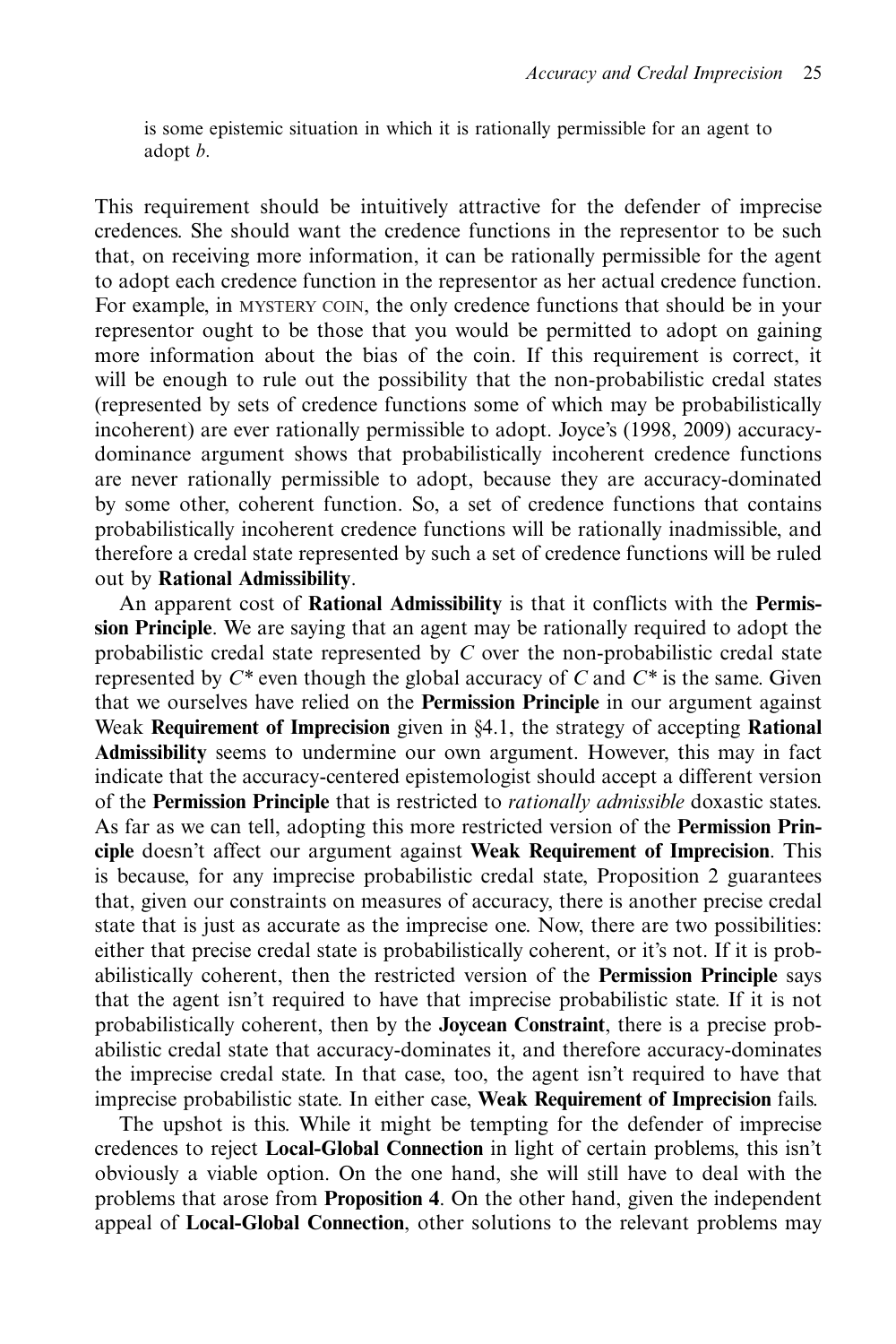also be worth pursuing. Moreover, if the defender of imprecise credences were able to show that our solution from **Rational Admissibility** doesn't work and that **Local-Global Connection** is ultimately indefensible, that would in itself be a significant achievement. For it would show that certain initially attractive constraints, like **Local-Global Connection**, which accuracy-centered epistemologists happily accept when it comes to precise credal states, cannot be reconciled at all with the rationality of imprecise credences.

## **9. Conclusion**

Let us take stock. A central motivation for imprecise credences comes from situations involving non-specific evidence: for instance, when an agent has no information whatsoever about the bias of a coin, it seems that she is permitted, and perhaps even required, not to assign any sharp credence to the proposition that the coin will land heads (or tails) when flipped. Some take such scenarios to show that for any scenario where an agent's total evidence is non-specific, she is required by rationality to adopt imprecise credences. We called this view **Requirement of Imprecision**.

We began this essay with Schoenfield's argument against **Requirement of Imprecision**. She shows that at least for imprecise probabilistic credal states defined over two-cell partitions, there is always a precise probabilistic credal state which is just as accurate as the imprecise state in every world. This shows that accuracy-centered epistemologists cannot accommodate **Requirement of Imprecision**. However, we showed that even if the defender of imprecise credences rejects **Requirement of Imprecision** in light of Schoenfield's argument, she may still be able to allow imprecise credal states to be permissible in all situations of nonspecific evidence, and required in some of them. In response, we argued that if we accept some other plausible constraints on accuracy measures for imprecise credal states, this possibility is also blocked. Finally, we considered a number of responses to our argument, each of which involved rejecting one or more of the constraints that we imposed on measures of accuracy. We went on to argue that each of these responses involve some intuitive or theoretical costs. The upshot of our argument, therefore, is that given our constraints, there is no plausible way of measuring the accuracy of imprecise credal states; so, the rationality of imprecise credences cannot easily be accommodated within accuracy-centered epistemology.

## **Appendix A: Proofs**

**Proposition 1.** *For any set of worlds* W *and a two-cell partition* X *over* W*, let* C *be a set of probability functions in* BX *(the set of credence functions defined over* X*). Then, if Extension, Boundedness, Probabilistic Admissibility, and World-Invariance* are true, then, for any legitimate imprecise global accuracy measure  $G_X^*$ , *there will be a probability function* b *in*  $B_X$  *such that, for any* w *in* W,  $G_X^*(C,w)$  =  $G_X^{\ast}(\{b\}, w)$ .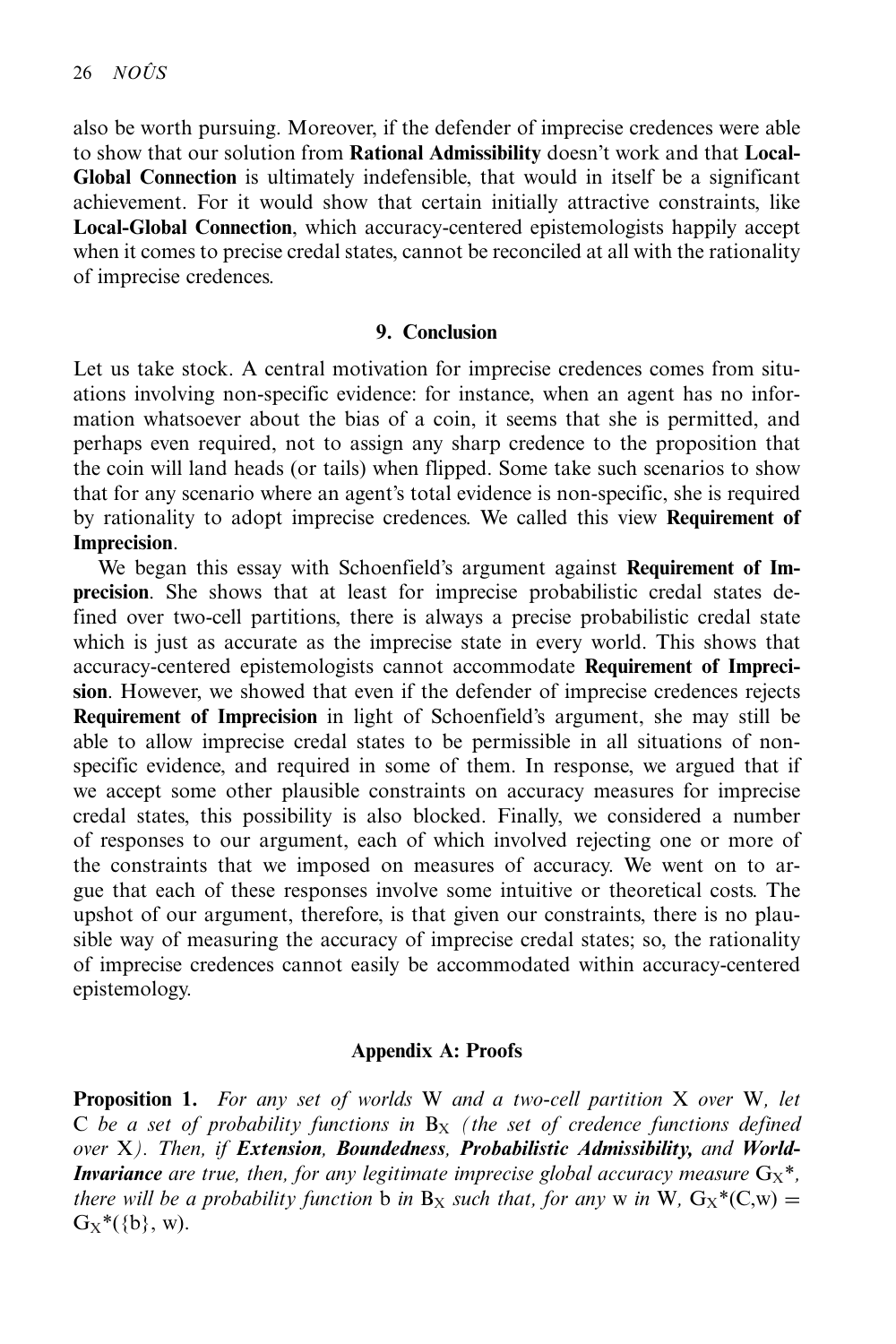To prove **Proposition 1**, we need:

**Lemma 1.** For any set of worlds W, let  $X = \{H, T\}$  be a partition over W. Then, if *Probabilistic Admissibility and World-Invariance are true, for any legitimate imprecise global accuracy measure*  $G_X^*$ , if C and  $C^*$  are sets of probability functions defined *over* X*, the following conditional holds:*

If (i) for any *H*-world *w*,  $G_X^*(C,w) = G_X^*(C^*,w)$ , then (ii) for any *T*-world  $w^*$ ,  $G_X^*(C, w^*) = G_X^*(C^*, w^*)$ .

*Proof of Lemma 1.* Suppose the conditional is false: (i) is true, but (ii) isn't. Then, there exists a *T*-world  $w^*$  s.t. either  $G_X^*(C,w^*) > G_X^*(C^*,w^*)$  or  $G_X^*(C,w^*)$  <  $G_X^*(C^*,w^*)$ . But note that by **World-Invariance**, if for a *T*-world  $w^*, G_X^*(C,w^*)$  $> G_X^*(C^*, w^*)$ , then, for every *T*-world  $w^{**}$ ,  $G_X^*(C, w^{**}) > G_X^*(C^*, w^{**})$ . In that case, since (i) is true, *C\** will be weakly accuracy-dominated and therefore will violate Probabilistic Admissibility. A similar violation of **Probabilistic Admissibility** will occur if, for a *T*-world  $w^*$ ,  $G_X^*(C,w^*) < G_X^*(C^*,w^*)$ . Therefore, (ii) must be true.  $\Box$  $\Box$ 

*Proof of Proposition 1.* Suppose an imprecise doxastic state, defined over a partition  $X = \{H, T\}$ , is represented by a set C of probability functions in  $B_X$ . By **Boundedness**, for any *H*-world *w*,  $G_X^*(C,w)$  is between 0 and 1. So by the continuity of *GX* over the space of probability functions, there is some probability function *b* in  $B_X$  such that  $G_X^*(C, w) = G_X(b, w)$ . (This follows from the intermediate value theorem.) By **Extension**, it follows that  $G_X^*(C,w) = G_X^*(\{b\},w)$ . By **World-Invariance**, it follows that for every *H*-world  $w^*$ ,  $G_X^*(C,w^*) = G_X^*(b)$ ,  $w^*$ ). Combining this with **Lemma 1**, we get that for every *T*-world  $w^{**}$ ,  $G_X^*(C,w^{**}) = G_X^*(b)$ ,  $w^{**}$ ). Thus, **Proposition 1** is proved.  $\Box$ 

**Proposition 2.** *Suppose an imprecise credal state, defined over a partition* X *over a* set of worlds W, is represented by a set C of functions in  $B_X$ . If **Local Extension**, *Local Boundedness, Local Admissibility, and Local-Global Connection are true, then there will be a credence function* b *in* B<sub>X</sub> *such that for any legitimate imprecise global measure of accuracy*  $G_X^*$ ,  $G_X^*(C,w) = G_X^*(b)$ , *w*) in every world w.

To prove **Proposition 2**, we prove:

**Lemma 2.** *Suppose* R *is a set of real numbers between 0 and 1 (inclusive), and* c *is a real number between 0 and 1 (inclusive). If Local Boundedness, Local Extension, and Local Admissibility are true, then, for any legitimate local measure of accuracy*  $L^*$ ,  $L^*(R, 1) = L^*(\{c\}, 1)$  iff  $L^*(R, 0) = L^*(\{c\}, 0)$ .

*Proof of Lemma 2.* Now, suppose  $L^*(R, 1) = L^*(\{c\}, 1)$ , but either (i)  $L^*(R, 0)$  $> L^*(\{c\}, 0)$  or (ii)  $L^*(R, 0) < L^*(\{c\}, 0)$ . Let (i) be true. By **Local Boundedness**, *L\**(*R*,0) is between 1 and 0 (inclusive). Since *L*(.,0) is continuous through the unit interval [0,1], we can find a real number *d* between 0 and 1 such that  $L^*(R,0)$  =  $L(d, 0) = L^*(d, 0)$  (once again, by the intermediate value theorem). But note that if (i) is true, *d* is distinct from *c*. We show that this cannot be the case. There are two possibilities.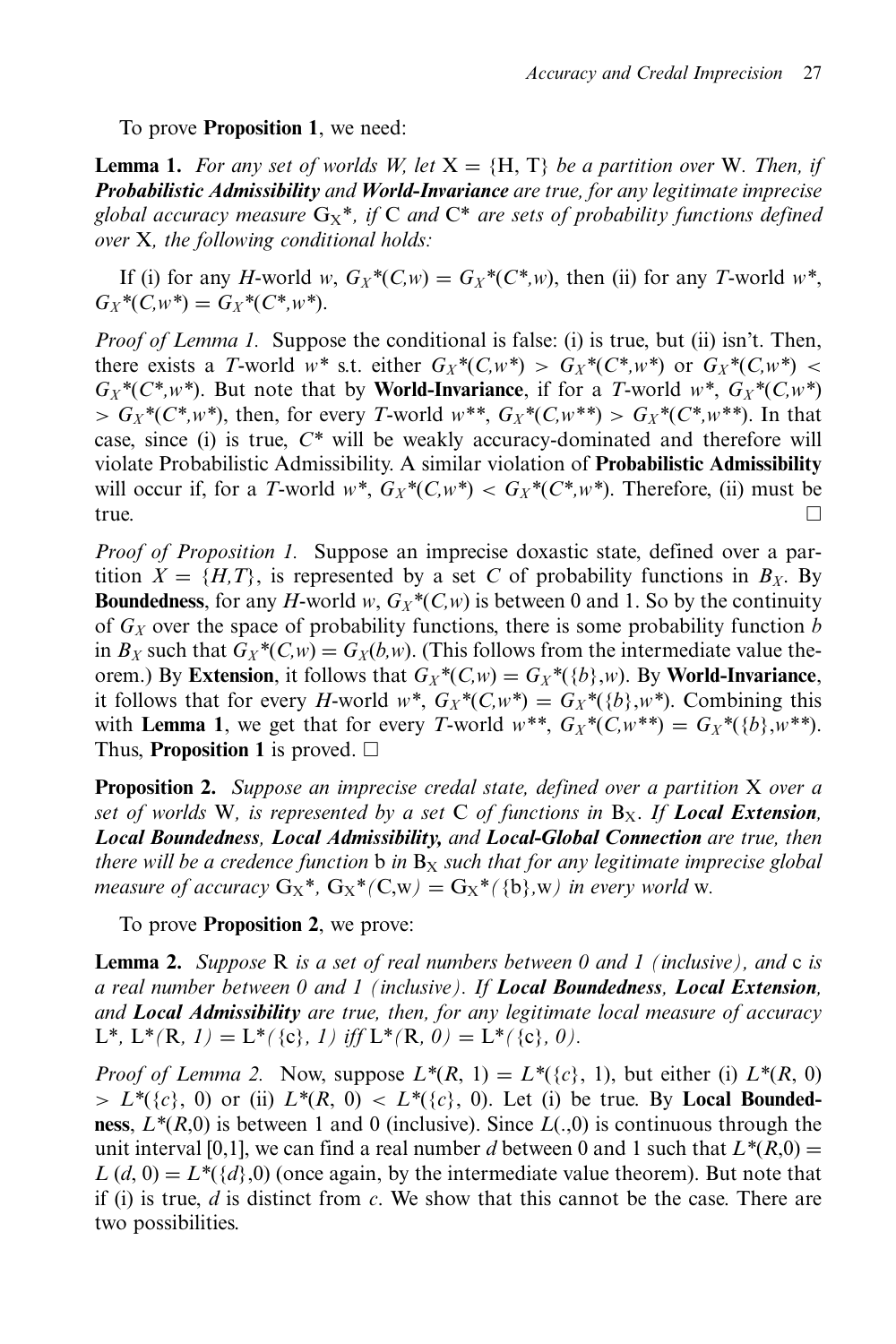*Possibility 1*. Suppose *c*<*d*. Then, we pick a real number *r* between *c* and *d* (exclusive). Then, by **Truth-Directedness** and **Local Extension**,

 $L^*(R, 1) = L^*(\{c\}, 1) \lt L^*(\{r\}, 1).$  $L^*(R, 0) = L^*(\{d\}, 0) < L^*(\{r\}, 0).$ 

But, since  $\{r\}$  strongly accuracy-dominates *R*, we violate **Local Admissibility**.

*Possibility 2.* Suppose *c*>*d*. Then, we pick a real number *r* between *d* and *c* (exclusive).Then, by **Truth-Directedness**,

 $L^*(R, 1) = L^*(\{c\}, 1) > L^*(\{r\}, 1).$  $L^*(R, 0) = L^*(\{d\}, 0) > L^*(\{r\}, 0).$ 

But, since {*r*} is strongly accuracy-dominated by *R*, we violate **Local Admissibility**.

So,  $c = d$ . But in that case, (i) cannot be true. Similarly, (ii) cannot be true. The converse is proved exactly in the same way.  $\square$ 

*Proof of Proposition 2.* Let *C* be a set of probability functions defined over a partition *X* over a set of worlds *W*. Let *L\** be an arbitrary legitimate local measure of accuracy.

Consider any world *w* in *W*. For any proposition *P* in *X*, if *w* is in *P*, then the local accuracy of the credal assignment that *C* makes to *P* is *L\**(*C(P),1*). By **Local Extension**, there exists a legitimate local accuracy measure *L* of which *L\** is an extension. By **Local Boundedness**,  $L^*(C(P), I)$  is between 1 and 0 (inclusive). Since  $L(.,1)$  is continuous through the unit interval [0,1], we can find a real number *x* between 0 and 1 (inclusive) such that  $L(x,1) = L^*(C(P),1)$  (by the intermediate value theorem). Analogously, if  $w$  is not in  $P$ , then the local accuracy of the credal assignment that *C* makes to *P* is  $L^*(C(P),0)$ . By **Local Boundedness**,  $L^*(C(P),0)$ is between 1 and 0. Since  $L(0,0)$  is continuous through the unit interval [0,1], we can find a real number *x* between 0 and 1 such that  $L(x,0) = L^*(C(P),0)$  (by the intermediate value theorem). Therefore, for any  $P$  in  $X$ , there exists a real number *x* between 0 and 1 (inclusive) such that  $L^*(C(P), v_w(P)) = L^*(\{x\}, v_w(P)).$ This entails that there exists a credence function *b*, such that for any *P* in *X*,  $L^*(C(P), v_w(P)) = L^*(\{b(P)\}, v_w(P))$ . In other words, there exists a credence function *b* such that for any proposition *P* in *X*, the credal assignment made by *b* to *P* is just as locally accurate in *w* as the credal assignment made by *C* to *P*.

Now, consider any world  $w^*$  such that  $w \neq w^*$ . There are two possibilities: either *w* and *w\** belong to the same cell of the partition *X*, or they don't.

*Possibility 1*. If *w* and *w\** belong to the same cell of the partition *X*, then *w\** will assign the same truth-values to propositions in *X* as *w*; so, for any *P* in *X*,  $v_w(P) = v_w(P)$ . Hence, for any proposition *P* and any credence function *b* such that  $L^*(C(P), v_w(P)) = L^*(\{b(P)\}, v_w(P))$ , it will be the case that  $L^*(C(P),$  $v_{w^*}(P) = L^*(\{b(P)\}, v_{w^*}(P)).$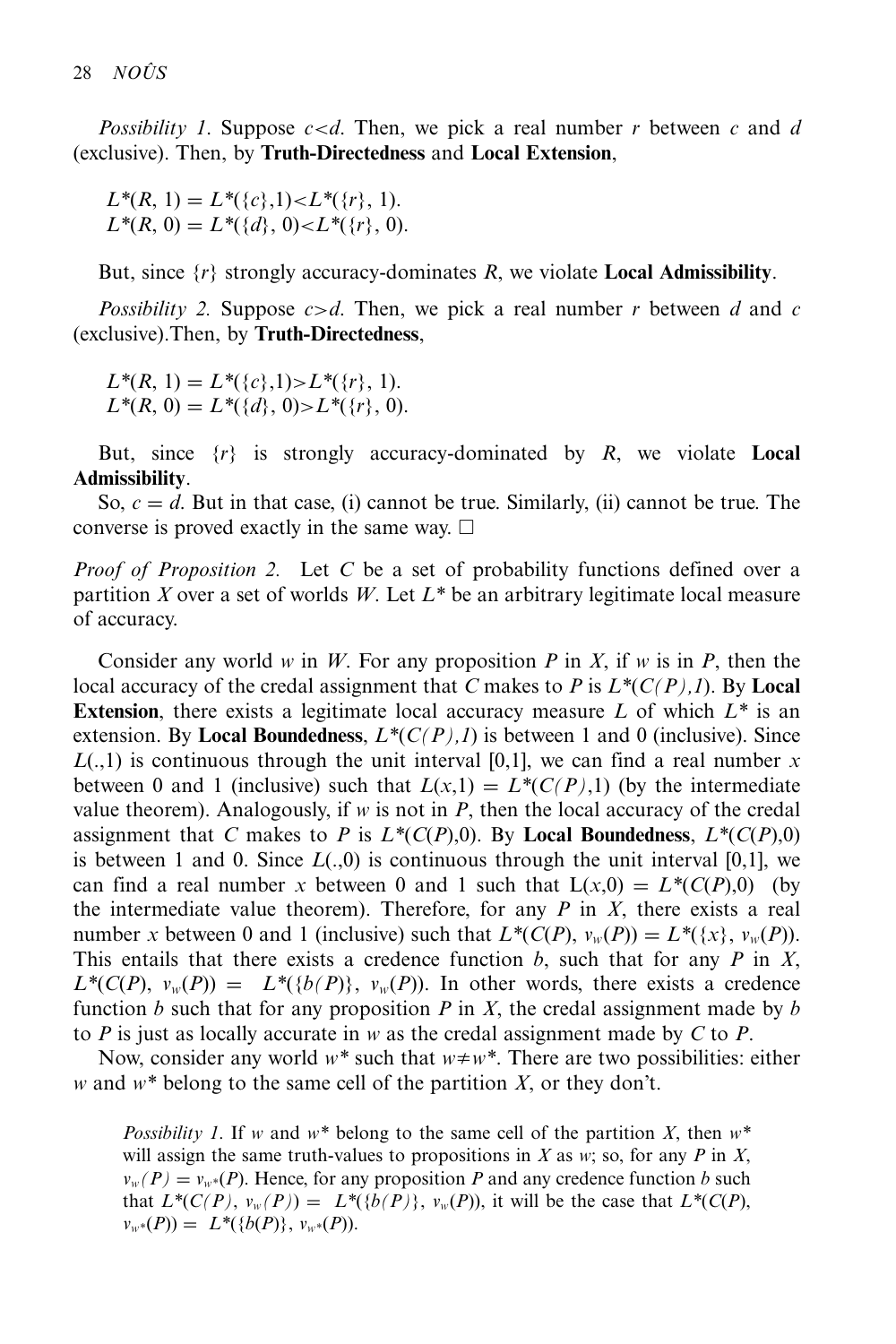*Possibility 2.* If *w* and *w\** don't belong to the same cell of the partition *X*, then there exist exactly two propositions  $P$  and  $P^*$  in  $X$  such that  $w$  is in  $P$ but not in  $P^*$ , whereas  $w^*$  is in  $P^*$  but not in *P*. Therefore,  $v_w(P) \neq v_{w^*}(P)$ and  $v_w(P^*) \neq v_{w^*}(P^*)$ . According to **Lemma 2**, however, for any sets of credences *R* and  $\{c\}$ ,  $L^*(R,1) = L^*(\{c\},1)$  iff  $L^*(R,0) = L^*(\{c\},0)$ . So, whatever *P* and *P*\* may be, if  $L^*(C(P), v_w(P)) = L^*( {\{b(P)\}, v_w(P))}$  and  $L^*(C(P^*), v_w(P^*))$  $= L^*(\{b(P^*)\}, \nu_w(P^*))$ , then  $L^*(C(P), \nu_w*(P)) = L^*(\{b(P)\}, \nu_w*(P))$  and  $L^*(C(P^*), \nu_{w^*}(P^*)) = L^*(\{b(P^*)\}, \nu_{w^*}(P^*)).$ 

This entails that for any *w* in *W* and any *P* in *X*,  $L^*(C(P), v_w(P)) = L^*( {\{b(P)\}\, v_w(P))}.$ Since *L\** is any arbitrary legitimate local accuracy measure, by **Local-Global Connection**, it follows that for any legitimate global measure of accuracy  $G_X^*$ ,  $G_X^*(C, w)$  $=G_X^*(\{b\}, w)$ .  $\square$ 

**Proposition 3.** *If Extension, Local Extension, Local Boundedness, Local Admissibility, Local-Global Connection, and Probabilistic Admissibility are true, then the Joycean Constraint is false.*

*Proof of Proposition 3.* We prove this proposition for the general case. Let  $X =$  ${P_1, \ldots, P_n}$  and  $X^* = {P_1^*, \ldots, P_{n+1}^*}$ , both defined over the same set of worlds *W*. Let *C* represent a probabilistic imprecise doxastic state defined over *X*, such that for any *P* in X,  $C(P) = [0, 1]$ . Similarly, let  $C^*$  represent a probabilistic imprecise credal state defined over  $X^*$ , such that for any *P* in  $X^*$ ,  $C^*(P) = [0,1]$ .

By the proof of **Proposition 2**, if **Local Extension**, **Local Boundedness,** and **Local Admissibility** are true, we can show that for any legitimate local measure of accuracy *L\**, there exists a precise credence function *b* such that for any *w* in *W* and any proposition *P* in *X*,  $L^*(C(P), v_w(P)) = L^*(\{b(P)\}, v_w(P))$  for all propositions *P* in *X*. Suppose, now, we construct a credence function *b\** such that for any *Pi* in *X* and  $P_i^*$  in  $X^*$  where *i* is between 1 and *n* (inclusive),  $b^*(P_i^*) = b(P_i)$ . However, for the proposition  $P_{n+1}^*$ , we let  $b^*(P_{n+1}^*) = r$  such that  $L^*(C^*(P_{n+1}^*)$ ,  $v_w(P_{n+1}^*)$  $= L^*(r)$ ,  $v_w(P_{n+1},))$  for all *w* in *W*. That there will be such an *r* is guaranteed by **Local Extension**, **Local Boundedness**, and **Lemma 2**. Note that due to **Local-Global Connection**, this guarantees that for any *w* in *W* and for any legitimate global measure of accuracy  $G_{X^*}^*$ ,  $G_{X^*}^*(C^*, w) = G_{X^*}^*(\{b^*\}, w)$ .

Now, we show that we are bound to get a violation of **Probabilistic Admissibility** in this case if the **Joycean Constraint** is true.

*Possibility 1*. Suppose *b* is a probability function; then  $\Sigma_{P \in X}$   $b(P) = 1$ . But now consider  $\Sigma_{P \in X^*} b^*(P)$ . Since  $b^*$  assigns the same values to the first *n* cells in  $X^*$  as *b* does to the first *n* cells in *X*, we have  $\Sigma_{P \in X^*} b^*(P) = \Sigma_{P \in X} b(P) + b^*(P_{n+1}^*) =$ 1+*r*. Here, there are two possibilities: either  $r > 0$  or  $r = 0$ .

*Possibility 1.1.* If *r*>0, *b\** is probabilistically incoherent. Then, by the **Joycean Constraint**, according to any legitimate precise global accuracy measure  $G_{X^*}$ , there is a probability function that weakly accuracy-dominates *b\**. By **Extension**, since  $G_{X^*}$  is an extension of a legitimate accuracy score  $G_{X^*}$ , according to  $G_{X^*}$ <sup>\*</sup>, *C\** is accuracy-dominated by a precise credal state. Thus, we get a violation of **Probabilistic Admissibility**.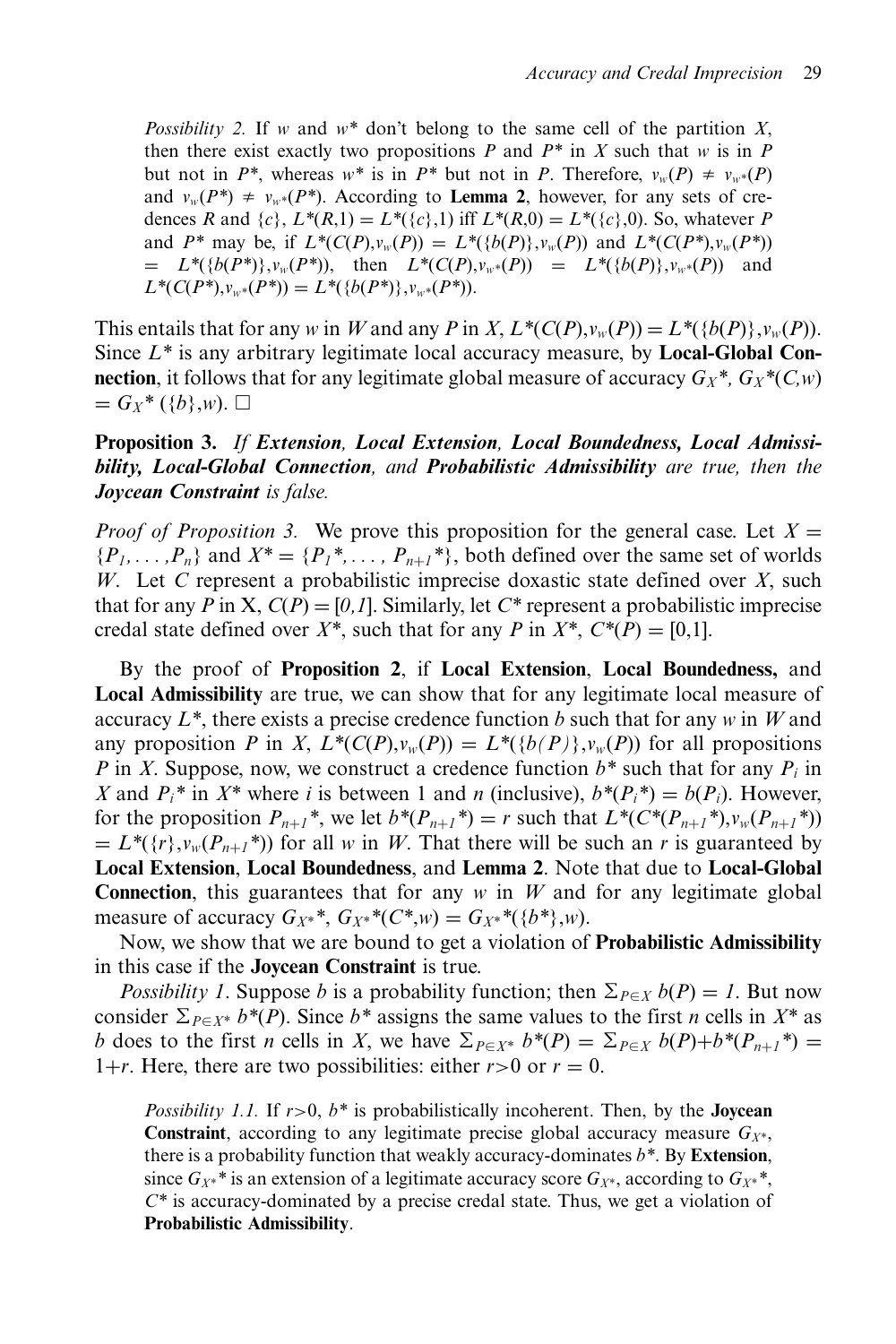*Possibility 1.2.* Now, consider the possibility that  $r = 0$ . Let  $L^*$  be any arbitrary local accuracy measure for imprecise credences. By **Local Boundedness** and **Local Extension**,  $L^*(r,1) = 0$  and  $L^*(r,0) = 1$ . Now, since  $C^*(P_{n+1}^*) = [0,1]$  and the local accuracy score of  $\{r\}$  and  $C^*(P_{n+1}^*)$  is the same relative to any truthvalue,  $L^*(0,1,0) = L^*(0,0,0) = 1$  and  $L^*(0,1,1) = L^*(0,1) = 0$ . Consider the credence function  $b^{**}$  such that for any *P* in  $X^*$ ,  $b^{**}(P) = 0$ . Since for any *P* in  $X^*$ ,  $C^*(P) = [0,1]$ , this means that for any *P* in  $X^*$ , the local accuracy score of {*b\*\**(*P*)} and *C\**(*P*) will be the same relative to any truth-value. By **Local-Global Connection**, this implies that for any *w* in *W*,  $G_{X^*}^*(C^*, w) = G_{X^*}({b^{**}}), w$ . Since *b\*\** is not a probability function, using the **Joycean Constraint**, we get the result that there exists a probability function that weakly accuracy-dominates *b\*\**. This means that *C\** is accuracy-dominated. Thus, we get a violation of **Probabilistic Admissibility.**

*Possibility 2.* If *b* is not a probability function, using the **Joycean constraint**, we get the result that there exists a probability function that weakly accuracydominates *b,* and therefore weakly accuracy-dominates *C.* Again, we get a violation of **Probabilistic Admissibility.**  $\Box$ 

**Proposition 4.** *For any finite partition* X *over a set of worlds* W*, let* C *and* C\* *be sets of probability functions in*  $B_X$ *, such that for any* P *in* X,  $C(P) = \{a,b\}$  *and*  $C^*(P) =$ *{1/|*X*|}. If Strong Extensionality, Completeness, and Probabilistic Admissibility are true, then, for any legitimate imprecise global measure of accuracy*  $G_X^*$  *and any world*  $w \text{ in } W$ ,  $G_X^*(C, w) = G_X^*(C^*, w)$ .

*Proof of Proposition 4.* **Strong Extensionality** implies that, for any two worlds *w* and  $w^*$ ,  $G_X^*(C, w) = G_X^*(C, w^*)$  and  $G_X^*(C^*, w) = G_X^*(C^*, w^*)$ . This is because *C* and *C\** have the exact same accuracy profile in each world, since they assign  $[a,b]$  and  $1/|X|$  respectively to the true propositions in every world *w*, as well as to all the false ones. Now pick one particular world *w*, and suppose that  $G_X^*(C)$ ,  $w$ ) >  $G_X^*(C^*, w)$ . Then  $C^*$  is more accurate than *C* in every other world  $w^*$ , so *C\** weakly accuracy-dominates *C*. But this violates **Probabilistic Admissibility.** The same argument applies if we have  $G_X^*(C, w) < G_X^*(C^*, w)$ . Thus if we want to avoid a violation of **Probabilistic Admissibility**, we need to have  $G_X^*(C, w) =$  $G_X^*(C^*, w)$  for every world  $w$ .  $\square$ 

## **Appendix B: Non-Numerical Measures of Accuracy**

We want to consider two distinct proposals that lay down non-numerical measures of accuracy for imprecise credal states.

The first proposal is one that Mayo-Wilson and Wheeler (2016) attribute to Joyce.

**Proposal 1.** For any partition *X* over a set of worlds *W*, let  $G_X$  be a legitimate global accuracy measure for precise credal states. Then, there exists a legitimate global accuracy measure  $G_X^*$  for imprecise credal states such that:

For any world *w* in *W* and any set *C* of credence functions in  $B_X$ ,  $G_X^*(C, w) =$  ${r: \exists b \ (b \in C \& G_X(b, w) = r)}.$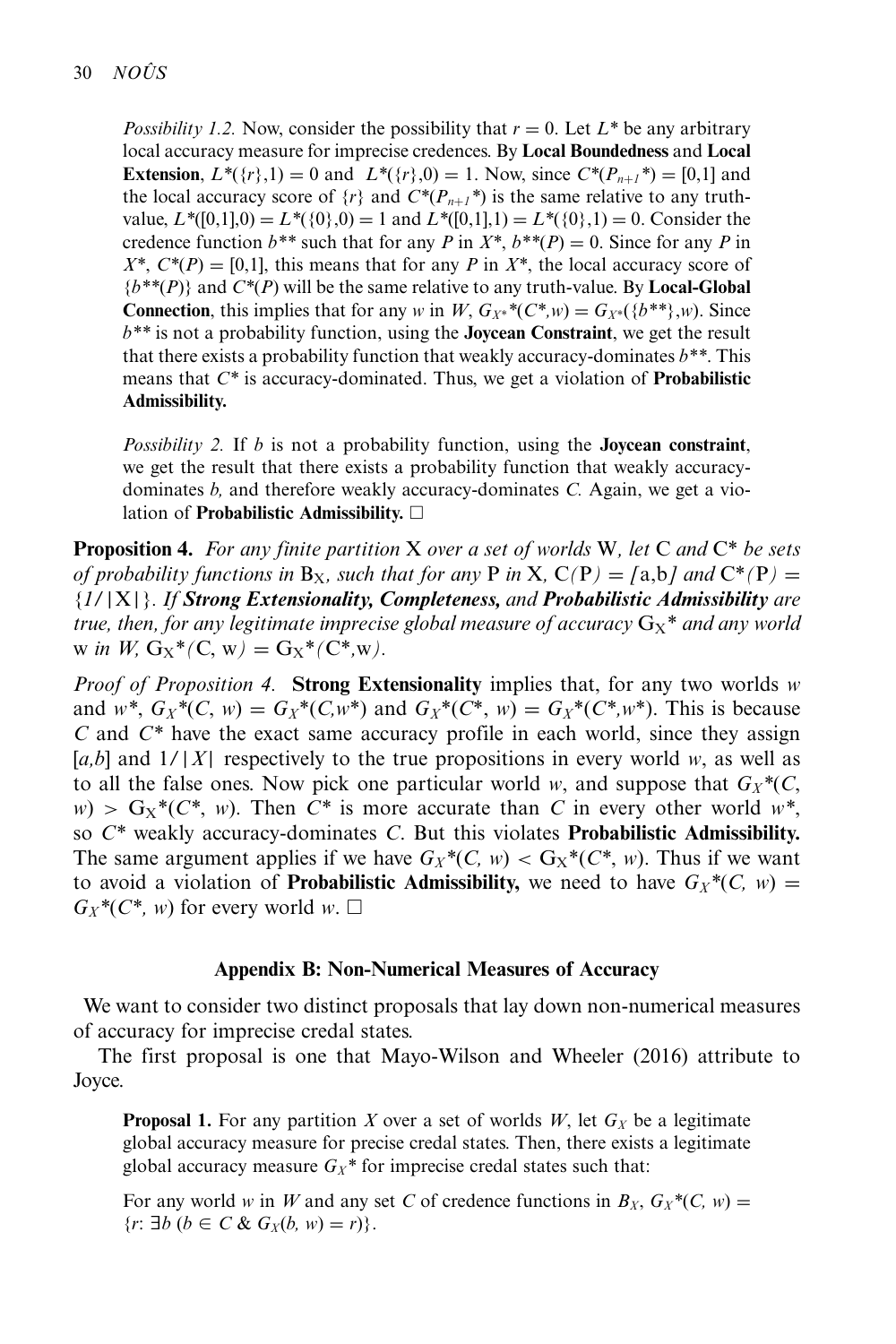On this picture, the accuracy score of an imprecise credal state is just the set of accuracy scores assigned to the individual credence functions that it involves. The problem with this proposal is that it doesn't obviously satisfy **Completeness**. Suppose there are two sets of probability functions *C* and *C\** defined over a two– cell partition  $\{H, T\}$ , such that  $C(H) = C(T) = [0.2, 0.8]$ , and  $C^*(H) = C^*(T) =$ [0.3,0.7]. Now, since  $C^*$  is a subset of *C*, for any  $w$ ,  $G_X^*(C^*, w)$  will also be a subset of  $G_X^*(C, w)$ . But how do we know which set of accuracy scores is greater than the other? Since there is no natural total preorder over sets of real numbers, it is not obvious that imprecise credal states on this view have to be comparable to each other with respect to global accuracy. Thus, **Completeness** may indeed fail.

However, this isn't the only way we could have non-numerical measures of accuracy. Seidenfeld, Schervish, and Kadane (2012) define a local measure of *inaccuracy I* where, for any *x* and *y* between 0 and 1 (inclusive),  $I([x, y], 1)$  reflects the inaccuracy of assigning the set of credences  $[x, y]$  to a proposition *P* when *P* is true, and  $I([x,y],0)$  reflects the inaccuracy of assigning [x,y] to a proposition *P* when *P* is false. The inaccuracy measure *I* is defined as follows:

$$
I([x, y], 0) = <1+x^2, y^2>
$$
  

$$
I([x, y], 1) = <(1-x)^2, (1-y)^2 + 1>
$$

Let  $I([x, y], 0) < I([w, y], 0)$  iff either (i)  $1 + x^2 < 1 + w^2$  or (ii)  $1 + x^2 = 1 + w^2$  and  $y^2 < y^2$ . And let  $I([x,y], 1) < I([w,v], 1)$  iff either (i)  $(1-x)^2 < (1-w)^2$  or (ii)  $(1-x)^2 = (1-w)^2$  and  $(1-y)^2+1< (1-y)^2+1$ . This local measure of inaccuracy is *lexicographic* because it ranks one assignment  $[w, v]$  higher than another  $[x, y]$  one just in case either the first term in the score of  $[w, v]$  is greater than the first term in the score of  $[x, y]$  or if the first term in the scores of  $[x, y]$  and  $[w, v]$  are equal, but the first term in the score of [*w,v*] is greater than the first term in the score of [*x,y*].

On the basis of this inaccuracy measure, Seidenfeld et al (2012) proposed a global measure of inaccuracy. For any partition  $X = \{P_1, P_2, \ldots, P_n\}$  defined over a set of worlds W,  $I_X$  is a global measure of inaccuracy, such that for any set of credence functions *C* defined over *X*, and any world *w* in *W*,  $I_X(C, w) = \langle I(C(P_1), v_w(P_1)) \rangle$ , *I*(*C*(*P<sub>2</sub>*), *vw*(*P<sub>2</sub>*)), ..., *I*(*C*(*P<sub>n</sub>*), *v<sub>w</sub>*(*P<sub>n</sub>*))>. Now, we can say that *I<sub>X</sub>*(*C, w*)> *I<sub>X</sub>*(*C\**, *w*) iff either  $I(C(P_1), v_w(P_1)) > I(C^*(P_1), v_w(P_1))$ , or  $I(C(P_1), v_w(P_1)) = I(C^*(P_1),$  $v_w(P_1)$ ) and  $I(C(P_2), v_w(P_2)) > I(C^*(P_2), v_w(P_2))$ , or ..., and so on.

In effect, Seidenfeld et al.'s proposal is this:

**Proposal 2.** For any partition *X* over a set of worlds *W*, there exists a legitimate imprecise global measure of accuracy  $G_X^*$  such that:

If *C* and *C\** are sets of credence functions defined over X, then, for any world *w* in *W*,  $G_X^*(C, w) > G_X^*(C^*, w)$  iff  $I_X^*(C, w) < I_X^*(C^*, w)$ , and  $G_X^*(C, w) =$  $G_X^*(C^*, w)$  iff  $I_X^*(C, w) = I_X^*(C^*, w)$ .

But this proposal is incompatible with **Strong Extensionality**. Take a two-cell partition  $X = \{H, T\}$ , and let there be a set of probability functions C defined over X, such that for any *P* in X,  $C(P) = [0.5, 0.5]$ . Note that  $I([0.5, 0.5], 0) = <1.25,0.25>$ and  $I([0.5, 0.5], 1) = <0.25, 1.25>$ . So, for any *H*-world *w*,  $I_X(C, w) = <0.25, 1.25>$ ,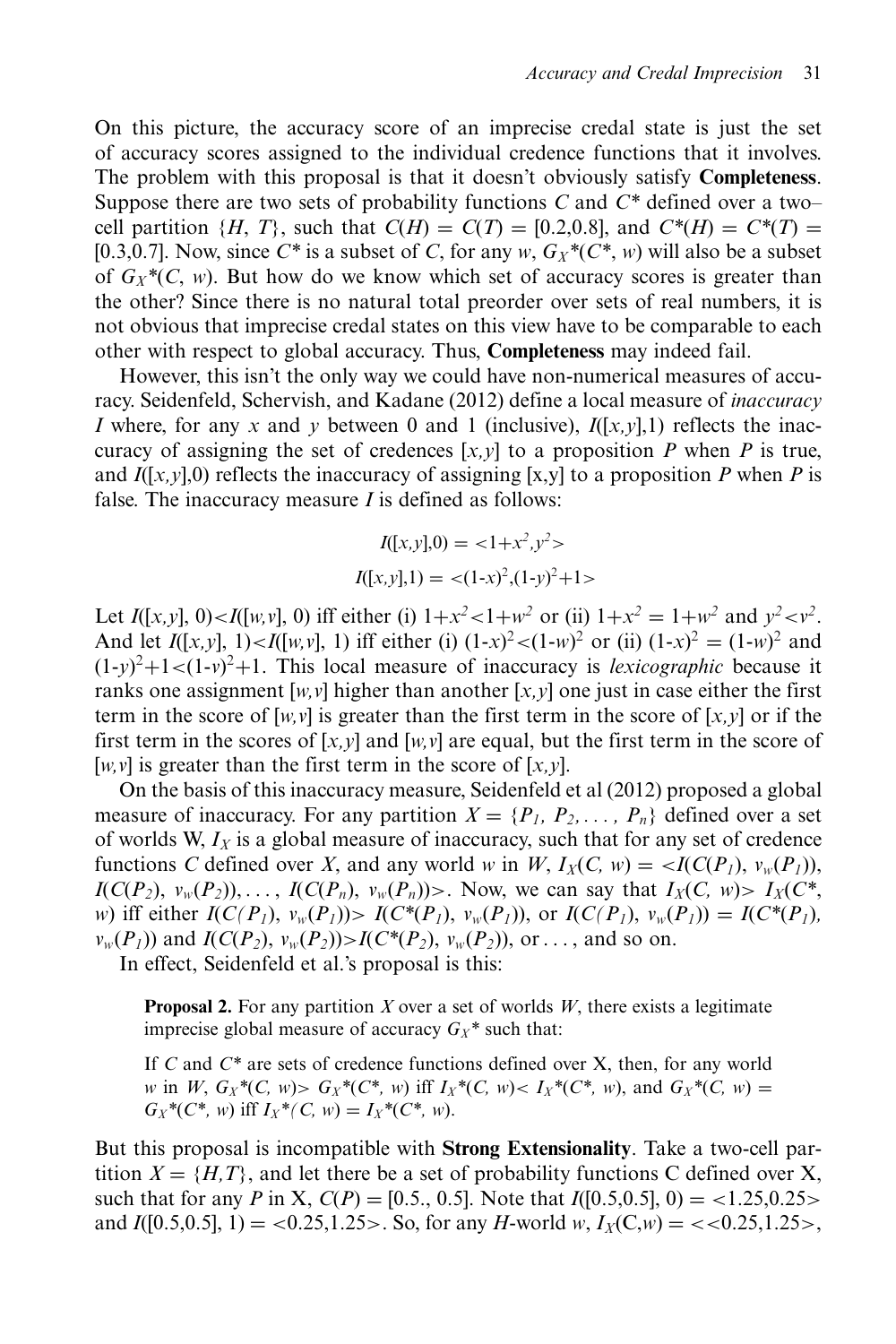$\langle 1.25, 0.25 \rangle$ . And, for any *T*-world *w*,  $I_X(C,w) = \langle 1.25, 0.25 \rangle, \langle 0.25, 1.25 \rangle$ . Note that *C* has the same accuracy profile in every world. But since  $G_X(C,w)$  is not equal to  $G_X(C, w^*)$  for every *w* and  $w^*$ , **Strong Extensionality** fails.

## **Appendix C: Konek's Rejection of Probabilistic Admissibility**

Lastly, we want to show that the global measure of inaccuracy Konek (forthcoming) puts forward leads to a violation of **Probabilistic Admissibility.** For Konek, the *in*accuracy of any set of credence functions *C* defined over a partition *X* in a world *w* is given by:

$$
I_X * (C, w) = \alpha \cdot I_X(a, w) + (1 - \alpha) \cdot I_X(b, w),
$$

where *a* is the credence function with the lowest inaccuracy score in *w*, and *b* is the credence function with the highest score in *w* according to the inaccuracy measure *IX* (which is just a global measure of inaccuracy based on the Brier score).

Importantly, Konek also proposes that  $\alpha$  > ½ in order to reflect the fact that the agent values avoiding error more than seeking truth. Suppose now that  $X = \{H, T\}$ . Let  $C_1$  be a set of probability functions such that for any *P* in *X*,  $C_1(P) = [0,1]$ . Let  $C_2$  be a set of probability functions such that for any *P* in *X*,  $C_2(P) = \{0.5\}$ . Finally, let  $C_3$  be a set of probability functions such that for any *P* in *X*,  $C_3(P)$  = [0.2, 0.8].

Now let us calculate the inaccuracy scores  $I_X^*$  assigns to these three sets of credence functions. In  $C_2$ , the most inaccurate credence function is the same as the least accurate one. So, in any *w* in *W*,

(i)  $I_X * (C_2, w) = \alpha \cdot (1/2((1 - 0.5)^2 + (0.5 - 0)^2)) + (1 - \alpha) \cdot (1/2((1 - 0.5)^2))$  $+ (0.5 - 0)^2) = 0.25$ 

Note two things.

- (1) At any *H*-world *w*, the least inaccurate credence function in  $C<sub>l</sub>$  is the credence function  $a_1$  where  $a_1(H) = 1$  and  $a_1(T) = 0$ , and the most inaccurate credence function in  $C_1$  is  $b_1$  where  $b_1(H) = 0$  and  $b_1(T) = 1$ . And the least inaccurate function in  $C_3$  is the function  $a_3$  where  $a_3(H) = 0.8$  and  $a_3(T) = 0.2$ , and the most inaccurate credence function is  $b_3$  where  $b_3(H) = 0.2$  and  $b_3(T) = 0.8$ .
- (2) Analogously, at any *T*-world *w\**, the least inaccurate credence function in  $C_1$  is the credence function  $b_1$  mentioned above, and the most inaccurate credence function in  $C_l$  is  $a_l$  mentioned above. Similarly, the least inaccurate function in  $C_3$  is the function  $b_3$  mentioned above, and the most inaccurate credence function is  $a_3$  mentioned above.

Then, for any *w* in *W*,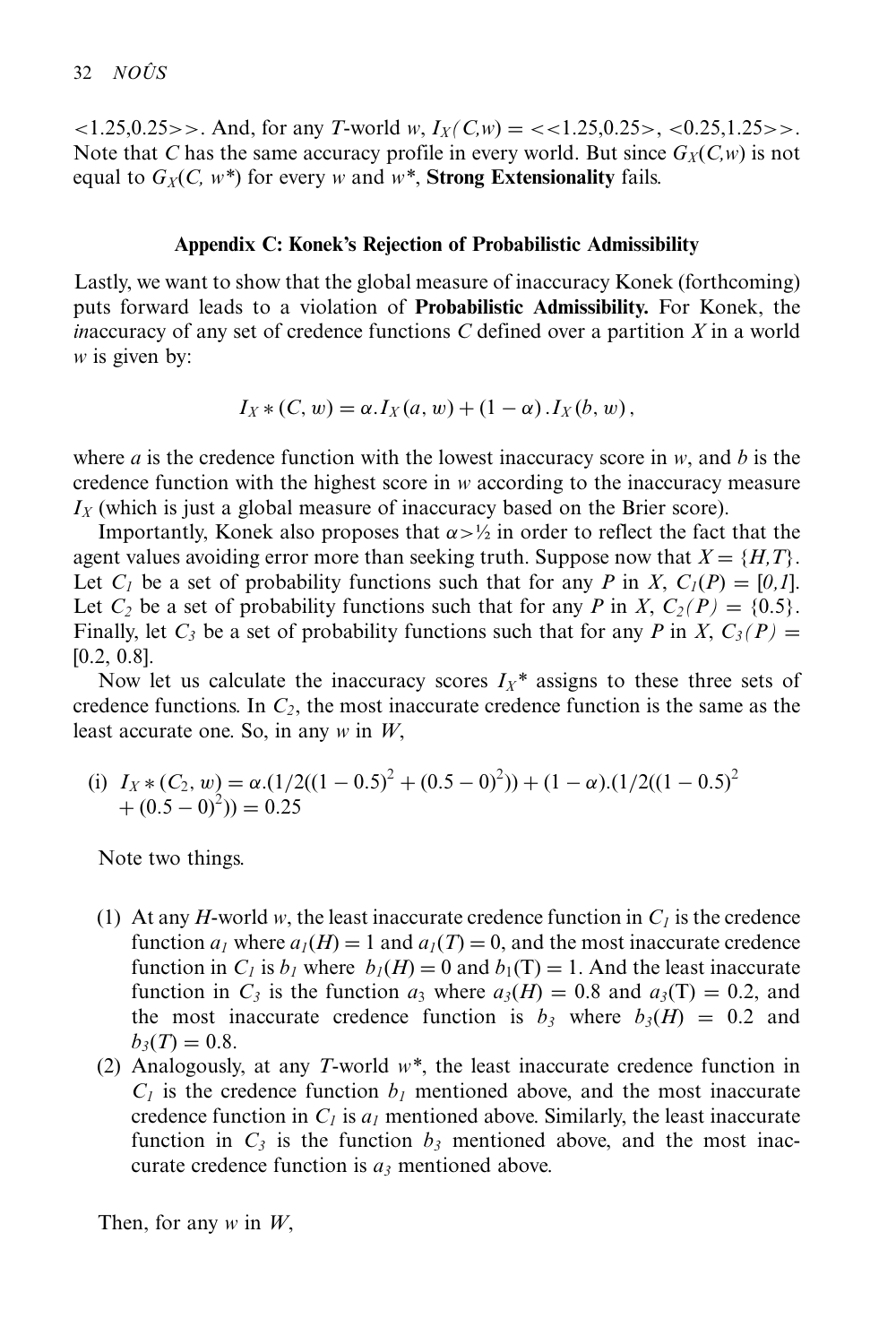(ii) 
$$
I_X * (C_1, w) = \alpha.(1/2((1-1)^2 + (0-0)^2)) + (1-\alpha).(1/2((1-0)^2 + (0-1)^2)) = (1-\alpha)
$$
  
\n(iii)  $I_X * (C_3, w) = \alpha.(1/2((1-0.8)^2 + (0.2-0)^2)) + (1-\alpha).(1/2((1-0.2)^2 + (0.8-0)^2))$   
\n $= 0.04\alpha + 0.64 - 0.64\alpha$   
\n $= 0.64 - 0.6\alpha$ 

Now notice the following: for any  $\alpha > 0.75$ ,  $C_l$  accuracy-dominates  $C_2$ , and, for any  $\alpha$ <0.75,  $C_2$  accuracy dominates  $C_1$ . Lastly, for  $\alpha = 0.75$ ,  $C_3$  accuracy-dominates both  $C_1$  and  $C_2$ . This means that a violation of **Probabilistic Admissibility** is inescapable on this view.

In fact, Konek's rule will also violate **Restricted Probabilistic Admissibility** when  $\alpha$  > 0.5. In order so see this, consider the accuracy scores  $I_X^*$  assigns to the doxastic state  $C_4$  which assigns [0.45,0.55] to each cell in *X*. In particular, for each world *w*,

(iv) 
$$
I_S * (C_4, w) = \alpha.(1/2((1 - 0.55)^2 + (0 - 0.45)^2)) + (1 - \alpha).(1/2((1 - 0.45)^2 + (0 - 0.55)^2))
$$
  
=  $\alpha.0.2025 + (1 - \alpha).(0.3025)$   
= 0.3025 -  $\alpha.0.1025$ 

Note that for  $\alpha > 0.53$ ,  $I_X * (C_4, w) = 0.248175 < 0.25 = I_X * (C_2, w)$  for each world *w*. In other words, *C4* accuracy-dominates the precise probabilistic belief state *C2*. Note that we need **Restricted Probabilistic Admissibility** to be true in order for Joyce's accuracy-dominance argument for Probabilism to go through. Hence, if we want to preserve that argument, we should reject Konek's inaccuracy measure for imprecise credal states.<sup>32</sup>

#### **Notes**

<sup>1</sup> See, e.g., Howson and Urbach (2006), Bovens and Hartmann (2003), and Talbott (2016).

<sup>2</sup> See, e.g., Jeffrey (1983), and van Fraassen (1990). Also, see Pfeifer and Kleiter (2007), Wallsten and Budescu (1995), Smithson and Pushkarskaya (forthcoming) for applications of imprecise probabilities to psychology, linguistic processing and neurological responses to ambiguity and conflict.

 $3$  See e.g. Levi (1974,1980, 1985), Walley (1991), Joyce (2005, 2010), Weatherson (ms.), Sturgeon (2008), Hajek & Smithson (2012), and Moss (2014). For a survey of some of the different arguments for ´ having imprecise credences, see Bradley (2016).

<sup>4</sup> A case like MYSTERY COIN is discussed by Joyce (2010, p. 283); this particular case is discussed by Schoenfield (2015) and Carr (2015).

 $<sup>5</sup>$  In other words, if, given your evidence, it is possible that the objective chance of the coin landing</sup> heads is ¾, then ¾ should be in the set of credences that you assign to the proposition that the coin will land heads.

<sup>6</sup> **Permission for Imprecision** follows from **Requirement of Imprecision** when we assume that any credal state that is rationally required must also be rationally permissible. **Weak Requirement of Imprecision** follows when we assume that there are some sets of propositions *X*, with respect to which an agent can have the relevant kind of non-specific evidence.

 $<sup>7</sup>$  See, e.g., Joyce (2009) and Pettigrew (2016).</sup>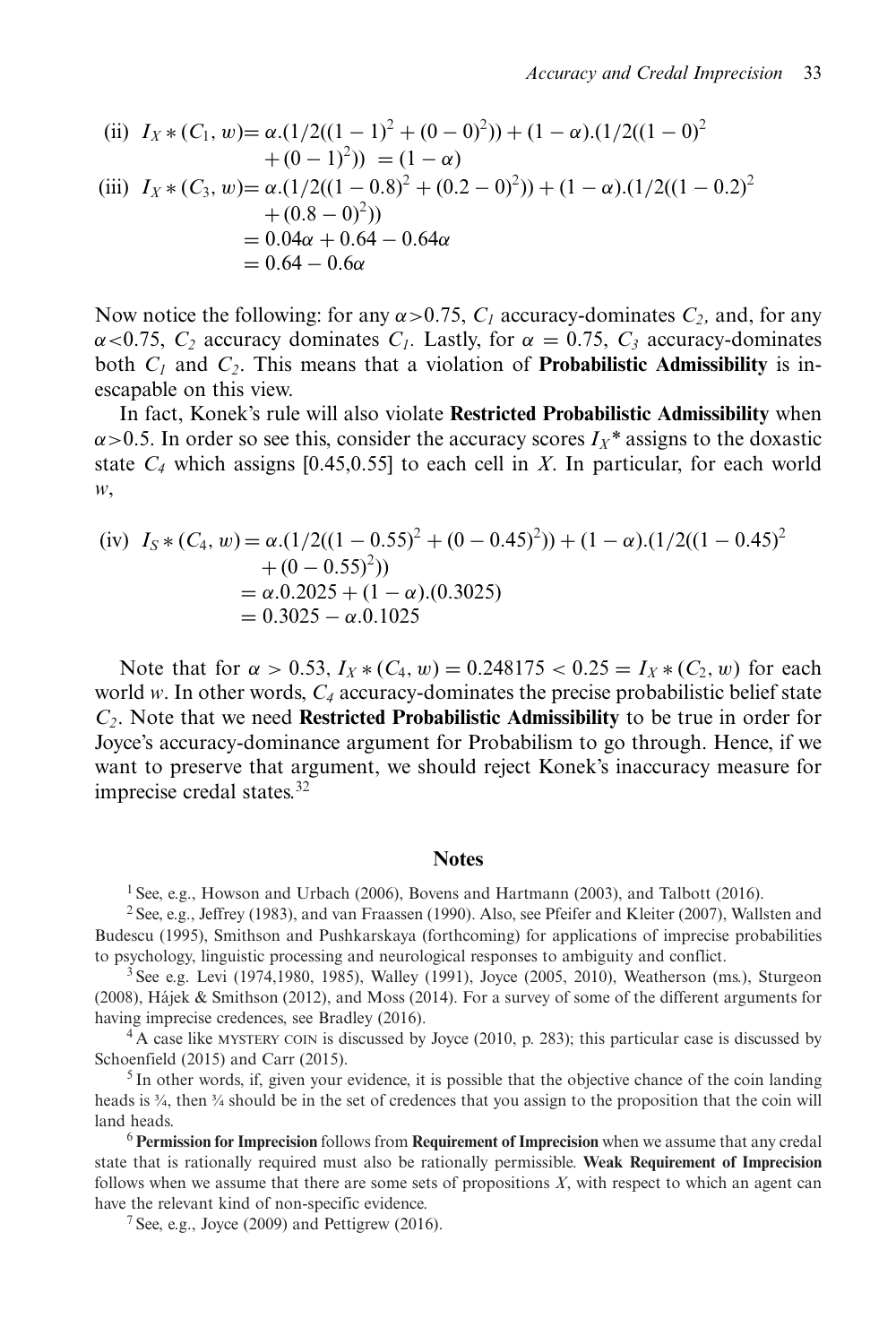## 34 *NOUS*

<sup>8</sup> For accuracy-based arguments for Probabilism, see Joyce (1998, 2009), Leitgeb and Pettigrew (2010), and Pettigrew (2016). For arguments for Conditionalization, see Greaves and Wallace (2006), Easwaran (2013), and Briggs and Pettigrew (forthcoming).

<sup>9</sup> A *credence function* defined over a partition *X* on *W* will assign a real number between 0 and 1 (inclusive) to every cell of *W*. A *probability function* defined over a partition *X* is a credence function defined over *X* such that the values it assigns to the cells in *X* sum to 1.

<sup>10</sup> Joyce (2009) defends a restricted version of **Probabilistic Admissibility** for precise probability functions under the label of **Coherent Admissibility.**

 $11$  One assumption of this argument is that if a credal state is weakly accuracy-dominated, then it cannot be rationally permissible for an agent to adopt it. Some writers such as Pettigrew (2013) deny this assumption: they argue that we aren't rationally required to avoid dominated options, but rather options that are dominated by non-dominated options. This is what Pettigrew calls **Undominated Dominance**. Even though our present argument for **Probabilistic Admissibility** doesn't straightforwardly succeed with **Undominated Dominance**, we can still construct a slightly more fleshed out argument that is compatible with this principle. It goes like this.

Suppose a probabilistic credal state represented by a set of probability functions *C* is weakly accuracydominated by another credal state represented by a set of credence functions *C\**. Also, suppose the state represented by *C* is rationally permissible, because the only evidence that the agent has regarding the relevant partition is that the objective chance function for the relevant partition could be any of the probability functions belonging to *C*. Note that the following principle seems to be true: if a credal state *C* is rationally permissible, and *C\** weakly accuracy-dominates *C*, then *C\** is rationally permissible. Now, either the state represented by *C\** is probabilistic or it's not. If it is non-probabilistic, then the principle in question yields the conclusion that the credal state represented by  $C^*$  is rationally permissible in some situation despite being non-probabilistic. This is a bad result. Moreover, even if the state represented by  $C^*$  is probabilistic, then there is no reason why  $C^*$  must be rationally permissible. For there might be some objective chance distribution *p* in *C\** which the agent's evidence rules out, or there might be some chance distribution *p* which *C\** doesn't contain but the agent's evidence doesn't rule out. In either case, intuitively, the credal state given by *C\** will be rationally impermissible for the agent to adopt. But note that one of these possibilities has to be true if *C\** is distinct from *C*. Therefore, if *C* represents a probabilistic credal state, it cannot be weakly accuracy-dominated by another state represented by *C\** (whether or not that latter state is itself dominated).

<sup>12</sup> Schoenfield doesn't use **World-Invariance** in her proof, because she doesn't make the distinction between the set of worlds *W* and the partition *X* over that set. As a result, she does not evaluate the accuracy of credence functions or sets of credence functions at worlds in *W,* but rather at propositions within the relevant partition *X*. Since we do not do this, we need **World-Invariance** in order to reconstruct her proof of **Proposition 1**.

<sup>13</sup> Schoenfield (2015, p. 5). This constraint is also subject to an objection similar to the Bronfman objection to the **Non-Dominance Principle** that we discuss later. See footnote 20.

<sup>14</sup> The proof of **Proposition 1**, along with all other proofs, is given in the appendix.

<sup>15</sup> Joyce (2009) explicitly defends **Strict Immodesty** as a desirable property of global measures of accuracy for precise credal states. See also Oddie (1997), Greaves and Wallace (2006), and Gibbard (2008).

<sup>16</sup> This version of **Truth-Directedness** is also accepted by other authors, such as Mayo-Wilson and Wheeler (2016) .

<sup>17</sup> Note that **Local Admissibility** could be strengthened by making the relevant kind of dominance *weak dominance* but we only need this weaker constraint.

<sup>18</sup> The reasoning here importantly presupposes a principle similar to the constraint called **Local-Global Connection** that we discuss below. According to this principle, for any legitimate imprecise local measure of accuracy  $L^*$ , there exists a legitimate imprecise global measure of accuracy  $G_X^*$ , such that for any two sets *C* and *C\** of credence functions defined over X, and any world *w* in *W*, if  $L^*(C(P), v_w(P))$  $\geq L^*(C^*(P), v_w(P))$  for every proposition *P* in *X* and  $L^*(C(P^*), v_w(P^*))\geq L^*(C^*(P^*), v_w(P^*))$  for some proposition  $P^*$  in *X*, then  $G_X^*(C,w) > G_X^*(C^*,w)$ . This principle is motivated by the same considerations that motivate **Local-Global Connection**, and we think that everything that we say in defense of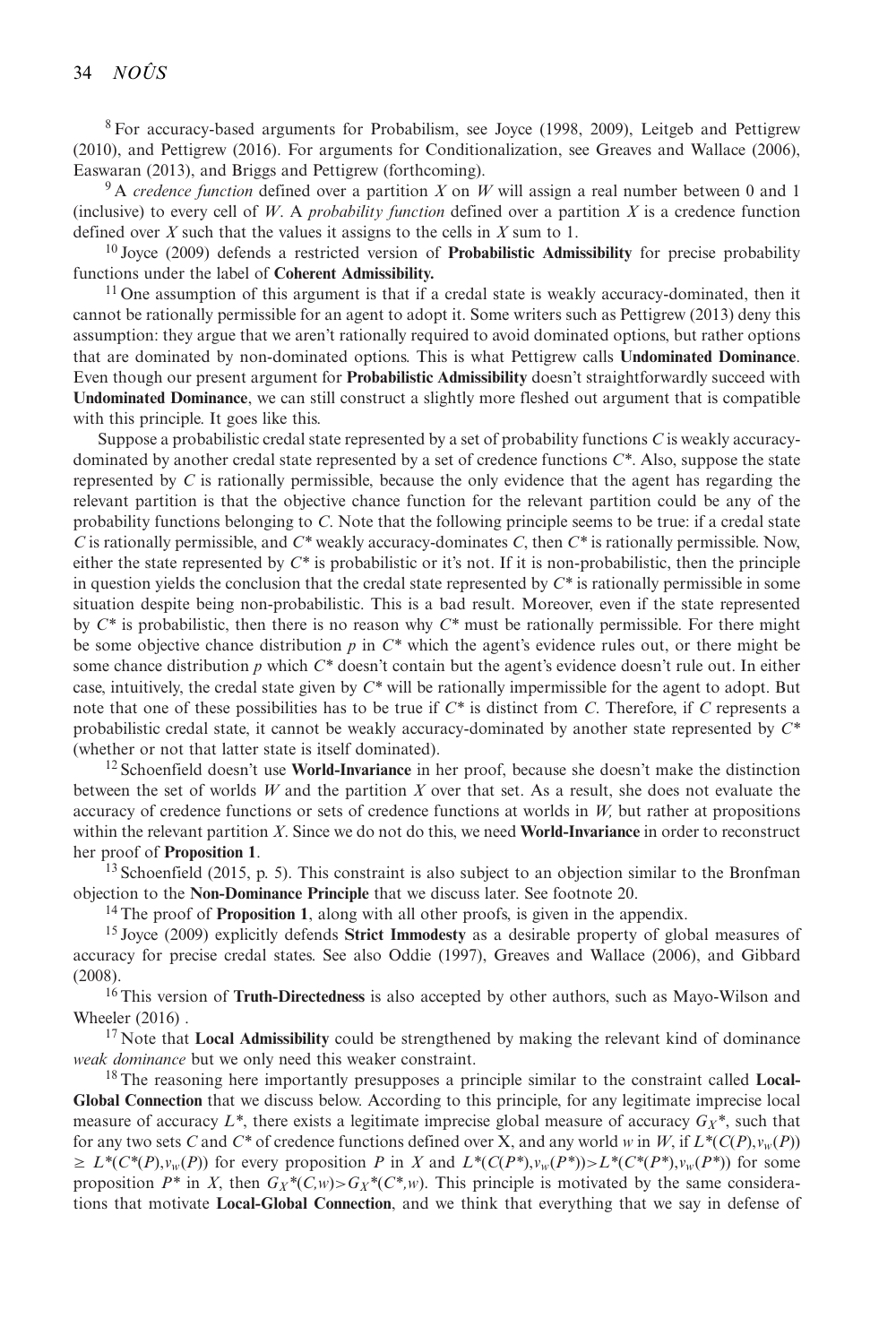**Local-Global Connection** in this section and §7 will equally apply to this principle. So, anyone who accepts **Local-Global Connection** should also be fine with this variant.

<sup>19</sup> For example, Pettigrew (2016) defends a principle called **Additivity**, and Joyce (2009) endorses a principle called **Separability,** both of which entail (i). However, an advantage of the **Local-Global Connection** over **Additivity** and **Separability** is that the latter two constraints entail that accuracy is not a dependent good, i.e., the manner in which a particular credence in a particular proposition contributes to the accuracy of the agent's total doxastic state doesn't depend on what other credences she has in other propositions. But **Local-Global Connection** doesn't require us to accept anything as strong as that.

 $20$  This principle is in fact controversial. On the one hand, it is subject to what has come to be known as the Bronfman objection: Bronfman (ms.) argues that a doxastic state needn't be rationally impermissible to adopt merely because it is dominated by some other doxastic state on every legitimate accuracy measure; for there might not be any one doxastic state which dominates it on every legitimate accuracy measure. For a reply, see Pettigrew (2016). On the other hand, it is also attacked by Pettigrew (2013) who defends **Undominated Dominance** instead. See, for discussion, footnote 11. Note that our argument here will go through even with **Undominated Dominance;** for we show in our proof of **Proposition 3** that some imprecise probabilistic credal states are accuracy-dominated by probabilistic precise credal states. Since probabilistic credal states are not dominated by other credal states (by **Probabilistic Admissibility**), the relevant imprecise credal states will be ruled out by **Undominated Dominance**.

<sup>21</sup> Also, see Leitgeb and Pettigrew (2010), and Pettigrew (2016).

<sup>22</sup> **Proposition 3** also undermines plausible views that recognize epistemic values besides accuracy, but nevertheless want to admit that accuracy is an important goal of credences. One example of such a view is the one developed by Mayo-Wilson and Wheeler (2016) who hold that while considerations of accuracy don't favor imprecise credences in such situations as MYSTERY COIN, the fact that they fit better with the unspecific nature of the agent's evidence is a reason to adopt these credences in cases when precise credences and imprecise credences fare equally well with respect to accuracy. **Proposition 3** undermines their argument because it shows that at least some seemingly rational imprecise credal states are accuracy-dominated by precise ones, and therefore don't fare equally well as those precise states with respect to accuracy.

 $23$  We discuss two proposals of this kind in Appendix B.

 $^{24}$  A multiset is a collection that, unlike a set, allows multiple instances of its elements. For example, {*a,a,b*} and {*a,b*} are different multisets. However, order does not matter, so {*a,a,b*} and {*a,b,a*} are the same multiset.

<sup>25</sup> Pettigrew (2016) and Schoenfield (2015) accept **Strong Extensionality.**

<sup>26</sup> Our statement of this constraint involves some abuse of notation. Presumably, the *greater than* relation denoted by '>' only holds between numerical values. However, we are assuming that it also holds between non-numerical values. However, this use of notation is harmless, since we could restate everything we have said using a different *greater than* relation denoted by  $\geq$ .

<sup>27</sup> Note that someone who wants to allow for the rationality of a credal state that assigns [0,1] to each cell of a partition may face other problems, e.g., those discussed by Rinard (2013). However, the problem we are raising doesn't depend on the fact that the agent assigns [0,1] to each cell of a four-cell partition; the problem could arise even if the assignment were [0.1., 0.7].

<sup>28</sup> An additional problem might be that **Proposition 4** (along with the **Permission Principle**, **Completeness, Strong Extensionality,** and **Probabilistic Admissibility)** implies that the Principal Principle is false (see also Schoenfield (2015)). In order to see why this is so, consider two different probabilistic credal states, represented by the sets of credence functions  $C_I$  and  $C_2$  defined over an *n*-cell partition *X*, such that for any *P* in *X*,  $C_1(P) = [0,1]$  and  $C_2(P) = \{1/n\}$ . Now, suppose an agent has conclusive evidence that the objective chance of any *P* in *X* is *1/n*. So, she is required by the Principal Principle to adopt the credal state represented by  $C_2$  in this scenario (provided that she doesn't possess any inadmissible information). But, given **Proposition 4**, **Completeness, Strong Extensionality,** and **Probabilistic Admissibility**, both these credal states are equally accurate in every world. Therefore, **Proposition 4**, **Completeness, Strong Extensionality,** and **Probabilistic Admissibility (**together with the **Permission Principle**) conflict with the **Principal Principle**.

However, we suspect that this problem may not ultimately be unsurmountable. Here is a possible strategy. If the agent adopts an imprecise credal state in a scenario where she has conclusive evidence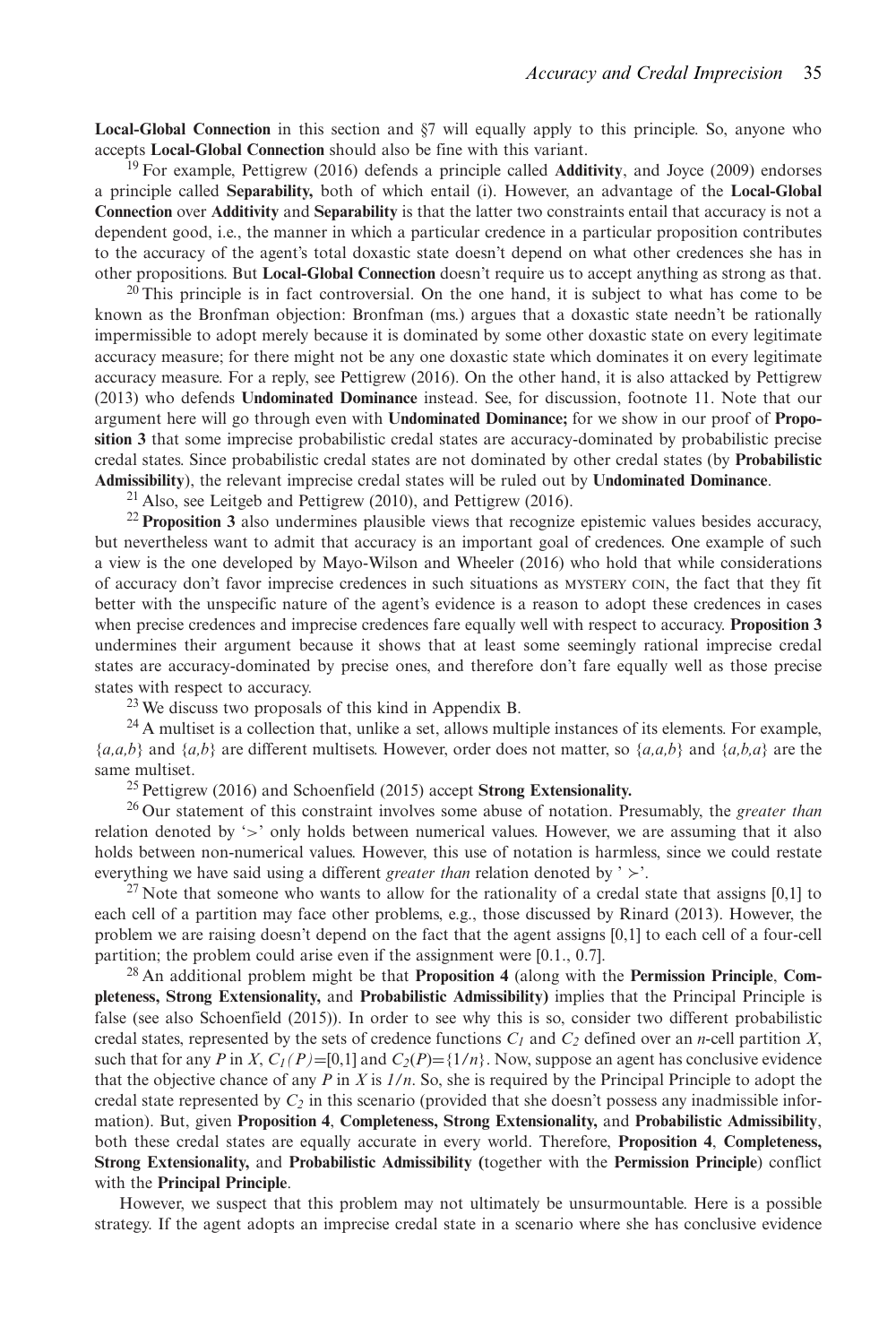about what the chance distribution over the relevant partition is, a number of credence functions in the representor (i.e., the set of credence functions that represents her credal state) will violate the Principal Principle, so the overall imprecise state will also be irrational. (In the next section, we give a similar argument for ruling out the rationality of non-probabilistic imprecise credal states by appealing to a principle called **Rational Admissibility**. We argue that since the set of credence functions that represents a non-probabilistic imprecise credal state contains probabilistically incoherent credence functions, and probabilistically incoherent credence functions are rationally impermissible to adopt for accuracy-based reasons, such non-probabilistic imprecise credal states are rationally impermissible to adopt even though they match other probabilistic credal states with respect to global accuracy.) Assuming that there are accuracy-based arguments for the Principal Principle (e.g., the ones discussed by Pettigrew (2012, 2016)), we could indeed show that there is some accuracy-based disadvantage to adopting an imprecise credal state which is represented by a set of credence functions that are not all compatible with the Principal Principle.

<sup>29</sup> In this context, rejecting **Probabilistic Admissibility** could be counter-productive. Consider two different probabilistic credal states, represented by the sets of credence functions *C1* and *C2* defined over an *n*-cell partition *X*, such that for any *P* in *X*,  $C_1(P) = [a,b]$  and  $C_2(P) = \{1/n\}$ . **Proposition 4** (along with the other constraints) entails that these two credal states have the same global accuracy score in every world. If the defender of imprecise credence rejects **Probabilistic Admissibility** in this context, she would have to allow one of the credal states to strongly accuracy-dominate the other. If the imprecise credal state accuracy-dominates the other state, then, by the **Non-Dominance Principle**, she will now be committed to claim that from an accuracy-centered standpoint, it is *never* rationally permissible for an agent to adopt a probabilistically coherent credal state that assigns 1/*n* to each cell of an n-cell partition. But there are cases where the Principal Principle will require such a credal state, so that seems bad. If the precise credal state accuracy-dominates the other state, then, by the **Non-Dominance Principle**, the defender of imprecise credences will now be committed to claim that from an accuracy-centered standpoint, it is *never* rationally permissible for an agent to adopt a probabilistically coherent credal state that assigns an interval [*a,b*] to all the cells of an *n*-cell partition. This will be inconsistent with the natural precisification of **Permission for Imprecision** that we discussed in §4.2, thus leaving some of the problems for the defender of imprecise credences intact.

<sup>30</sup> Here is why. Each of these two credal states has the same accuracy profile in every possible world and therefore, by **Strong Extensionality**, they have the same global accuracy score in every world. Hence, if the defender of imprecise credences wants to avoid violations of **Probabilistic Admissibility**, she must say either that they match each other with respect to global accuracy in every world or that they are incomparable everywhere. Since the first option is bad for reasons discussed earlier, the defender of imprecise credences must say that they are incomparable with respect to global accuracy in every world.

<sup>31</sup> Recall that the motivation for **Local Admissibility** also appeals to similar considerations. So, if we reject **Local-Global Connection**, we may also have to reject **Local Admissibility**.

<sup>32</sup> **Acknowledgements**: The authors would like to thank Malcolm Forster, Daniel Kokotajlo, Matthew Kotzen, Lu Teng, audiences at the NYU Shanghai Epistemology Reading Group, and especially an anonymous referee, for helpful comments on earlier versions of this paper.

#### **References**

Bovens, Luc, and Stephan Hartmann. (2003). *Bayesian Epistemology*. Oxford: Oxford University Press.

- Bradley, Seamus. (2016). Imprecise Probabilities. In Edward N. Zalta (ed.), *The Stanford Encyclopedia of Philosophy* (Winter 2016 Edition). https://plato.stanford.edu/archives/win2016/ entries/imprecise-probabilities
- Briggs, R.A., and Pettigrew, Richard. (forthcoming). An Accuracy-Dominance Argument for Conditionalization. *Nous*.
- Bronfman, A. (ms.). A Gap in Joyce's Argument for Probabilism.

Carr, Jennifer. (2015). Chancy accuracy and imprecise credence. *Philosophical Perspectives* 29 (1):67–81.

deFinetti, Bruno. (1937). La Prévision: Ses Lois Logiques, Ses Sources Subjectives. Annales de l'Institut *Henri Poincare´* 17:1–68.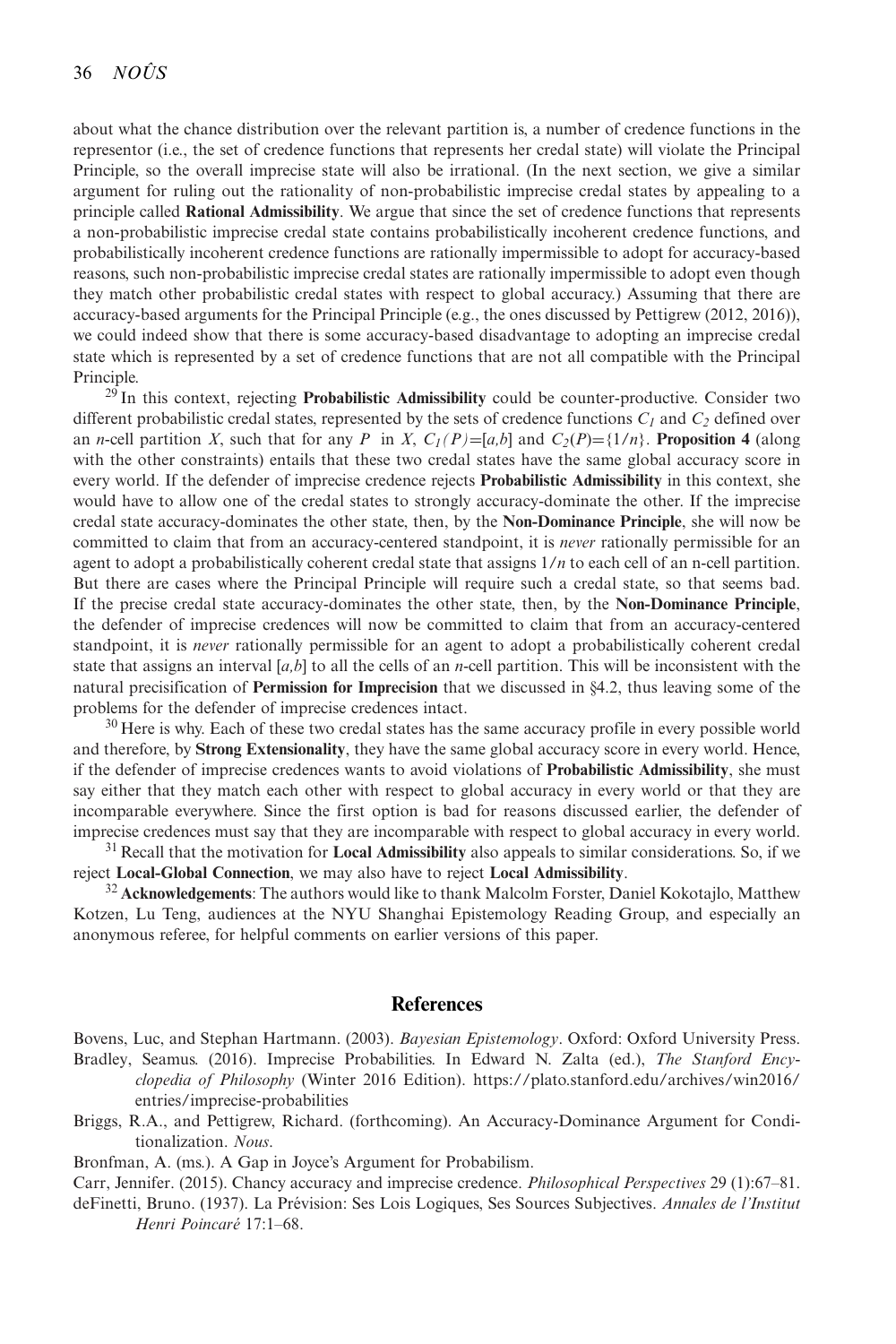- Easwaran, Kenny. (2013). Expected Accuracy Supports Conditionalization—and Conglomerability and Reflection. *Philosophy of Science* 80 (1):119–142.
- Greaves, Hilary & Wallace, David. (2006). Justifying conditionalization: Conditionalization maximizes expected epistemic utility. *Mind* 115 (459):607–632.
- Gibbard, Alan. (2008). Rational Credence and the Value of Truth. In Tamar Gendler and John Hawthorne, (eds.), *Oxford Studies in Epistemology*, Volume 2. Oxford: Oxford University Press.
- Hájek, Alan, and Michael Smithson. (2012). Rationality and Indeterminate Probabilities. Synthese, 187: 33–48.
- Howson, Colin, and Peter Urbach. (2006). *Scientific Reasoning: the Bayesian Approach*. Chicago: Open Court.
- Jeffrey, Richard C. (1983). Bayesianism with a Human Face. In John Earman (ed). *Testing Scientific Theories*. Minneapolis: University of Minnesota Press.
- Joyce, James M. (1998). A Nonpragmatic Vindication of Probabilism. *Philosophy of science*, 65(4), 575–603.
	- ———. (2005). How Probabilities Reflect Evidence. *Philosophical Perspectives* 19 (1):153–178.
- ———. (2009). Accuracy and Coherence: Prospects for an Alethic Epistemology of Partial Belief. In Franz Huber & Christoph Schmidt-Petri (eds.), *Degrees of Belief. Synthese*. pp. 263– 297.
- ———. (2010). A Defense of Imprecise Credences in Inference and Decision making. *Philosophical Perspectives* 24 (1):281–323.
- Konek, Jason. (forthcoming). Epistemic Conservativity and Imprecise Credence. *Philosophy and Phenomenological Research*.
- Leitgeb, Hannes & Pettigrew, Richard. (2010). An Objective Justification of Bayesianism II:Consequences of Minimizing Inaccuracy. *Philosophy of Science* 77 (2):236–272.

Levi, Isaac. (1974). On Indeterminate Probabilities. *Journal of Philosophy*, 71: 391–418.

- ———. (1980). *The Enterprise of Knowledge: An Essay on Knowledge, Credal Probability, and Chance*. MIT Press.
- ———. (1985). Imprecision and Indeterminacy in Probability Judgment. *Philosophy of Science*, 52: 390–409.
- Mayo-Wilson, Conor & Wheeler, Gregory. (2016). Scoring Imprecise Credences: A Mildly Immodest Proposal. *Philosophy and Phenomenological Research* 92 (1):55–78.
- Moss, Sarah. (2014). Credal Dilemmas. *Nousˆ* 48 (3):665–683.
- Oddie, Graham. (1997). Conditionalization, Cogency, and Cognitive value. *British Journal for the Philosophy of Science* 48 (4):533–541.
- Pettigrew, Richard. (2012). Accuracy, Chance, and the Principal Principle. *Philosophical Review* 121 (2):241–275.
	- ———. (2013). Accuracy and Evidence. *Dialectica* 67 (4):579–596.
	- ———. (2016). *Accuracy and the Laws of Credence*. Oxford: Oxford University Press.
- Pfeifer, Niki, and Gernot D. Kleiter. (2007). Human Reasoning with Imprecise Probabilities: Modus Ponens and Denying the Antecedent. *Proceedings of the 5th International Symposium on Imprecise Probability: Theory and Application*: 347–356.
- Rinard, Susanna. (2013). Against Radical Credal Imprecision. *Thought: A Journal of Philosophy* 2 (1):157–165.
- Schoenfield, Miriam. (2015). The Accuracy and Rationality of Imprecise Credences. *Noûs* 50 (4).
- Seidenfeld, T., Schervish, M. J., & Kadane, J. B. (2012). Forecasting with Imprecise Probabilities. *International Journal of Approximate Reasoning*, 53(8), 1248–1261.
- Smithson, Michael, and Helen Pushkarskaya. (forthcoming). Ignorance and the Brain: Are there Distinct Kinds of Unknowns? In Matthias Gross and Linsey McGoey (eds), *Routledge International Handbook of Ignorance Studies*. London and New York: Routledge.
- Sturgeon, Scott. (2008). Reason and the Grain of Belief. *Nousˆ* 42 (1):139–165.
- Talbott, William. (2016). Bayesian Epistemology. In Edward N. Zalta (ed.), *The Stanford Encyclopedia of Philosophy* (Winter 2016 Edition). https://plato.stanford.edu/archives/win2016/ entries/epistemology-bayesian